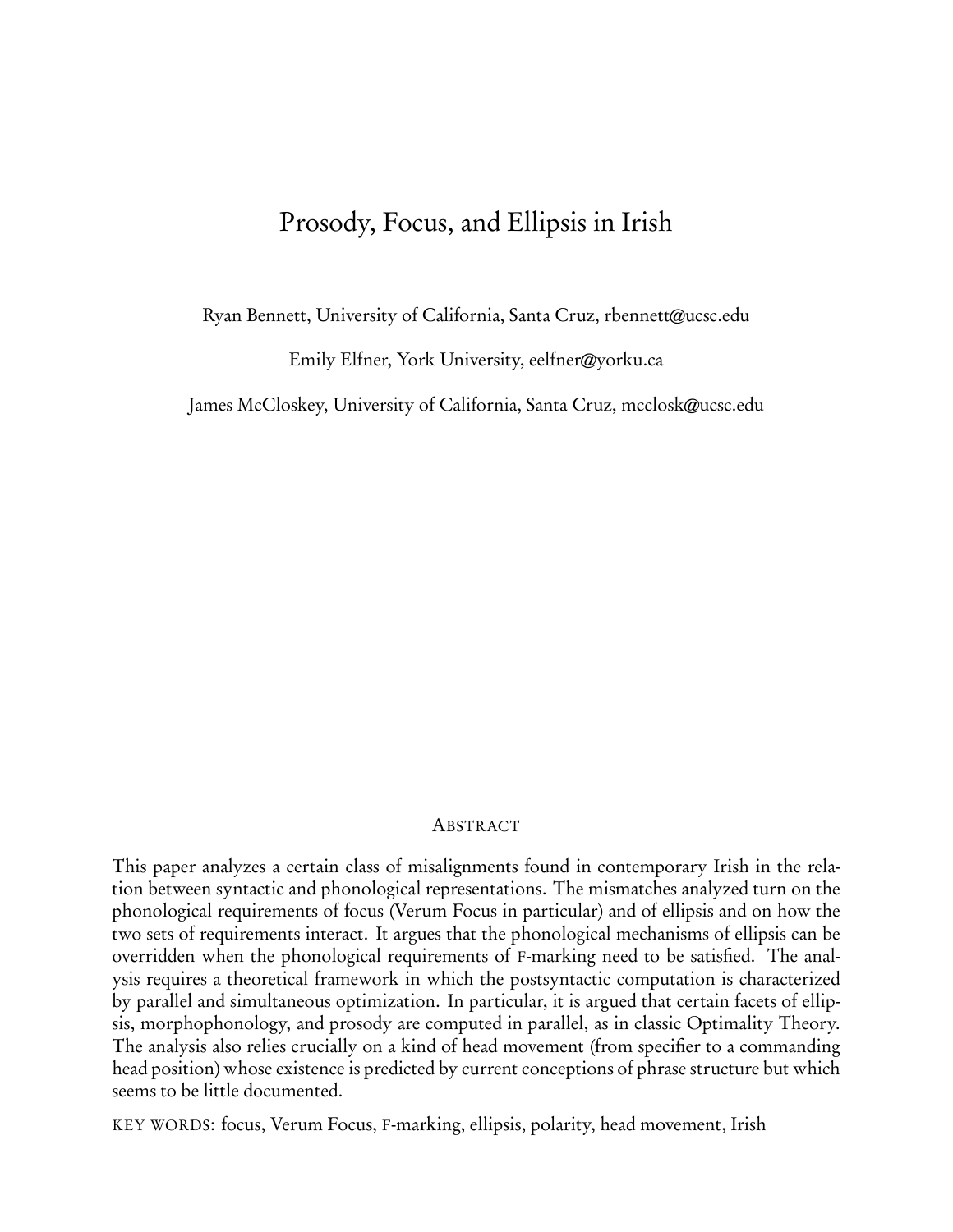#### 1 INTRODUCTION

When we study<sup>[1](#page-1-0)</sup> how phonological representations align with syntactic and semantic representations, we principally study imperfect parallelism. Prosodic representations must be to some degree faithful to the syntactic and semantic representations they express (otherwise, prosodic cues would not be as useful as they in fact are in syntactic and semantic processing, [Wagner & Watson](#page-44-0) [\(2010](#page-44-0))). But they must also meet purely phonological requirements, having to do especially with rhythm, balance, the needs of phonologically dependent elements and the needs of accentuation. The imperative to satisfy such requirements often results in imperfect parallelism across the systems of representation. This much is a virtual truism. The challenges come in understanding what the mechanisms actually are which regulate imperfect parallelism and the theoretical architecture within which those mechanisms do their work. Our goal here is to make some progress on these linked questions. We do that by offering a case study from Modern Irish which involves fairly dramatic mismatches between syntactic and phonological representations and some fairly intricate interactions among allomorphy, morphological incorporation, focus-marking and ellipsis.

The case study in question concerns the phonology and the morphosyntax of subject pronouns in Irish, exemplified in (1).

(1) Bhí sí ag scríobh litreacha. was she writing letters 'She was writing letters.'

The long descriptive tradition for Irish has established that subject pronouns form a grammatical unit with the preceding verb in finite clauses. As we will see, the unit in question is something akin to a morphological word (section [3\)](#page-6-0), formed through a morphosyntactic rebracketing operation which specifically targets subject pronouns (sections [3,](#page-6-0) [5\)](#page-27-0). The nature of this rebracketing operation – which we take to be a species of head movement – is itself of some interest, as it merges syntactic objects of rather different types (a verbal head and a full nominal subject; section [3\)](#page-6-0).

This close morphosyntactic relationship between verbs and subject pronouns interacts, further, with patterns of ellipsis in finite clauses. In certain contexts, Irish makes use of a construction in which all postverbal material in a finite clause is elided (sections [2,](#page-2-0) [5\)](#page-27-0). Two interlocking puzzles arise here. First, subject pronouns undergo ellipsis in this context (3a), despite normally forming a tight constituent with the verb, which survives ellipsis. Second, when the verb is 'emphasized' (in a sense made precise in section [4\)](#page-16-0), the pronoun survives ellipsis and carries a strong focal accent (3b).

<span id="page-1-0"></span><sup>&</sup>lt;sup>1</sup>This paper grows out of a presentation at the ETI3 workshop held at McGill University in May 2014. We are grateful to the organizers and participants for creating an extraordinarily stimulating event. A presentation at the LRC Workshop on Syntax and Information Structure (UCSC, September 2014) helped a great deal, as did discussions with Anikó Liptak, Byron Ahn, Amy Rose Deal, Boris Harizanov, and Jason Merchant. We are also thankful to other audiences at UCSC, MIT, and Stanford for insightful comments and suggestions. We owe a special debt to Vera Gribanova for important suggestions made at a crucial point. We also owe a special debt to Dónal Ó Baoill, Lillis Ó Laoire, Ailbhe Ní Chasaide, Pádraic Ó Ciardha, Caitlín Mhic Niallais, and Eibhlín Nic Dhonncha for their patient and perceptive help in establishing the data. Comments on an earlier version by three reviewers and by Associate Editor Christopher Kennedy were exceptionally helpful – the paper was improved enormously in the reviewing process. Authors' names are listed alphabetically. The research reported on here was supported in part by the National Science Foundation, by way of Award No. 1451819 (The Implicit Content of Sluicing) to UCSC.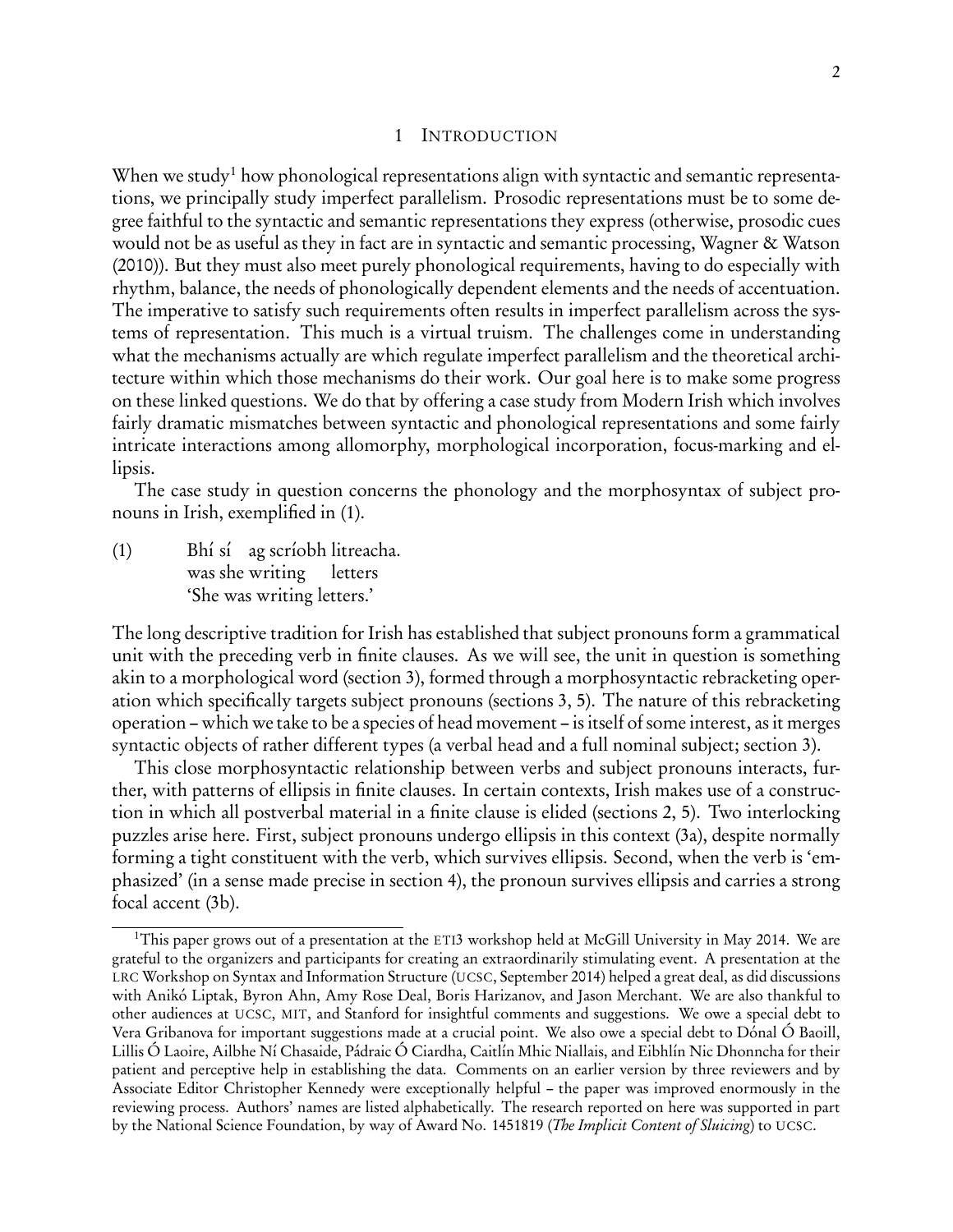- $(2)$  An <sup>Q</sup>.PAST was she writing raibh sí ag scríobh litreacha? letters 'Was she writing letters'?
- $(3)$  a. was (she writing (sí ag scríobh litireacha) letters) 'Yes' (lit. 'Was.')
	- b. Bhí Sí (<del>ag scríobh litreacha</del>) was she (writing letters) 'Yes!' (lit. 'Was SHE.')

We will argue that the survival of subject pronouns in such 'emphatic' contexts (3b) is fundamentally phonological in character and shows us that phonological constraints can take priority over the demands of the morphosyntax in certain circumstances (sections [4.1,](#page-19-0) [5\)](#page-27-0). Similarly, the fact that ellipsis seems to preempt the morphosyntactic rebracketing of verbs and subject pronouns (3a) can be naturally understood if rebracketing is a postsyntactic operation, albeit one which is deeply intertwined with the syntax proper.

The analysis of these interactions that we offer, to the extent that it succeeds, provides support for a number of conclusions of larger import. At the center of our proposals is a kind of head movement whose existence is in a certain sense expected (see [Chomsky \(2013](#page-38-0))) but which has as yet been little documented or studied. Our analysis also depends on the assumption that certain imperatives of the syntax-prosody interface, such as the nonpronunciation of given material in ellipsis constructions, reflect violable and fundamentally phonological preferences rather than absolute requirements (as in Optimality Theory, [Prince & Smolensky 1993](#page-43-0)/2004). With respect to ellipsis, we believe that our results provide a new kind of evidence for the presence of articulated morphosyntactic structure within ellipsis sites. In addition, and relatedly, our results suggest beyond reasonable doubt that the resistance of focused material to deletion can have a phonological basis, rather than being grounded in interpretive factors. All of this, we believe, underlines the imperative to build a serious and well grounded theory of the phonology of ellipsis, alongside the now well-developed syntax, semantics, and pragmatics of ellipsis.

### <span id="page-2-1"></span>2 BACKGROUND

<span id="page-2-0"></span>The interactions we care about center on the special status of subject pronouns in verb-initial clauses. We begin therefore by establishing some necessary background about such clauses, reviewing a large body of earlier work.

As is well known, Irish is rigidly verb-initial in its finite clauses. (4) illustrates this fact simultaneously for main clauses, adverbial clauses, and relative clauses.

(4) Má bhriseann tú an fhaocha, if break.PRES you the periwinkle see.FUT you the twists <sup>C</sup>-be.PRES in-its half tifidh tú na castái atá ina leath deiridh. rear.GEN 'If you break open a periwinkle, you will see the twists that are in its hind parts.'

More specifically, constituent order in finite clauses can be described very roughly by way of the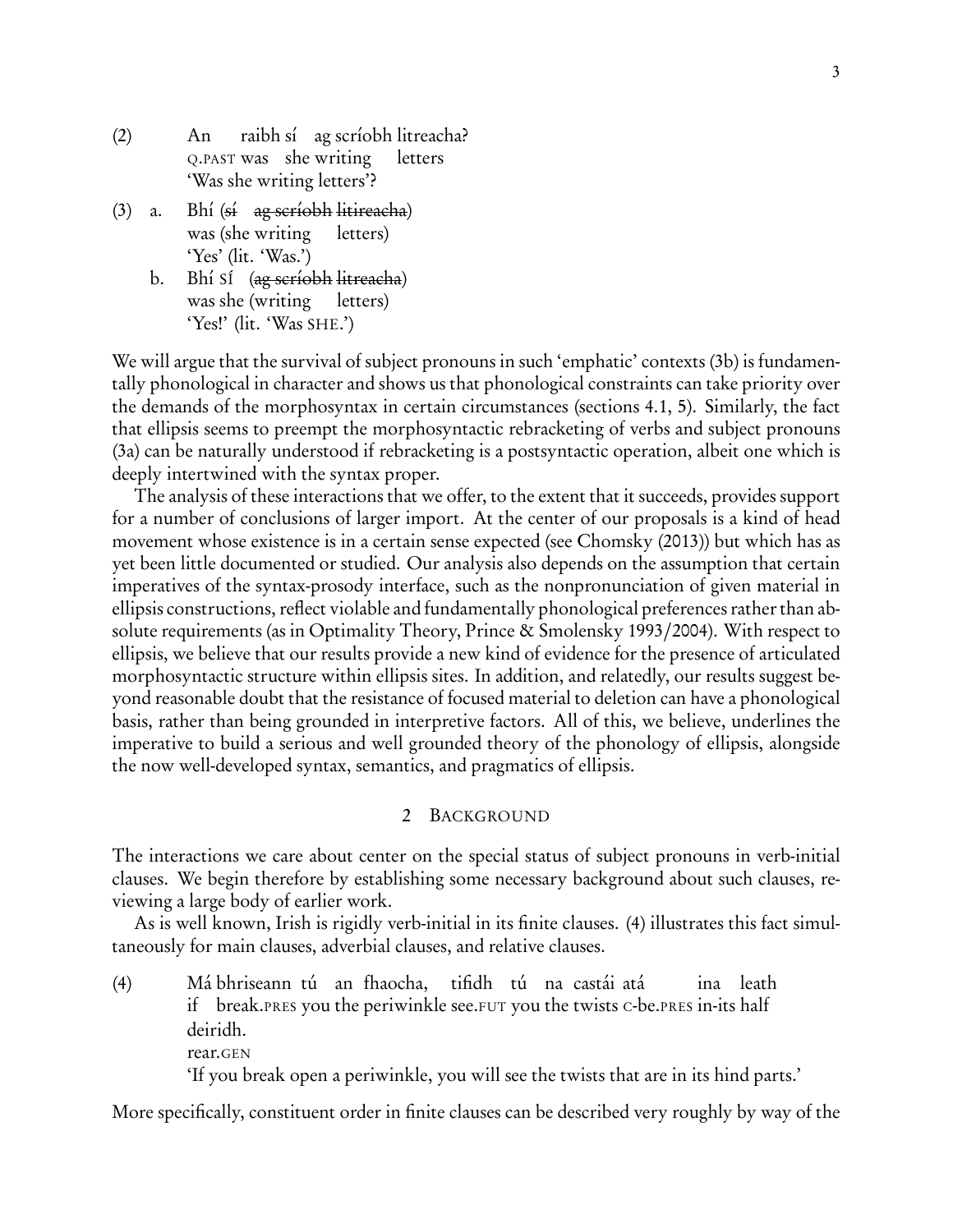informal schema in (5).

(6)

#### (5) VERB *<* SUBJECT *<* OBJECT *<* OBLIQUE ARGUMENTS *<* ADVERBIALS

What has been most clearly established about such structures is that their constituency is as in (6), which shows a skeletal constituent structure for the main clause of [\(4\).](#page-2-1)

<span id="page-3-0"></span>

That is, there is a large postverbal constituent which subsumes virtually all of the material of the clause to the exclusion of the finite verb.

We will not review the evidence for this conclusion here (among others, see [McCloskey \(1991,](#page-41-0) [2011b](#page-42-0), [2017\)](#page-42-1), [Elfner \(2012](#page-39-0), [2015\)](#page-39-1), [Bennett et al. \(2016\)](#page-37-0)) but it will be useful to focus on one of its elements – as an illustration and because the phenomenon at its heart is important for what follows. Consider the question-answer pairs in (7).

- (7) a. A-r <sup>Q</sup>.PAST cut.PAST the cat the tail sciob an cat an t-eireaball den off-the mouse luch? 'Did the cat cut the tail off the mouse?'
	- b. (i) Sciob. cut.PAST 'Yes'
		- (ii) Ní-or NEG-PAST cut.PAST sciob. 'No.'
		- (iii) Creidim believe.PRES.S1 <sup>C</sup>.PAST cut.PAST gu-r sciob. 'I believe it did.'

The extreme truncation of the clause seen in the isolated verbs of (7b) reflects elision of the large postverbal constituent (XP) of [\(6\)](#page-3-0) (see [McCloskey \(2017\)](#page-42-1) and references cited there).

We will use the term Responsive Ellipsis for this ellipsis, partly in deference to traditional usage (which calls the verbs of (7b) 'responsive' forms) and partly in recognition of its frequent use in the context of (7). However, while the term is convenient, it is also inaccurate, since it is an important fact about structures like (7b) that they are not in fact restricted to the responsive function. They appear freely in coordinate structures (8a), in tag questions (8b), in adverbial clauses (8c) and in relative clauses (8d).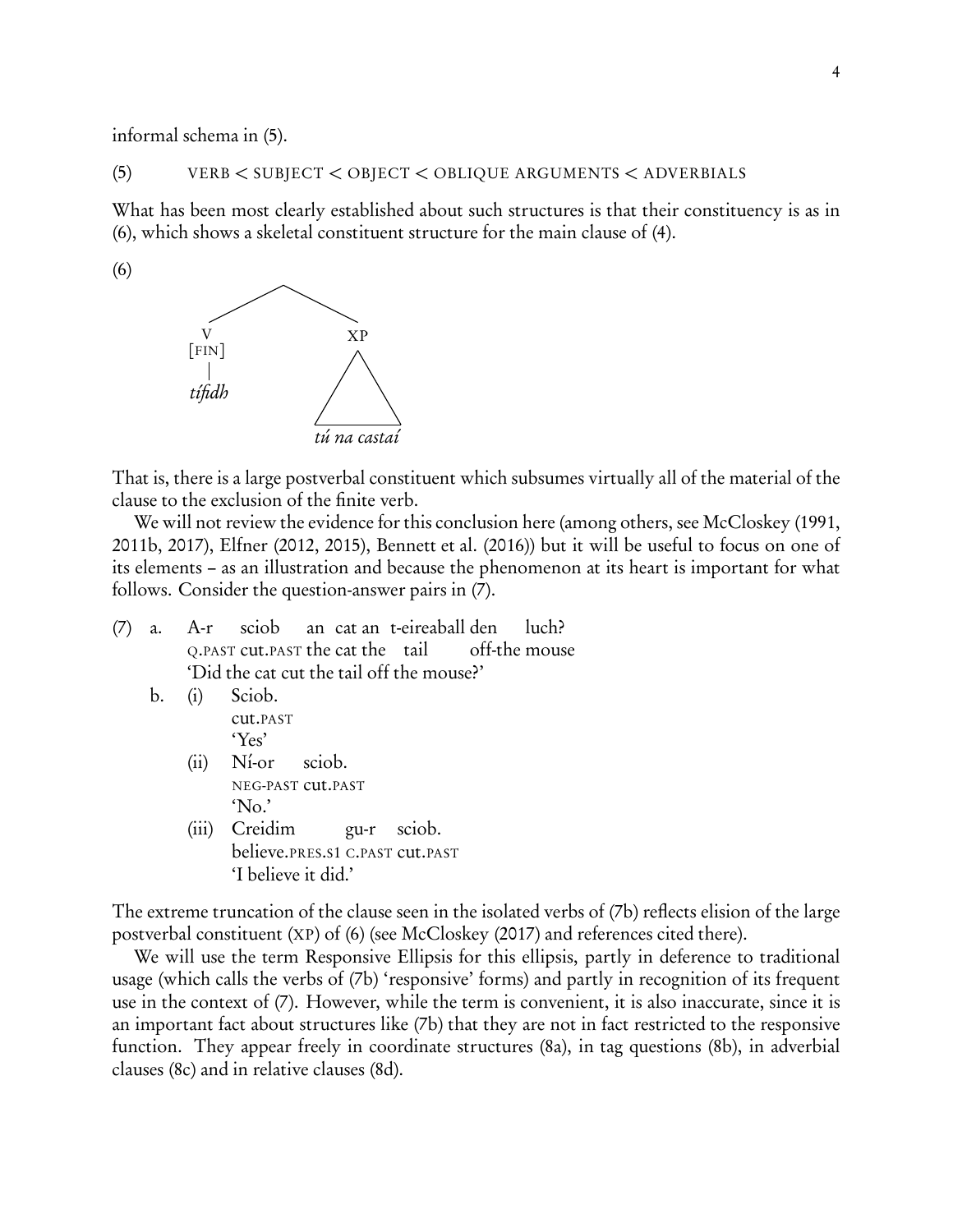- <span id="page-4-0"></span> $(8)$  a. say.PAST they C come.COND they but NEG-FIN come.PAST ever siad go dtiocfadh siad, ach ní tháinig ariamh. 'They said that they would come but they never did.'
	- b. Beidh muid connáilte, nach mbeidh? be.FUT we frozen NEGQ be.FUT 'We'll be frozen, won't we?'
	- c. le heagla go gceapfá for fear C think.COND.S2 C be.PRES go bhfuil, ... níl is-not any one aon cheann de leabhra móra an of books great the Oileáin san island DEMON read.PERF-PASS by-me yet léite agam fós 'Lest you think I have, I have not yet read any of the great books of that Island.'
	- d. tráth a raibh an Contae sin time c be.past the county DEMON populous on way NEG-c be.pres today daonmhar ar chaoi nach bhfuil inniu 'at a time when that County was populous, in a way that it is not today'

<span id="page-4-1"></span>We can understand the basic observations about VSO clauses and about Responsive Ellipsis if we assume that VSO orders of the Irish type emerge when the finite verb raises from an origin point within XP of [\(6\)](#page-3-0) to a high left-peripheral position in the clause, from where it precedes and commands the subject, which is within XP. When XP undergoes ellipsis, the subject (along with almost every other major subconstituent of the clause) goes with it, but the finite verb, having raised out of the doomed constituent, survives. This family of analyses can be represented schematically as in (10), using (9a) for illustration. Here F represents the functional head which attracts the verb to itself and which may also license ellipsis of its complement.

- (9) a. An <sup>Q</sup>.PRES put gcuireann Eoghan suim Owen interest in-the music sa cheol? 'Is Owen interested in music?'
	- b. Creidim believe.PRES.S1 C put.PRES go gcuireann. 'I believe he is.'



F of (10) is then the functional head which licenses Responsive Ellipsis and whose complement  $(XP \text{ of } (10) \text{ and } (6))$  $(XP \text{ of } (10) \text{ and } (6))$  is reduced to silence in  $(8a)$ – $(8d)$ .

There is a body of evidence (see, for example, [McCloskey \(2017\)](#page-42-1), [Acquaviva \(2014\)](#page-37-1)) which identifies F of (10) as the expression of sentential polarity. We will shortly review one strand of the evidence for this conclusion, but for now we can observe that it allows us to make the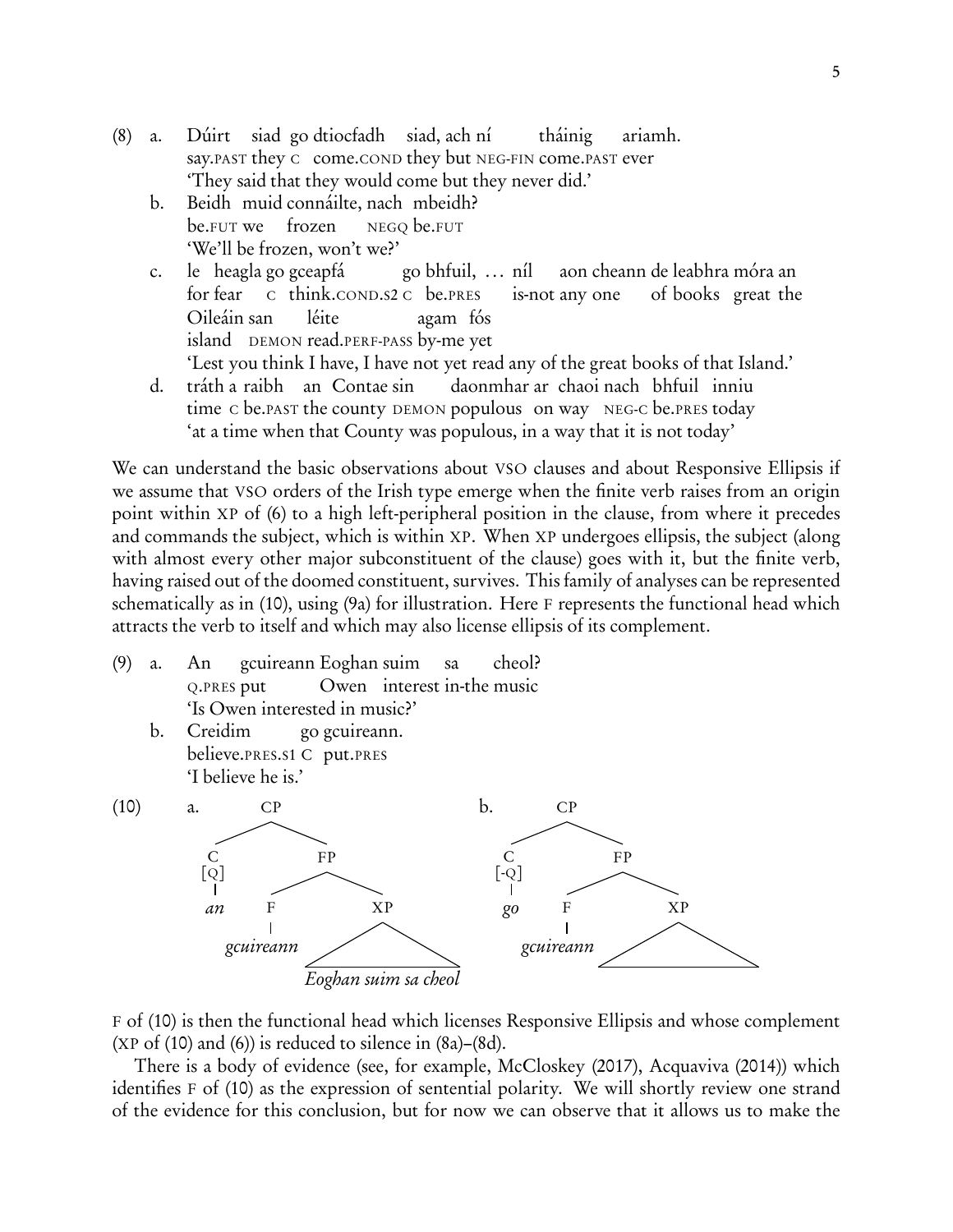<span id="page-5-1"></span>appropriate typological links between Responsive Ellipsis in Irish and polarity ellipsis in many other languages. On this view, Responsive Ellipsis is elision of the complement of the polarity head; and it is for this reason that it shares many properties with such ellipses in other languages [\(López & Winkler \(2000\)](#page-41-1), [Holmberg \(2001,](#page-40-0) [2016\)](#page-40-1), [Gribanova \(2017\)](#page-39-2)) and why it is used so naturally, but not exclusively, in the responsive function. Adopting this view, and including the pre-verbal representation of tense-modality, we have the more articulated structure of (11) for (9a). The elided answer in (9b) reflects elision of the XP-complement of the polarity head.<sup>[2](#page-5-0)</sup>



The proposals represented in [\(11\)](#page-5-1) earn their plausibility in the first place because they let us understand all the observations which suggest that the material following the finite verb forms a constituent which includes a verbal projection [\(McCloskey \(1991,](#page-41-0) [2011b](#page-42-0)), Schoorlemmer & Temmerman 2011, [Gribanova \(2017\)](#page-39-2)). That constituent is XP of (11) and (10). Given that X of [\(11\)](#page-5-1) attracts the subject into its specifier, the framework also incorporates the evidence that the subject raises out of the verbal domain [\(McCloskey \(1996](#page-41-2), [2001](#page-42-2), [2011a](#page-42-3), [2014](#page-42-4))), while also allowing an understanding of the fact of VSO order. The relation between finite clauses and their nonfinite counterparts (superficially very different, given the (S)OV character of nonfinite clauses) also emerges in a natural way – the syntactic structures are parallel but the verb remains low in nonfinite clauses [\(Chung & McCloskey \(1987](#page-38-1)), [McCloskey & Sells \(1988](#page-42-5)), [Guilfoyle \(1990](#page-39-3)), [Duffield \(1995](#page-39-4)), [McCloskey \(2017\)](#page-42-1)).

(12) Ba mhaith liom [ gan I-would-like NEG-NON-FIN Máire the man that marry.NON-FIN Máire an fear sin a phósadh ]. 'I would like for Máire not to marry that man. [\(Duffield](#page-39-4), [1995](#page-39-4):154)

In addition, the analysis in [\(11\)](#page-5-1) has provided a useful framework for the analysis of the dauntingly

<span id="page-5-0"></span><sup>&</sup>lt;sup>2</sup>A reviewer points out that, given the logic of [Merchant \(2013b](#page-42-6)), we now expect that voice mismatches will be impossible under Irish Responsive Ellipsis. This is correct, but the testing of the prediction is rendered difficult by the fact that Irish lacks true passives. Or rather, passive syntax is always part of the expression of particular aspects – progressive or perfect. For a given ill-formed example, then, it is difficult to know whether the ill-formedness should be attributed to the voice mismatch or to the aspectual mismatch.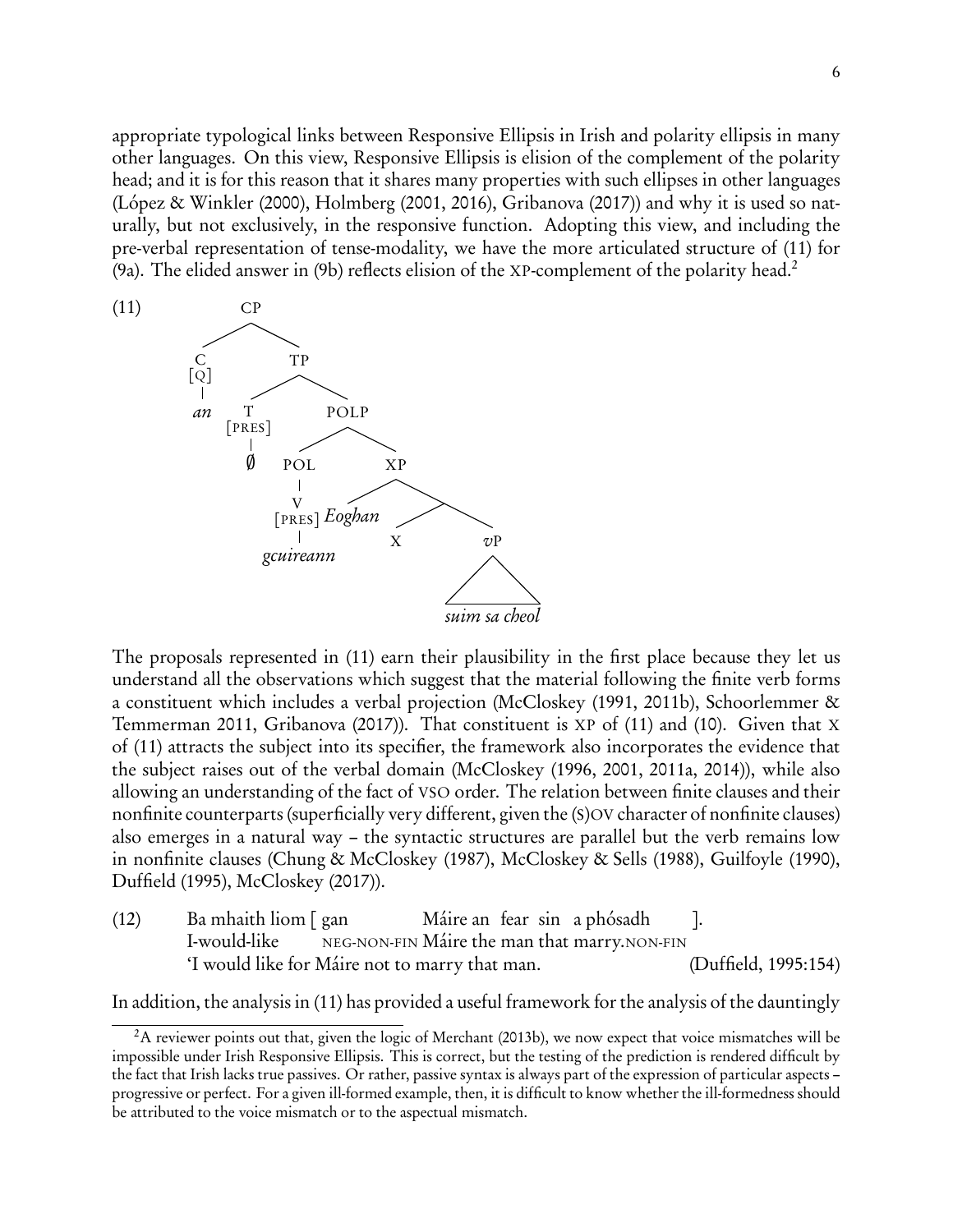complex verbal morphology of the language (see in particular [Acquaviva \(2014](#page-37-1)), [Oda \(2012](#page-42-7)), [Ostrove \(2015,](#page-43-1) [2017\)](#page-43-2)) along with many aspects of its sentential prosody – [Elfner \(2012,](#page-39-0) [2015](#page-39-1)), [Bennett et al. \(2016](#page-37-0)). Most important for our present purposes, though, is that such analyses provide a framework in which Responsive Ellipsis can be reasonably understood.

<span id="page-6-0"></span>We will have something to say later about the still unidentified category X of (11), which hosts the subject in its specifier. For now, we move on to a more pressing puzzle.

## 3 SUBJECT PRONOUN INCORPORATION

## 3.1 OVERVIEW

However successful the syntactic proposals just reviewed may be, they are incomplete in at least one important way. Given [\(11\),](#page-5-1) the subject of a VSO clause is the specifier of the complement of the head which hosts the finite verb. But some subject pronouns at least are in a much closer final relation with the finite verb than that would imply. The example in (13a), for instance, has the prosodic structure indicated informally in (13b), which in turn yields the phonemic realization in (13c) (in Ulster varieties).

- (13) a. Chonaic mé fear mór ar an bhealach mhór. saw I man big on the way great 'I saw a large man in the roadway.'
	- b. (chonaic mé) (fear mór) (ar an bhealach mhór)
	- c. ('xanik<sup>j</sup>mə) ('f<sup>j</sup>ar 'mo:r) (er<sup>j</sup> ə 'valax 'wo:r)

In (13) the (unstressed) subject pronoun is an enclitic /mə/ on the finite verb /xanikʲ/. We call the process which leads to this outcome SUBJECT PRONOUN INCORPORATION, sometimes using the abbreviation SPI. SPI is at the heart of the issues we deal with here and so we must build a reasonable understanding of it. It turns out that that task is more interesting and more challenging than one might initially think. Our starting point will be the informal statement in (14).

(14) Simple subject pronouns right-adjoin to the inflected verb.

The term 'simple' here is syntactic. 'Simple' pronouns are those which have not been augmented with any of the various suffixes or function words (contrastive, demonstrative, reflexive) which frequently appear to the right of pronouns in Irish. Various kinds of such complex pronouns are illustrated in (15) (for extensive relevant discussion see [McCloskey & Hale \(1984](#page-42-8)), [Koopman](#page-41-3) [\(1999](#page-41-3)), [Doyle \(2002](#page-39-5)), [McCloskey \(2004\)](#page-42-9), [Kane \(2014\)](#page-41-4)).

# (15) a. DEMONSTRATIVE

<span id="page-6-1"></span> $\acute{e}$  sin: 3rd person singular masculine accusative  $+$  distal demonstrative particle: 'that guy, that one'

- b. CONTRASTIVE siad-san: 3rd person plural nominative  $+$  contrastive particle: 'they' (as opposed to others)
- c. REFLEXIVE sinn féin: 1st person plural + reflexive-logophoric particle: 'ourselves'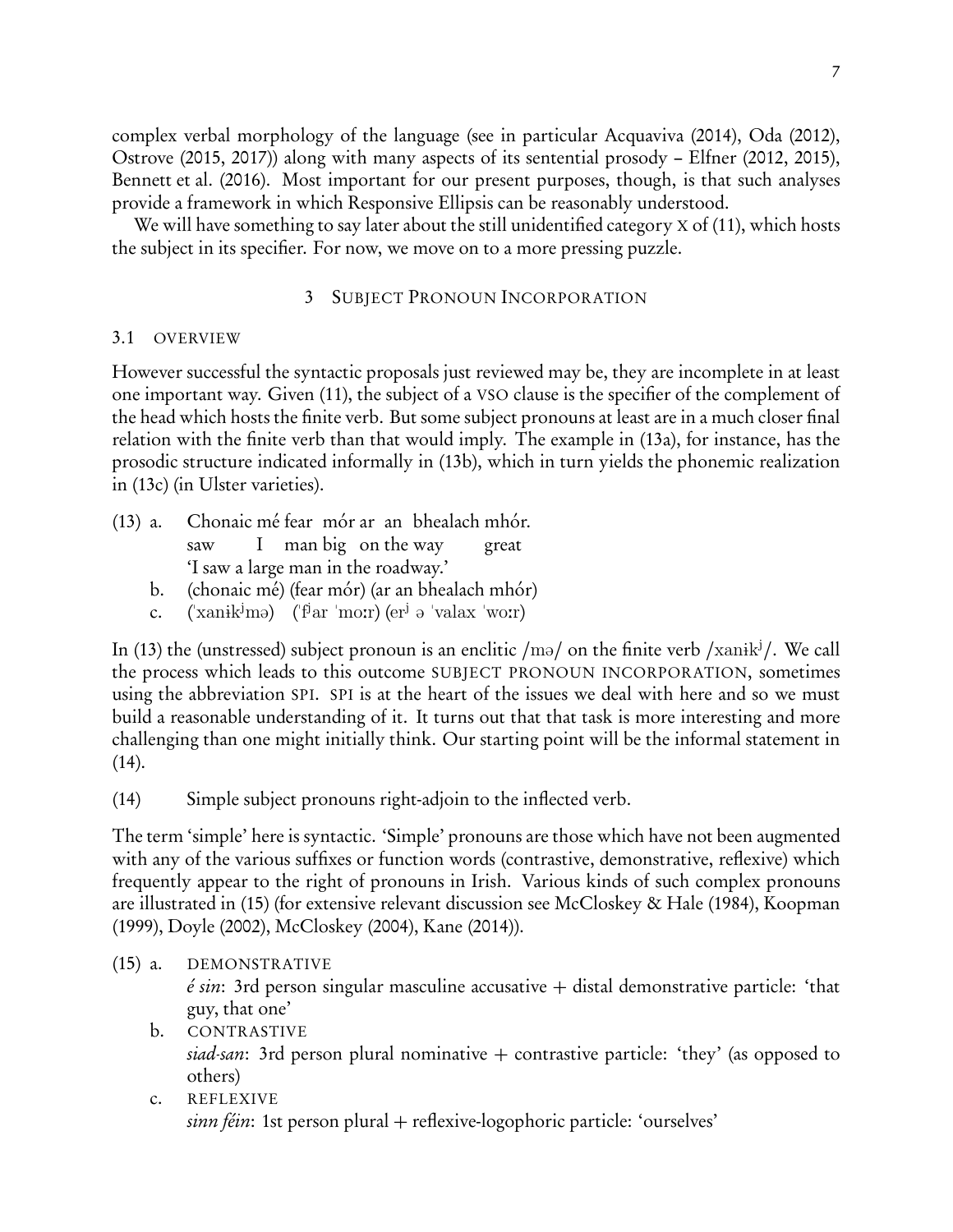Morphological complexity in this case clearly mirrors internal syntactic complexity [\(Koopman](#page-41-3) [1999,](#page-41-3) [McCloskey 2004](#page-42-9), [Kane 2014](#page-41-4)). But simple pronouns exhibit no such internal complexity. We take it then that they are not just monomorphemic but also syntactically simple – consisting only of a lexical item of category D (determiner) bearing features of person, number, gender, and case.

One of the defining properties of simple pronouns is that they may not bear semantic focus (may not bear an F-feature). To express contrastive focus on a subject pronoun, one augments the pronoun with a suffix of the kind illustrated in (15b) and exemplified in (16).

<span id="page-7-1"></span>(16) Chuaigh si-se go.PAST she-CONTR towards the hills but go.PAST I-CONTR towards the sea i dtreo na gcnoc, ach chuaigh mi-se i dtreo na farraige. 'SHE went towards the hills but I went towards the sea.'

Both of these properties (resistance to focus and syntactic simplicity) will be important for our discussion.

The phenomena which suggest that simple pronouns undergo SPI are morphological and phonological. In the first place, all observers are in agreement that simple subject pronouns are phonologically enclitic on the preceding finite verb [\(Quiggin \(1906](#page-43-3): p. 155, §486), [de Bhaldraithe](#page-37-2) [\(1966](#page-37-2): p. 65, §339), [Greene \(1973](#page-39-6): 128), [Lucas \(1979:](#page-41-5) p. 120, §461), [Chung & McCloskey \(1987:](#page-38-1) 226–228), [Doherty \(1996:](#page-38-2) 23–25), [Ó Baoill \(1996:](#page-42-10) 90, §6.3.2), [Ó Sé \(2000](#page-43-4): 156)). In the second place, simple subject pronouns enter into a range of allomorphic interactions with finite verbs – effects that are understandable only if the pronouns and the verbal morphemes with which they interact are in an appropriately local relation. Since such interactions play an important role in our discussion, we gather a representative sample in the subsection which follows.

# <span id="page-7-0"></span>3.2 ALLOMORPHIC INTERACTIONS

The interactions we care about are of two kinds – cases in which the form of an inflected verb is affected by a following subject pronoun and cases in which the form of a subject pronoun is affected by a preceding inflectional ending. The details differ from region to region, but the effects are widespread and are well described in the dialect descriptions. We will not try to catalog all such effects (see [Wagner \(1959](#page-44-1): 95–96) on one Donegal variety), but we will consider a sample large enough (six cases) to give a full sense of the phenomenon.

# TYPE ONE

In the dialects of Munster, the future tense ending spelled *-f(a)idh* is normally realized as /hɨgʲ/. But before a simple pronoun, it is realized as  $/hi/$ :

cuirfidh Meáig: /kir<sup>j</sup>hig<sup>j</sup> m<sup>j</sup>ɑːgʲ/ ('Meg will put'), but cuirfidh mé: /kir<sup>j</sup>hime/ ('I will put') [\(Ó Sé \(2000:](#page-43-4) 23, 252, 258, 273, 285, 299), [Ó Sé \(2005](#page-43-5)) and references cited there).

# TYPE TWO

In Donegal and in Mayo, the same future tense ending (spelled  $-f(a)$ *idh*) is normally realized as  $\frac{\hbar i}{\hbar}$  or as  $\frac{\hbar i}{\hbar}$  depending on dialect. It is realized as  $\frac{\hbar^2}{\hbar^2}$  before a simple pronoun: cuirfidh Máire: /kɨrʲhiː mɑːrʲə/ ('Mary will put'), but: cuirfidh mé: /kɨrʲhəmə/ ('I will put') [\(Wagner \(1959](#page-44-1): 66, 95, §270(a)), [Ó Baoill \(1996:](#page-42-10) 30, §2.8.2, 31, §2.8.3)).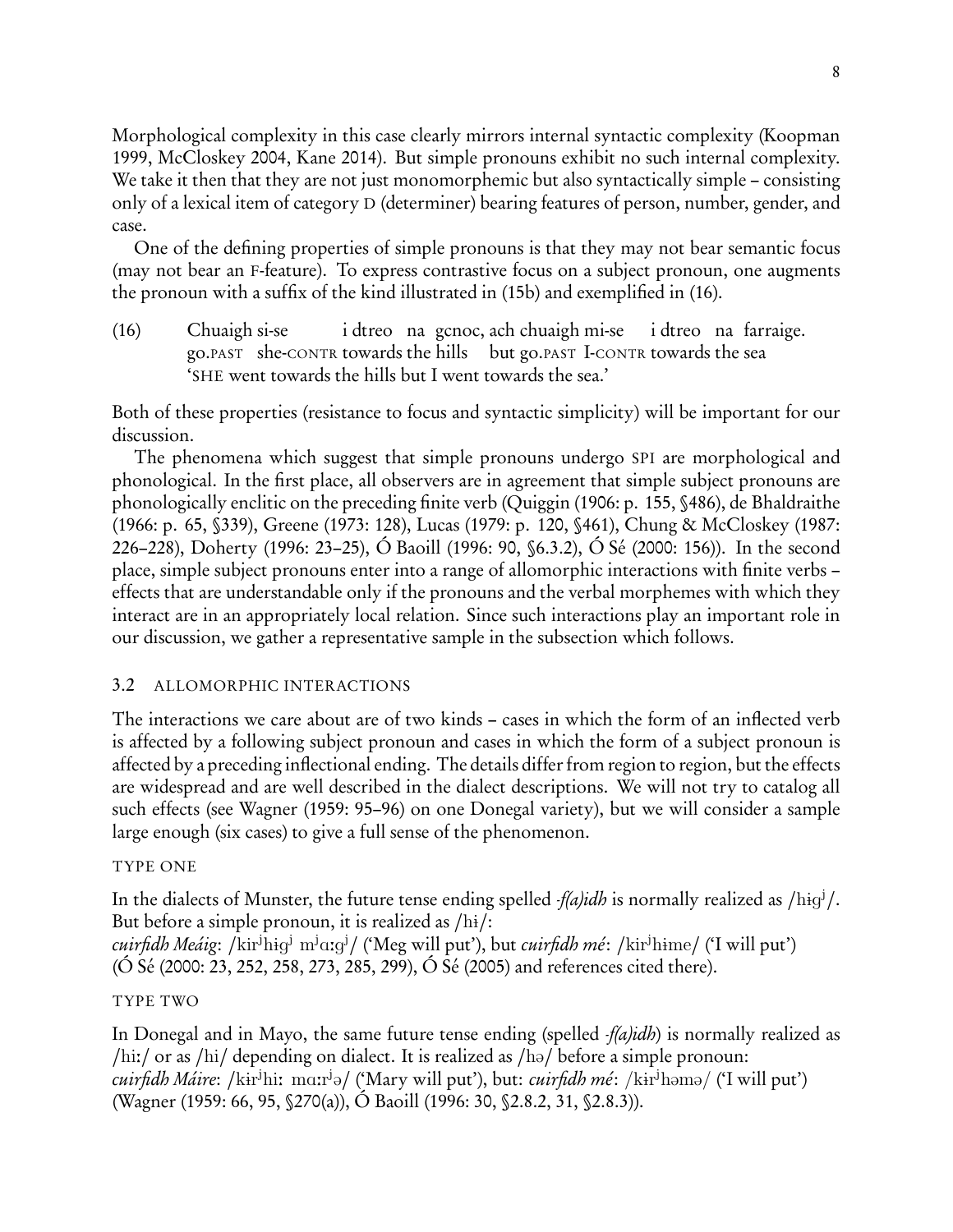### TYPE THREE

In Donegal and in Mayo, the conditional ending spelled *-f(e)adh* is normally realized either as /hu:/ or as /hu/ depending on the dialect. It is realized as /hit<sup>j</sup>/ before a simple subject pronoun with initial  $/f$ :

 $chuirfeadh Seán: /xir<sup>j</sup>hu [a:n]$  ('Sean would put') but:

chuirfeadh sé: /xir<sup>j</sup>hit<sup>j</sup>ʃə/ ('He would put')

[\(O'Rahilly \(1932](#page-42-11): 73), [Wagner \(1959](#page-44-1): 96, §272), [Ó Baoill \(1996](#page-42-10): 23, §2.1.3) and for Connemara Irish, [Ó Curnáin \(2007:](#page-42-12) Volume Two, 902)).

### TYPE FOUR

In Donegal and in Mayo, the stem ending spelled  $-a$ )igh (on which see especially  $\acute{o}$  Sé (1991)) is normally realized as long /i:/ or as short /i/ depending on dialect (or occasionally as a half-long /i<sup>'</sup>/). It is is realized as / $\partial$ / before a simple pronoun: d'imigh Séamas: /d<sup>j</sup>imi: ʃeːməs/ ('Seamas left'), but:

d'imigh sé: /d<sup>j</sup>iməʃə/ ('He left')

[\(Wagner \(1959](#page-44-1): 96, §270(b)), [Ó Baoill \(1996:](#page-42-10) 22, §2.1.2)).

### TYPE FIVE

In Kerry and in Donegal, the root of the verb 'go' in the past tense (spelled *chuaigh*) is realized as /xu:og<sup>j</sup>/ and /xuoi/ respectively. In both dialects, however, it is realized as /xuo/ before a simple pronoun. [\(Ó Sé \(2000:](#page-43-4) 300, §546), [Ó Sé \(2005](#page-43-5)), [Wagner \(1959:](#page-44-1) 151, §411))[3](#page-8-0)

### TYPE SIX

In the cases considered so far, the subject pronoun is the trigger and the affected morpheme is within the inflected verb. However the interaction can go the other way. The s-initial nominative pronouns all have initial palatal  $/f/$ , as seen in many of the examples already cited. However, in Cléire and other coastal Munster varieties, the conditional ending /-hox/ and the past habitual ending  $/-\infty/$  induce depalatalization of the initial  $/(\frac{\pi}{6}$  /s/ ((O Buachalla, 1962: 105), [\(Ua Súilleabháin](#page-44-2), [1994](#page-44-2): 485–6), [\(Ó Sé, 2002:](#page-43-7) 470), [\(Ó Buachalla, 2003:](#page-42-14) 11)):

do chuirfeadh sí (she would put):  $/$ də xir<sup>j</sup>həx si:/

 $d\sigma$  *bhíodh* sé (he used to be): /də vii: $ex$  se:/

The alternations just described reflect not living phonological processes, but rather suppletion. This is especially clear for the first and third types, in which the relation between the two allomorphs (/hu/ and /hit<sup>j</sup>/ in one case, /hig<sup>j</sup>/ and /hi/ in the other) is now thoroughly opaque, although understandable in terms of remote linguistic history. Similarly, the depalatalization following  $\frac{x}{x}$  seen in the final case (TYPE SIX) has no basis in the phonology of the contemporary language.

Whatever mechanisms determine these patterns must therefore do their work in a way that is consistent with the general theory of suppletive allomorphy. That theory has been the focus of a great deal of important recent work [\(Embick \(2012\)](#page-39-7), [Bobaljik \(2012](#page-37-3)), [Arregi & Nevins \(2013](#page-37-4)), [Merchant \(2013a\)](#page-42-15), [Bobaljik & Harley \(2013\)](#page-38-3), [Bobaljik \(2015\)](#page-37-5), who in turn build on much earlier work) and as a result we are well placed to make deductions about the relations that must hold

<span id="page-8-0"></span><sup>&</sup>lt;sup>3</sup>Certain other high frequency monosyllabic verbs show similar variants; for the details, see  $\acute{o}$  Sé (2005).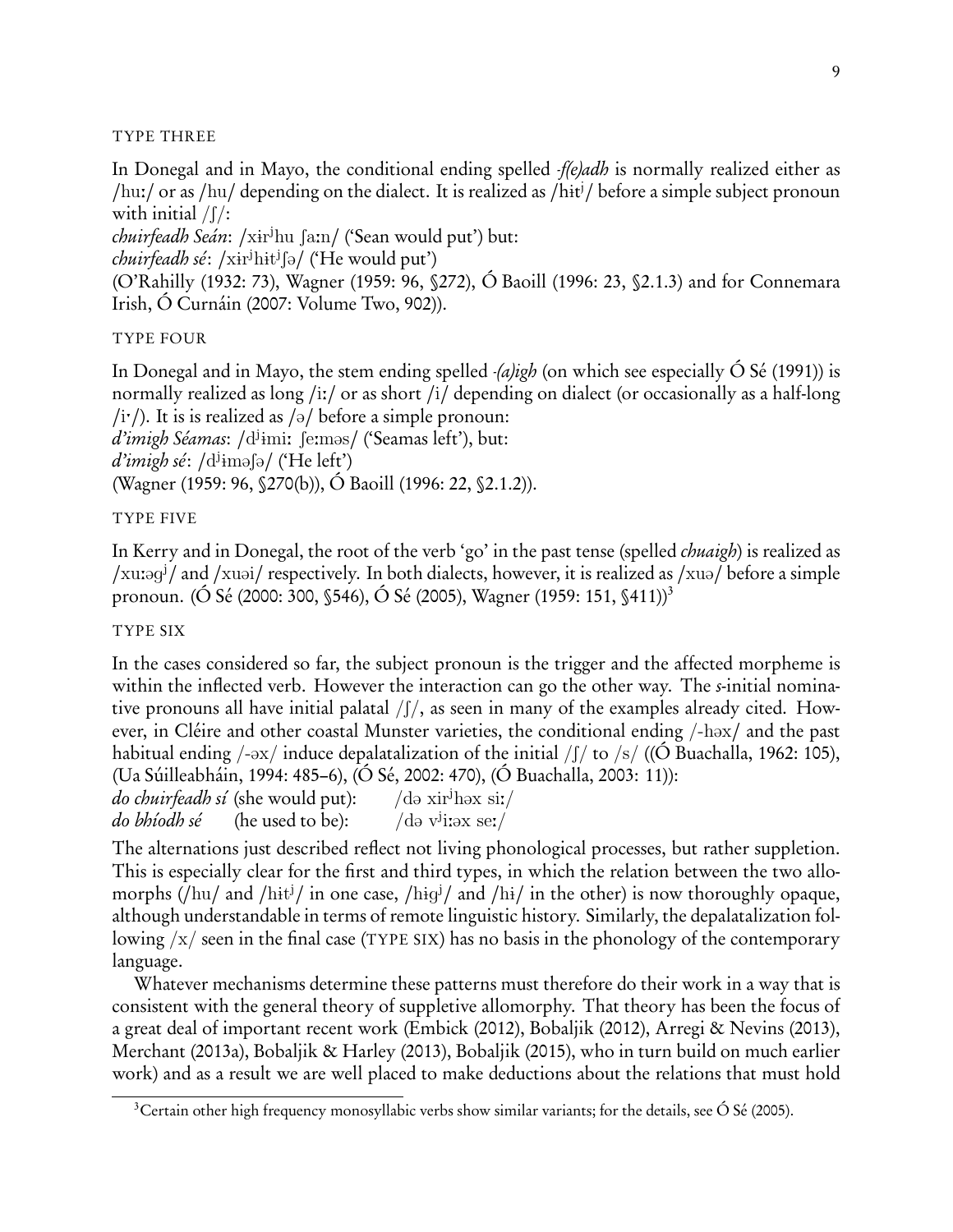between the simple pronoun and the inflected verb it interacts with. The assumptions made so far provide us with (17) as the theory of those relations.



And the question we now ask is whether the relation between V (the inflected verb) in (17) and D (the simple subject pronoun) is sufficiently local that D could trigger suppletion on a proper sub-part of V, or that a proper sub-part of V could trigger suppletion on D. Clearly the answer to that question is 'no'. V and D will of course always be adjacent, but as has been repeatedly emphasized in the relevant literature (see [Bobaljik \(2012\)](#page-37-3), [Svenonius \(2012](#page-44-3)), [Merchant \(2013a:](#page-42-15) 19, fn. 18 and passim)) and as we will see ourselves below, the locality conditions governing such allomorphic interactions are more stringent than can be captured by way of a simple adjacency condition. Many patterns which are in fact unattested should be frequent, if the trigger and the affected morpheme were required merely to be adjacent. We ask, then, if  $D$  of (17) is sufficiently local to the inflected verb, by other criteria, to permit the alternations described here.

In (17), D is included in a maximal projection (XP) which excludes the position of the finite verb. The syntactic relation might well in fact be more distant still, given the distinct possibility that other heads (and the phrases they project) intervene in the extended projection between the polarity head and X. These observations are important because it is crucial for an understanding of many of Bobaljik's [\(2012\)](#page-37-3) most important typological discoveries that the configuration in (17) NOT be a possible locus of suppletive allomorphy. If we are to understand, for instance, why root suppletion is commonplace in synthetic comparatives and superlatives, but unattested in analytic comparatives and superlatives, it is essential that the trigger and the target in relations of suppletive allomorphy not be separable by a maximal projection boundary (for extended discussion, see [Bobaljik \(2012:](#page-37-3) 67–103), [Bobaljik & Harley \(2013\)](#page-38-3), [Bobaljik \(2015\)](#page-37-5)). These important results would be lost if we were to hold that the patterns of allomorphy described here emerge from an unadjusted syntax like that in  $(17)$ .<sup>[4](#page-9-0)</sup> But we already have good reason to believe that an adjustment does in fact apply to (17), namely SPI, and that SPI creates a complex word which includes the simple pronoun and the inflectional morpheme with which it interacts. Furthermore, within that complex word the trigger for the allomorphy is always adjacent *(modulo* null exponents) to the affected morpheme. To see this, we must fill out our proposals about clause structure. In particular, it will be important to identify the category X of [\(11\)](#page-5-1) – the functional head which is selected by the polarity expression and which attracts the most prominent DP in its command domain (the 'subject') into its specifier position.

[McCloskey \(2017\)](#page-42-1) presents a series of arguments which purport to show that X is in fact a lower Tense-Modality head, one which is implicated in the expression of event time and one which

<span id="page-9-0"></span><sup>&</sup>lt;sup>4</sup>In addition, D in (17) is not part of the extended clausal projection and therefore is not part of any span (in the sense of [Svenonius \(2012](#page-44-3)), [Merchant \(2013a](#page-42-15)), [Merchant & Pavlou \(2017](#page-42-16)) and others) which also includes the position of V. See also [Ostrove \(2017](#page-43-2)).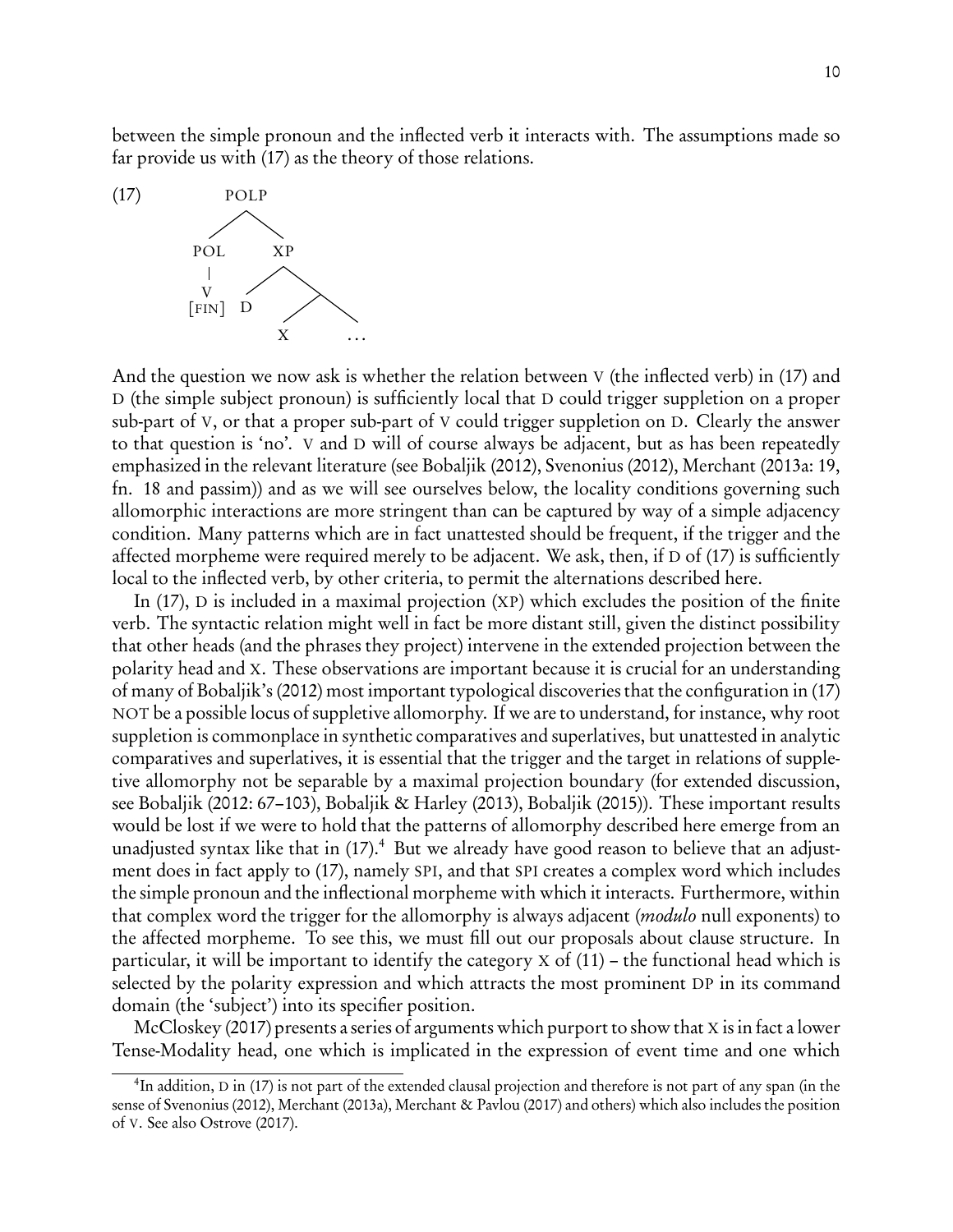acts as probe in the agreement and case interactions which define subjecthood. It is therefore the syntactic correlate of the information – finiteness, tense, and *φ*-features of the subject DP – expressed on the inflectional endings of finite verbs. If we further assume, as is now standard, that the verbal domain is in fact defined by the properties and interactions of two heads –  $v$  and V– we will have the syntactic structure in (18b) for the example in  $(18a)$ <sup>[5](#page-10-0)</sup>

 $(18)$  a. D' PAST-leave.COND he to Scotland imeochadh sé go hAlbain. 'He would go to Scotland.'

<span id="page-10-1"></span>

The conditional verb *imeochadh* in (18), then, is the morphological exponent of a contiguous sequence of four functional heads – the verbal root V, the verbalizer  $v$ , the lower Tense head (conditional in this case) and the expression of positive polarity.

<span id="page-10-2"></span>The effect of SPI, in this more articulated context, is to raise the subject pronoun sé from the specifier position of the lower Tense-Modality head to produce the complex morphological word in (19).

<span id="page-10-0"></span><sup>&</sup>lt;sup>5</sup>See especially [Acquaviva \(2014\)](#page-37-1), [Oda \(2012](#page-42-7)), [Ostrove \(2015](#page-43-1), [2017](#page-43-2)) on the usefulness of distinguishing  $v$  and V in the grammar of Irish. See also [McCloskey \(2017\)](#page-42-1).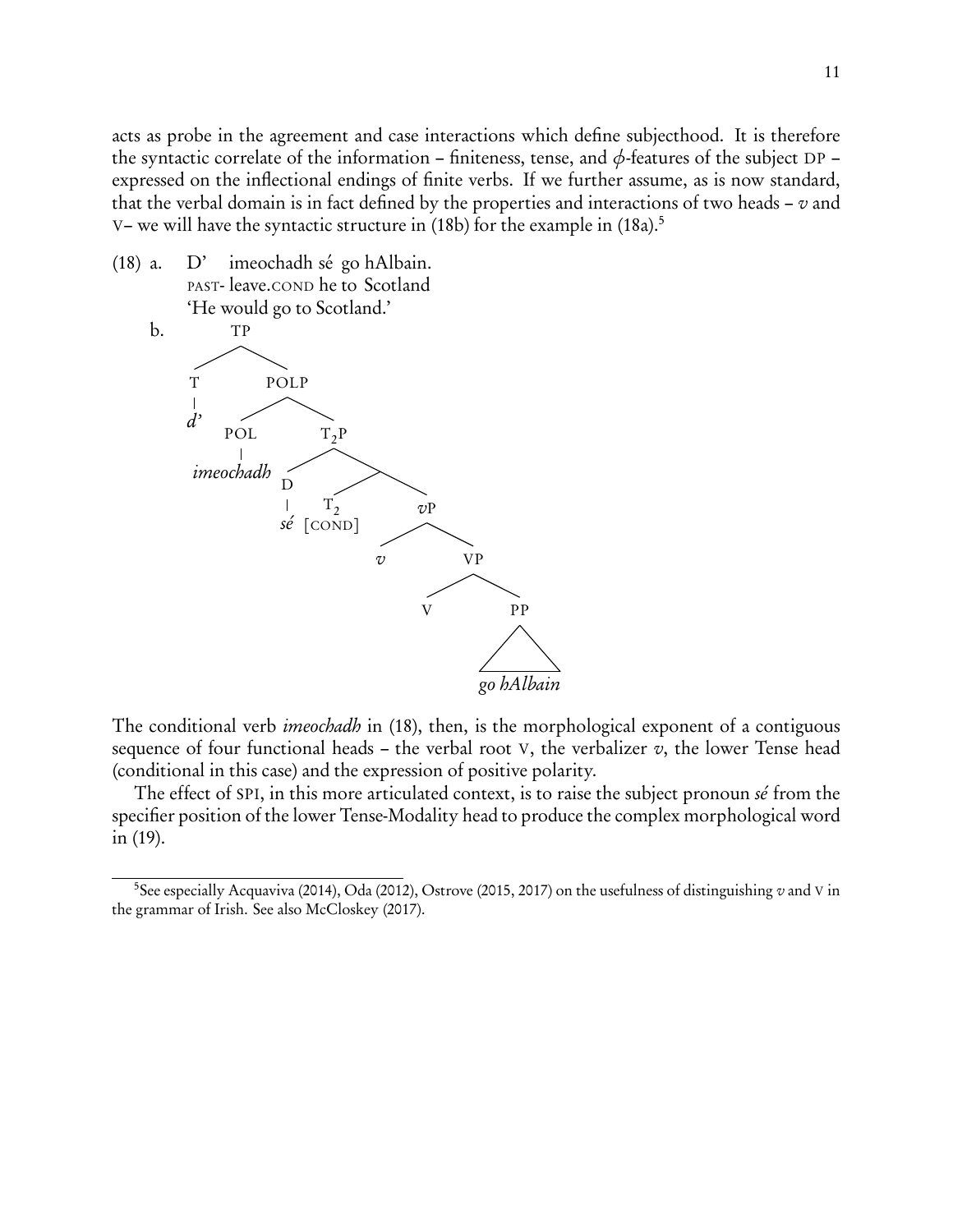

Given that the polarity head has a null exponent, it can be pruned; that is, it can be ignored for the calculation of allomorphic adjacency (see [Embick \(2012](#page-39-7): 28–29), [Merchant \(2013a](#page-42-15): section 2)). As a consequence, the incorporated pronoun is adjacent to the lower Tense,  $\tau_{2}$  of [\(18b\),](#page-10-1) and is therefore in a position to influence its form. The morphemes which are the exponents of  $\texttt{T}_2$  (tense, modality, and agreement endings on finite verbs) are just the morphemes which participate in the TYPE ONE, TYPE TWO, TYPE THREE, and TYPE SIX alternations cataloged above. Further, if the exponent of the lower Tense were also null, then the influence of the incorporated pronoun should extend as far as  $v$ . This circumstance arises for the non-habitual past, whose exponent is null in the 3rd person singular. This is the TYPE FOUR allomorphy of section [3.2,](#page-7-0) in which we have allomorphy triggered by the incorporated pronoun on the stem ending -(a)igh, which is very plausibly analyzed as an exponent of v [\(Acquaviva \(2014](#page-37-1): 553–556), building on O Sé (1991)). If POL,  $T_2$ , and  $v$  are all null, then the allomorphic influence of the incorporated pronoun should extend as far as the root itself. This is the TYPE FIVE pattern of section [3.2.](#page-7-0)

Given SPI then, the allomorphic patterns considered here are reassuringly routine as far as theory goes – they all take place under adjacency within a closely delimited domain (within the morphological word). And it is now not an accident, as it surely should not be, that the evidence from allomorphy aligns so closely with the independent phonological evidence for enclisis.

We therefore assume that SPI is part of the grammar of Irish and we now ask what kind of operation it is. In preparation for addressing that question, we make a final observation. The patterns of allomorphy just described are obligatory – they appear whenever an inflected verb of the relevant type is followed by a simple pronoun. Since the allomorphy patterns presuppose a locality which is delivered only by incorporation of the pronoun, it follows that SPI, however understood, must itself be obligatory – either by stipulation or in a way that emerges from other requirements.

#### 3.3 UNDERSTANDING SUBJECT PRONOUN INCORPORATION

<span id="page-11-0"></span>The only existing proposal about the nature of SPI that we are aware of (that developed in [Doherty](#page-38-2) [\(1996](#page-38-2))) assumes that SPI is a syntactic head movement, one which raises the simple pronoun from subject position and right-adjoins it to the finite verb, creating, in effect, a compound word, as shown, in simplified form, in (20).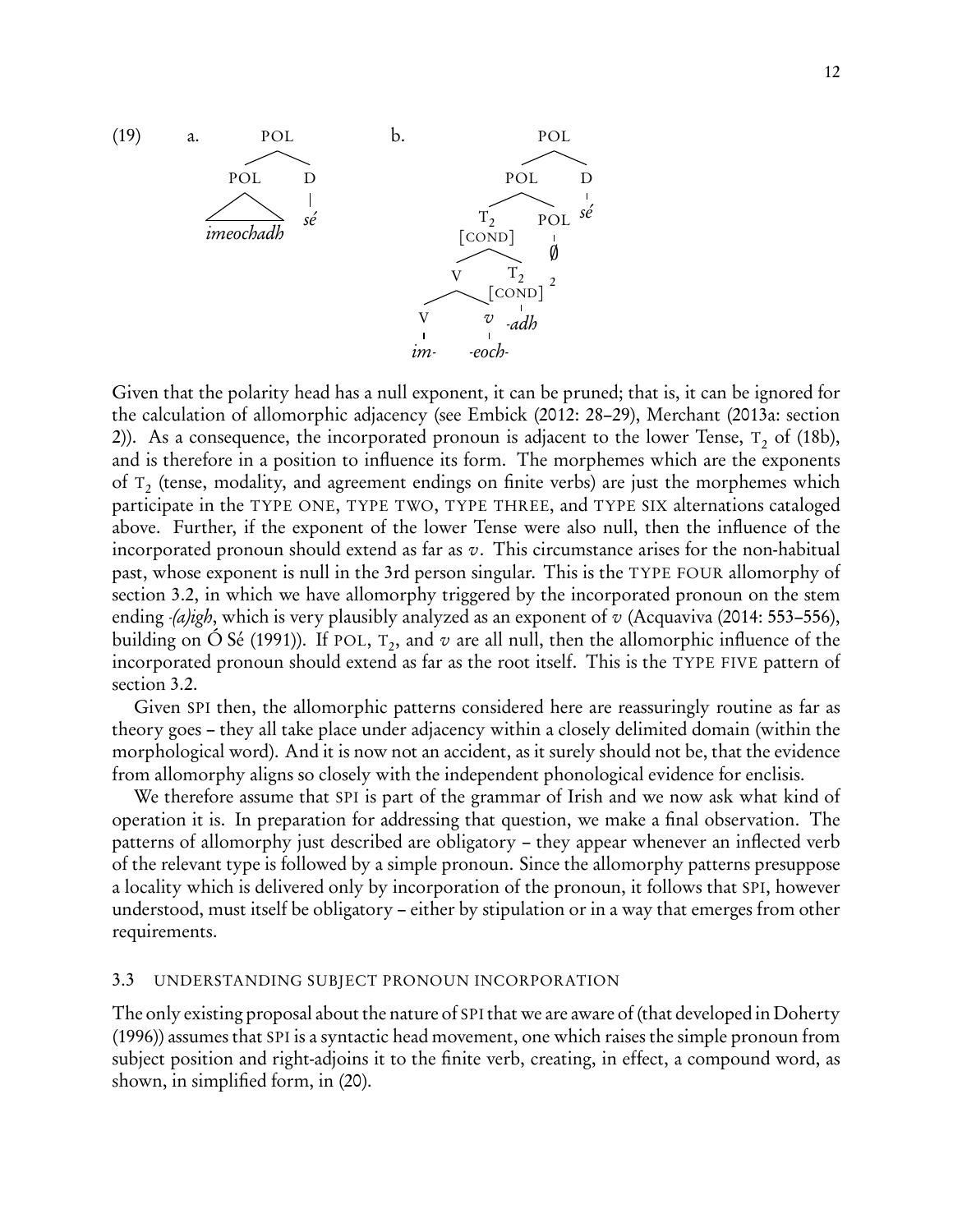

When first made, Doherty's proposal about SPI seemed troubling. In particular, it involved claiming that head movement could target for raising a head which originated as a proper subcon-stituent of a specifier (as a subpart of the subject in fact).<sup>[6](#page-12-0)</sup> We maintain however that the proposal is fundamentally right and that shifts in the theoretical landscape since its formulation eliminate the apparent anomalies. Those shifts also allow SPI to be smoothly integratated into a believable typology of head movement.

Given the theory of Bare Phrase Structure [\(Chomsky \(1995\)](#page-38-4) and a great deal of subsequent work), the principal anomaly in Doherty's proposal in fact disappears. In (20a), the simple subject pronoun is both minimal and maximal (minimal in that it consists only of a lexical item, maximal in that it does not project its label). Since head movement, in the context of Bare Phrase Structure, is movement of a minimal syntactic object, it would take further theoretical elaboration to ban movements such as (20). In fact, it is a straightforward prediction of the framework of Bare Phrase Structure that such head movements as (20) should exist and we take it to be a theoretically welcome development that they are in fact observed (see also [Jenks \(2014\)](#page-41-6)). <sup>[7](#page-12-1)</sup>

Furthermore, the simple pronoun D in (20) is in an extremely local relation with the head to which it ultimately adjoins. In particular, the polarity head in (20) commands D and D in turn commands all of the other heads in the command domain of POL. Movement of D to the polarity head, then, satisfies the most stringent locality requirement possible – in effect Travis' [\(1984](#page-44-4)) Head Movement Constraint.

So far so good. But why should it be that the detectable effects of SPI are entirely morphological and phonological? While there is no intrinsic anomaly here (syntax must feed both the interpretive interface and the morphophonological interface), the observation does suggest that adjustments such as SPI operate in a representational space between the syntax and the morphophonology, having access to structures and properties such as those in (20), but having consequences which are purely morphophonological. That being so, it is tempting to view SPI as a postsyntactic operation, part of what [Berwick & Chomsky \(2011\)](#page-37-6) call the mechanisms of externalization.

But in this respect too, there have been crucial theoretical developments since Doherty's pro-

<span id="page-12-0"></span><sup>6</sup>On this possibility, see [\(Matushansky, 2006](#page-41-7): 77–78) and especially footnote 13, page 78, which anticipates our discussion here.

Doherty's [\(1996\)](#page-38-2) proposal also assumed right-adjunction to the attracting head – a possibility forbidden in the framework defined in [Kayne \(1994](#page-41-8)). We see no way around this conflict, however, and assume either that the ban on right adjunction of heads is not maintainable (in fact it is not statable as a syntactic constraint given the framework of Bare Phrase Structure which we assume here) or that, even if banned in syntax, the option is permitted in the postsyntactic world.

<span id="page-12-1"></span><sup>&</sup>lt;sup>7</sup>The head movement we propose here is similar, in certain respects, to a type which Chomsky [2013:](#page-38-0) 43 has argued should be impossible. He argues that the cases he considers are blocked by a particular understanding of how labeling, cyclicity, and intervention interact.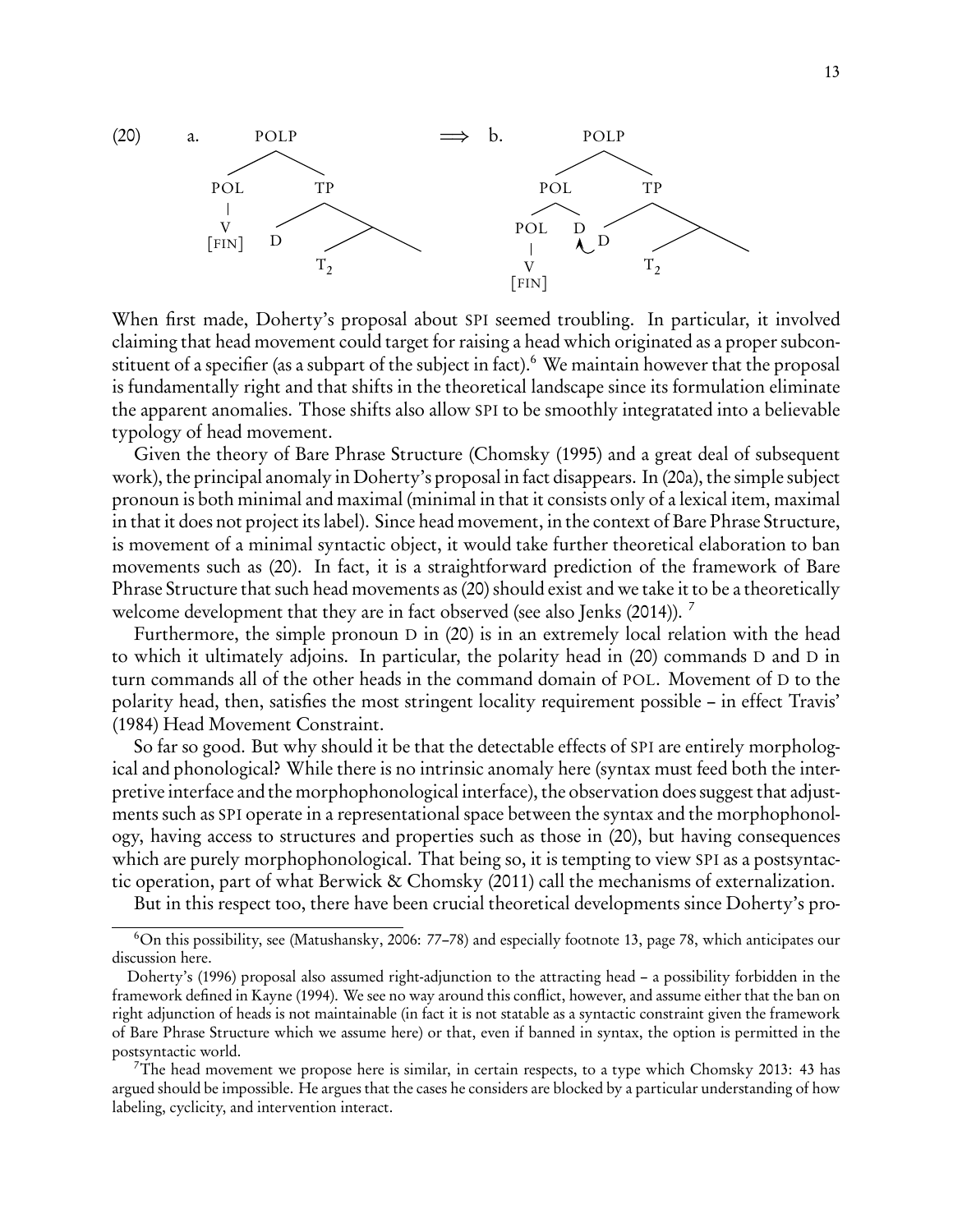posal about SPI was first formulated. [\(Chomsky, 2001](#page-38-5): 37–38) observed that the classical conception of head movement fits poorly with minimalist views of the course of syntactic derivations and proposed that certain classes of head movement were postsyntactic. This proposal set in motion a large scale reassessmentof the place of head movement in the architecture of linguistic theory (among many other important contributions, see Boeckx & Stjepanović (2001), [Harley](#page-40-2) [\(2004](#page-40-2)), [Matushansky \(2006](#page-41-7)), [Roberts \(2010](#page-43-8)), [Schloormemmer &](#page-44-5) Temmerman [\(2011\)](#page-44-5)). That reassessment is hardly complete but in recent work [Gribanova &](#page-39-8) Harizanov [\(2018](#page-39-8)) have synthesized many elements of the relevant debates in a theoretical and investigative framework which recognizes two classes of head movement – those which form part of the syntactic derivation and have the familiar properties of syntactic movement (less stringent locality requirements and interpretive consequences) and those which apply in the immediate postsyntactic space and which have a different profile. In that typology, the second type is identified by the following defining properties:

- (i) they produce head adjunction structures
- (ii) they are driven by morphological properties of heads
- (iii) they obey a particularly strict kind of locality essentially that encoded in Lisa Travis' [\(1984\)](#page-44-4) Head Movement Constraint
- (iv) they have no interpretive consequences

These properties match those of SPI very closely and we propose that SPI be taken to be one of the postsyntactic head movements whose existence is predicted by the framework – in effect a Merger under Adjacency in the sense of [Bobaljik \(2002\)](#page-37-7), understood now in a much expanded theoretical context. Consider the properties of SPI in the light of this proposal.

We have already seen that what SPI does is to create, in effect, a compound word by adjoining D to the polarity head – itself morphologically complex because it hosts the finite verb. We will have more to say later (in section [4.1](#page-19-0) below) about the phonological implications of this interpretation, but we note here that this places SPI squarely and clearly among the operations in Irish which build complex words.

What drives its application? SPI is clearly driven by a property of the pronoun rather than by any property of the head to which the pronoun raises. As we have seen, simple subject pronouns must incorporate. But the inflected verbs to which those pronouns adjoin coexist happily with subjects that are not pronouns and appear routinely in contexts which lack subjects altogether (unaccusative and impersonal passive structures for instance). Clearly the dependent element in the SPI interaction is the pronoun and it must bear some mark which encodes this dependency and forces application of SPI. We assume that the pronouns which undergo SPI bear a morphological subcategorization feature, very much in the spirit of [Rizzi & Roberts \(1989\)](#page-43-9). For concreteness, we take it that all simple nominative pronouns in Irish bear the subcategorization requirement expressed in (21).

<span id="page-13-1"></span> $\Box(21)$  D  $\left[\begin{array}{c} NOM \\ A \end{array}\right]$ *φ* ] : [POL – ]

(21) is satisfied only if the head bearing it is contained within a complex head of category POL. [8](#page-13-0)

<span id="page-13-0"></span> ${}^{8}{\rm In}$  a fuller and more detailed treatment, we would identify [\(21\)](#page-13-1) with the M feature proposed by Gribanova and Harizanov [\(2018](#page-39-8)). In that system, M is the feature which forces the head which bears it to combine with either the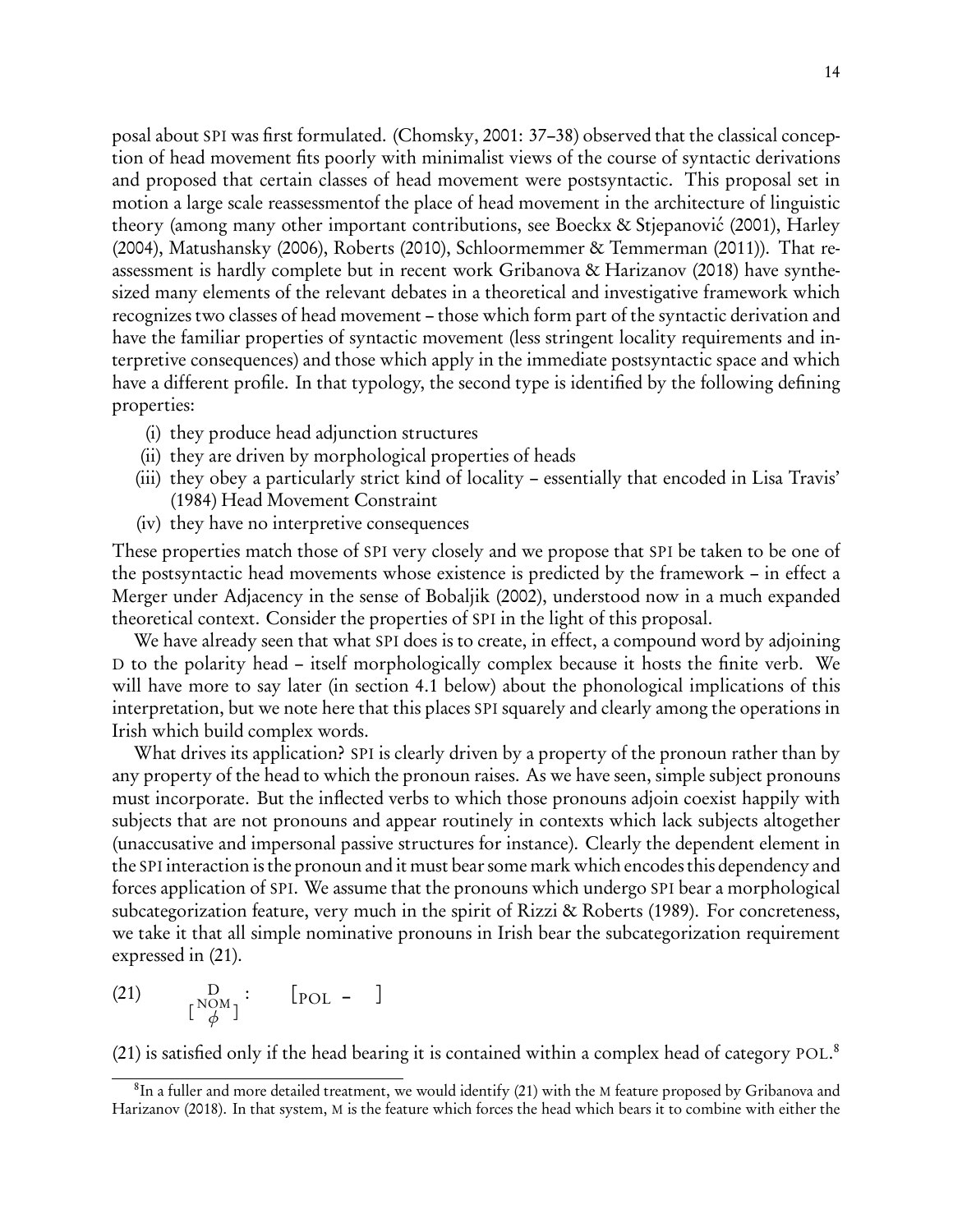With [Gribanova & Harizanov \(2018](#page-39-8)), we depart from [Roberts \(1991](#page-43-10)) in placing such morphological subcategorization requirements on the incorporated item itself (the pronoun) rather than on its host (the inflected verb). This view is, as we have just seen, required by the facts and it is also consistent with the widespread view that only dependent (obligatorily bound) elements have such subcategorization frames [\(Lieber 1980,](#page-41-9) [Inkelas 1990](#page-40-3), among many others). Viewed in this general context, (21) is clearly a morphological property (part of the morphological profile of the pronoun) and the assessment of whether or not it is satisfied is part of the morphophonological computation. How exactly that happens is a question we return to presently, but for now we observe that (21) is what makes SPI, in effect and in the general case, obligatory. If SPI does not incorporate the pronoun into the verbal complex, (21) will not be satisfied and the subject pronoun will be viewed, in effect, as a stranded affix (see [Baker](#page-37-8) [1988](#page-37-8) and many others). We will be more precise about this effect in section [5](#page-27-0) below.

We also now have an understanding of the interaction between SPI and another aspect of the postsyntactic landscape in Irish – pronoun postposing. Here we must install some necessary background. In Irish, as in other languages, there is a rough correspondence between syntactic XP's and the phonological domains (*φ*-phrases and *ι*-phrases) which determine the location of intonational prominences and other aspects of phrasal phonology. Given this correspondence, when a prosodically weak pronoun appears at the left edge of a syntactic phrase, it is at risk of forcing a violation of an important prosodic constraint – STRONG START as stated in (22).<sup>[9](#page-14-0)</sup>

<span id="page-14-1"></span>(22) STRONG START: Prosodic constituents above the level of the word should not have at their left edge an immediate subconstituent which is prosodically dependent, where a 'prosodically dependent' element is any prosodic unit smaller than the word.

The simple object pronoun in (23), for example, appears at the left edge of  $vP$  (the verb having raised out) and so is at risk of violating (22). (See [Elfner \(2012,](#page-39-0) [2015](#page-39-1)) for evidence that prosodic structures like (23b) are widely attested in Irish.)

- (23) a. Fuair get.PAST Owen it from-his brother Eoghan é óna dheartháir an lá cheana. the-other-day 'Owen got it from his brother the other day.'
	- b.  $\,$  SYNTAX:  $\,$  [ fuair Eoghan  $\,$  [ $_{vP}$  é óna dheartháir an lá cheana ]] PROSODY: (*<sup>φ</sup>* fuair Eoghan (*<sup>φ</sup>* é óna dheartháir an lá cheana ))

Our discussion of SPI is also entirely consistent with lexicalist treatments of the composition of inflected verbs. In that context also, our larger conclusions below remain.

<span id="page-14-0"></span> $9$ The constraint in [\(22\)](#page-14-1) is due to [Selkirk \(2011](#page-44-6)). See that paper, as well as [Bennett et al. \(2016](#page-37-0)) for discussion and alternatives.

head which immediately commands it (in RAISING) or the head which it immediatelely commands (in LOWERING). Another issue to be addressed in a fuller treatment would be the issue (emphasized by a reviewer) of how SPI interacts with the mechanisms (perhaps head movements) which create inflected verbs. In particular: how does the lower tense-modality head 'cross' the intervening pronoun in [\(20\)](#page-11-0) to combine with the polarity head without violating locality requirements? The natural answer within the system developed by [Gribanova & Harizanov \(2018](#page-39-8)) is that it does not. Rather, the subject pronoun and the tense head first amalgamate (probably by Lowering) and the resulting complex then raises to the polarity head. As far as we know, that derivational path is entirely consistent with the available observations. We do not pursue a full treatment here because the discussion would be a distraction from our principal goals and deserves a fuller and independent treatment.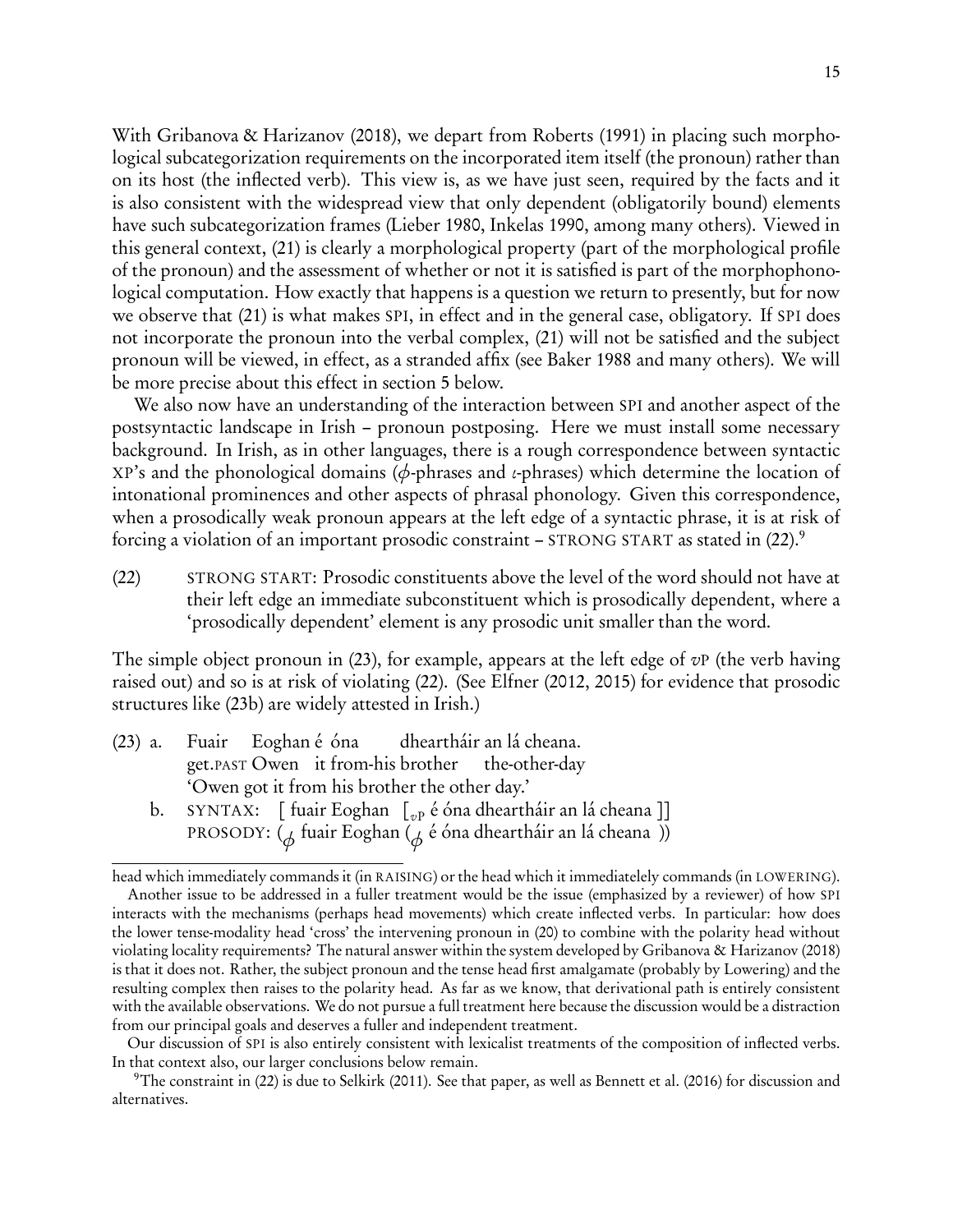As shown in some detail in [Bennett et al. \(2016,](#page-37-0) [2015\)](#page-37-9), there are in general two ways to avoid what would be a fatal violation of [\(22\)](#page-14-1) in a case such as (23). The pronoun, being enclitic, may cliticize leftwards – to the right edge of the preceding phonological constituent – or it may appear not in its syntactically expected position but rather as an enclitic at the right edge of one of the phonological phrases which contain it. This is the option (known as Pronoun Postposing) illustrated in (24a) and (24b) for (23).

- (24) a. Fuair get.PAST Owen Eoghan – óna from-his brother dheartháir an lá cheana é. the-other-day it 'Owen got it from his brother the other day.'
	- b. Fuair Eoghan óna dheartháir é an lá cheana.

Postposing, however, is impossible for subject pronouns.

- (25) a. \*Chuir put.PAST – a lámh ina phóca sé. his hand in-his pocket he 'He put his hand in his pocket.'
	- b. Chuir sé a lámh ina phóca.

It seems clear that the impossibility of postposing is an effect of the incorporation requirement on simple subject pronouns. A good theory of SPI, then, will provide an understanding of the contrast in (25) and the proposal we are developing does this.

The pronoun (the word of category D) which must undergo SPI in (25b) may be realized either as a phonologically strong or as a phonologically dependent element. We discuss the former possibility at length in section [4](#page-16-0) below. If the pronoun of (25) is realized as phonologically weak (as an enclitic, integrated into a single prosodic word *ω* with its host), no violation of the crucial prosodic constraint in [\(22\)](#page-14-1) will be registered. Having incorporated, the pronoun will not find itself exposed at the left edge of any prosodic constituent; it will be, rather, at the right edge of a complex word (the verbal complex). SPI, then, ensures that (25b) will host no violation of [\(22\).](#page-14-1)

Why, though, can the pronoun not make use of the alternative option available to nonsubject pronouns and postpose as in (24)? The answer, clearly, is that, being nominative, it must bear the morphological subcategorization feature in [\(21\);](#page-13-1) the requirement expressed by that feature will not be satisfied if the pronoun postposes. The only available option, then, is for the pronoun to incorporate under SPI. On this view, then, we understand a key property of SPI – that it preempts pronoun postposing [\(Bennett et al. \(2015](#page-37-9))).

#### 3.4 INTERIM SUMMARY

We have argued here that SPI is a post-syntactic operation of a kind whose existence and properties are predicted when one brings together the Bare Phrase Structure framework and the framework defined by [Gribanova & Harizanov \(2018\)](#page-39-8).<sup>[10](#page-15-0)</sup> We take these conclusions forward now as we con-

(i) a. Chuirfinn put.COND.S1 in isteach ar an phost sin. on the job that 'I'd apply for that job.'

<span id="page-15-0"></span><sup>&</sup>lt;sup>10</sup>Inflected verbs which include person number marking crossreferencing the subject ('synthetic' forms of the verb) are incompatible with the independent expression of the subject.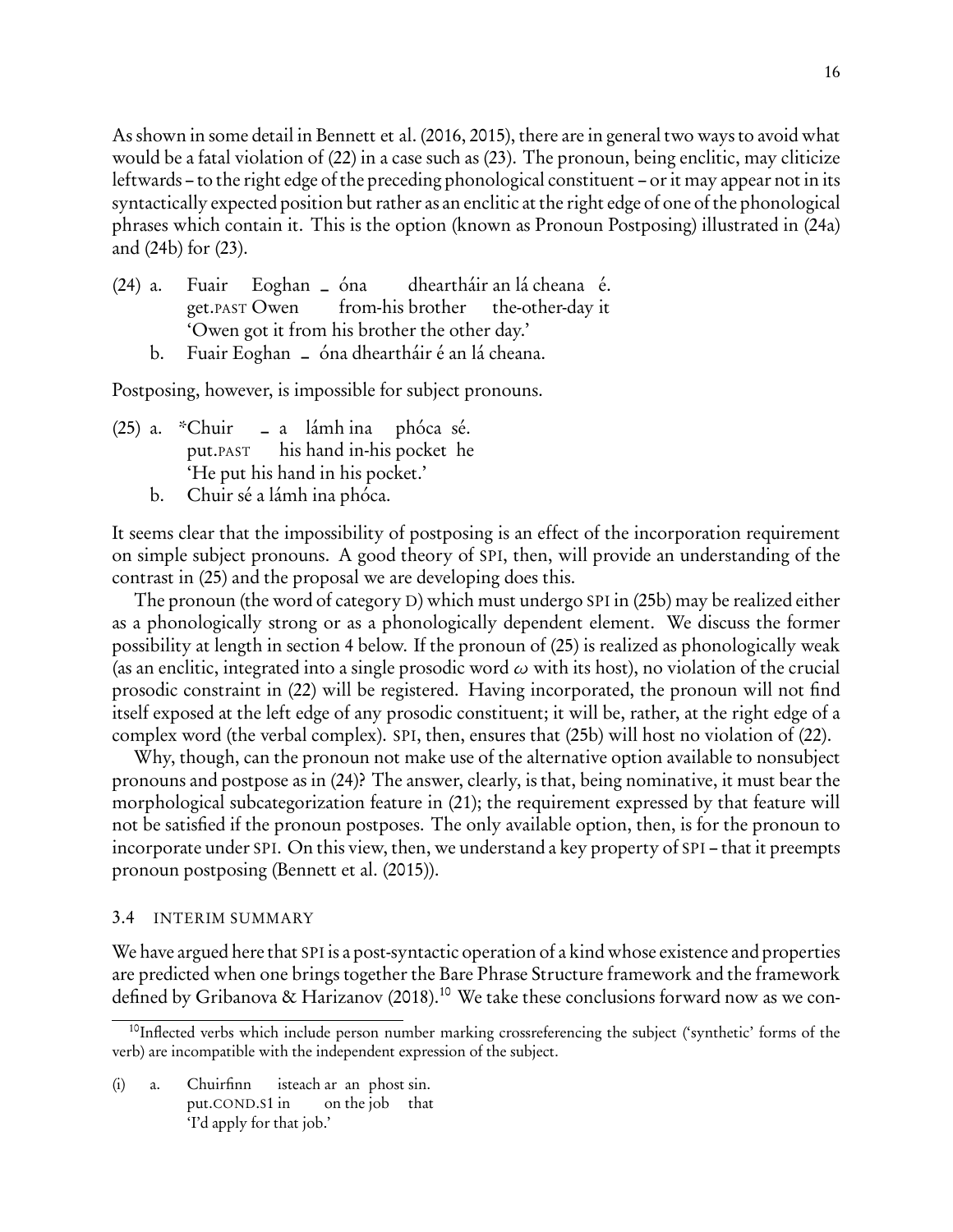17

sider how SPI interacts with two other aspects of the postsyntactic computation – the phonology of focus and the phonology of ellipsis. These interactions provide the empirical core for the theoretical proposals we develop in section [5](#page-27-0) – our principal focus.

### <span id="page-16-2"></span>4 A CURIOUS PHENOMENON

<span id="page-16-0"></span>Many observers<sup>[11](#page-16-1)</sup> have noted the existence in all contemporary varieties of Irish of a curious phenomenon, at the heart of which is a striking mismatch between interpretive focus on the one hand and the phonological exponent of that focus on the other. For reasons that we will come back to, Tomás [de Bhaldraithe \(1953](#page-37-10): 69, §166) uses the term béimniú dúbáilte or 'double stressing' for these cases. But the phenomenon has no generally agreed upon name at present and so we have to innovate one. We will use the term SPECIAL FOCUS CONSTRUCTION here and we will sometimes abbreviate that as SFC. The examples in (26) exemplify the Special Focus Construction in an initial way. Here and throughout, we use small caps to indicate the presence of a very prominent pitch accent.

|  | $(26)$ a. A: Cuir sios é.                    | $B: N'_1$ rachaidh SÉ síos. |                         |
|--|----------------------------------------------|-----------------------------|-------------------------|
|  | send down it                                 |                             | NEG-FIN go .FUT it down |
|  | 'Drive it down.'                             | 'It won't GO down.'         |                         |
|  | b. A: An ngéillfidh siad?                    | B: Caithfidh SIAD.          |                         |
|  | $Q$ yield .FUT they                          | must they                   |                         |
|  | 'Will they yield (on this)?' 'They HAVE to.' |                             |                         |

The context for (26b) was a discussion of academic politics; the exchange in (26a) took place between two men trying to drive a pole into hard earth.

What these cases have in common is the presence of a strong stress, or focal accent, on a simple subject pronoun and what is so striking about them is the profound misalignment that we observe in them between phonological and interpretive systems of representation – the constituent on

There is a long tradition of analyzing such complementarity effects in various Celtic languages in terms of incorporation: if the inflectional ending simply IS the subject pronoun and that pronoun incorporates into the inflected verb, the impossibility of (i)b can be understood as a direct effect of incorporation [\(McCloskey & Hale \(1984\)](#page-42-8), [McCloskey](#page-41-10) [\(1986](#page-41-10)), [Baker & Hale \(1990\)](#page-37-11), [Andrews \(1990](#page-37-12)), [Legate \(1999](#page-41-11)), [Ackema & Neeleman \(2003\)](#page-37-13) among many others). This has always been an attractive possibility – one might then take inflected endings like -finn above to be portmanteau realizations of  $\texttt{T}_2$  and the incorporated D of [\(19\)](#page-10-2) above. The complementarity effect would then have the same source as the impossibility of \*de le gâteau 'of the cake' in French, blocked by the synthetic form du gâteau. But the question of the nature of SPI (now taken to produce the structure which can be realized as a portmanteau) remains entirely open on this account and the general line of analysis is easily articulated in the context of the analysis we argue for here. In effect, the complementarity effect would become another subcase of the alternations we discussed in section [3.2](#page-7-0) above. Difficulties remain, however, especially with respect to the interaction with ellipsis, which we consider in section [5](#page-27-0) below. We return to the issue (briefly) there.

<span id="page-16-1"></span><sup>11</sup>See for instance [Greene \(1973](#page-39-6): 128), [Wagner \(1959](#page-44-1): 98-99), [Lucas \(1979](#page-41-5): 94, §360), [Ó Baoill \(1996](#page-42-10): 89, §6.3.1), [de Búrca \(1970:](#page-38-7) 77, §383), [de Bhaldraithe \(1966](#page-37-2): 65, §340), [Ó Curnáin \(2007](#page-42-12): Volume One, 391, §1.383), [Ó Sé \(2000](#page-43-4): 156, §336, 50, §56). Jason Ostrove points out that the phenomenon is also found in Scots Gaelic, as can be heard in the soap opera Bannan, Episode Three (which is available [here\)](https://www.youtube.com/watch?v=DZgXDfMCXPg&list=PL2XklKjHnoXTb3Rtr66i-pHWW2mFJ0yaO&index=3) at 12:45 and 17:35.

b. \*Chuirfinn put.COND.S1 I in mé isteach ar an phost sin. on the job that 'I'd apply for that job.'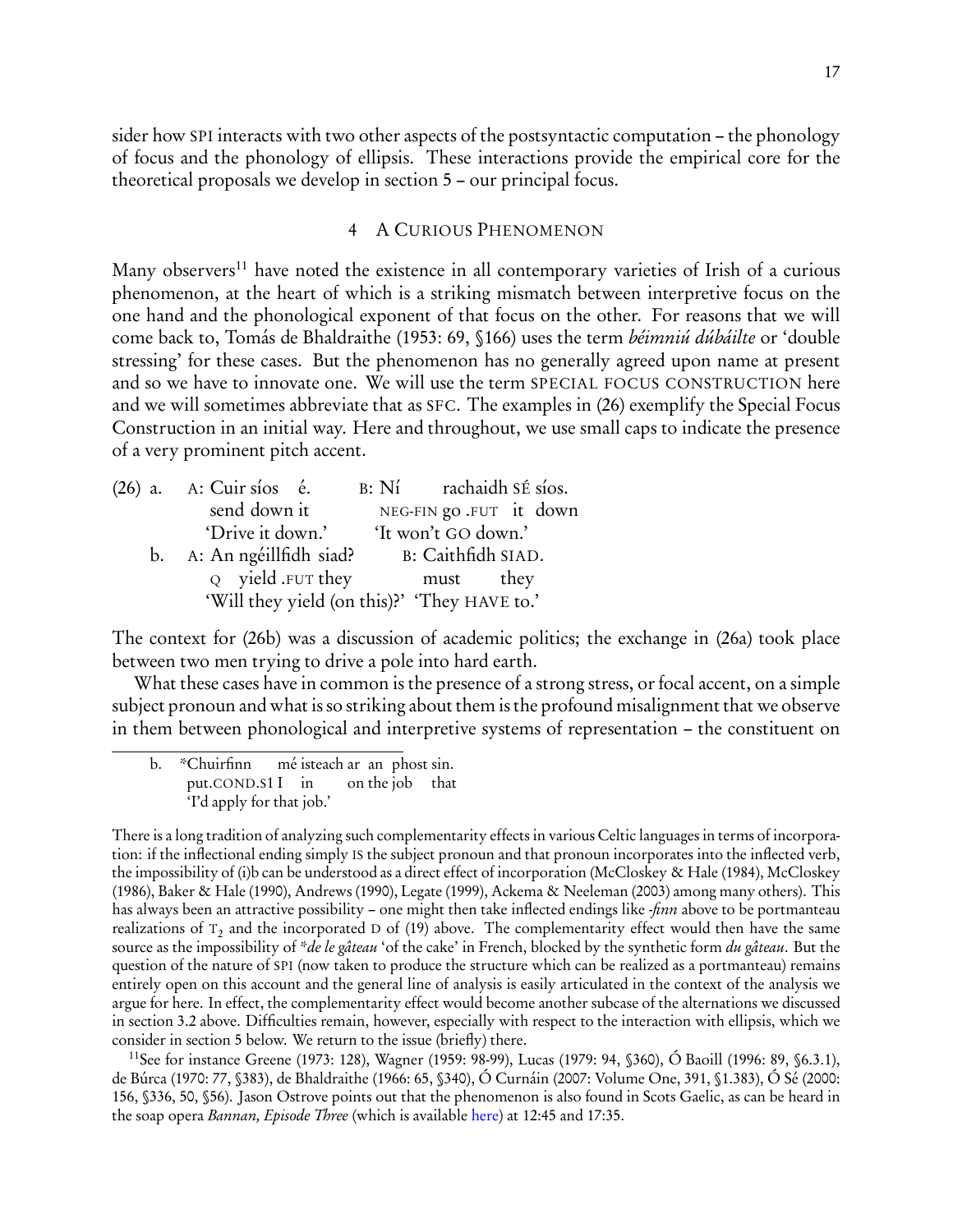which the focal accent falls is not at all the constituent which bears interpretive focus. In the responses of (26a) and (26b), we have a simple pronoun as subject, upon which falls a strong focal accent. That much is already strange, since, as pointed out earlier (see the discussion around [\(16\)](#page-7-1) in section [3](#page-6-0) above), simple pronouns may not in general be focused. What is stranger still is that the pronoun upon which this accent falls is, as far as interpretation goes, unfocused. More than this, it is in fact necessarily given, referring to a discourse referent already established and made salient in the first part of the exchange (in the imperative of (26a), in the interrogative of (26b)). In (26a) interpretive focus is on the verbal stem rach- ('go'), while in (26b) it is on the modal verb caithfidh ('must'). The fact that interpretive focus is on the verb in such cases means that the pronoun itself must be within a constituent that is given, or anaphoric; this follows from well established felicity conditions on focus (see, for instance, [Rooth \(1985](#page-43-11), [1992\)](#page-43-12)).

If not the pronoun, what can then be focused in the SFC? David Greene [\(1973](#page-39-6):128) provides the following description:

In the latter conjugation, the normally enclitic pronouns may be stressed in emphatic replies ... with a pronoun stressed equally with the verb (it should be noted that in this construction it is the action which is stressed, not the agent) ... Stressed pronouns in this case have always their long vowel form, in Scottish Gaelic as well as in Irish.

Greene's reference to 'stress on the action rather than on the agent' is consistent with the examples in (26), but Brian Ó Curnáin [\(2007:](#page-42-12)Volume One, p. 391, §383) has a different interpretation when he speaks of:

the ... common use of double stress or stress shift used to emphasize the truth or propositional meaning of an utterance

These differences of interpretation reflect the fact that there are, in reality, two subcases of the SFC. The examples so far considered have involved, in semantic terms, contrastive focus on the verbal root. But the same effect is also (and probably more frequently) found as a realization of Verum Focus, in the sense of [Höhle \(1992\)](#page-40-4). We see this in the examples of (27)[–\(29\).](#page-17-0) [12](#page-17-1)

| $(27)$ a. 'nois, bain |                                 |  | giota dó 'na bhaile. |
|-----------------------|---------------------------------|--|----------------------|
|                       | now, take.IMPERV bit of-it home |  |                      |
|                       | 'Now, head off home.'           |  |                      |

b. Tá be .PRES I PROG go home MÉ a' gabhail 'na bhaile. Níl am-not I PROG stay place any mé a' fanacht áit ar bith nach bhfuil NEG-C be .PRES iarraidh orm.

<span id="page-17-2"></span>want on-me

'I AM going home. I'm not staying anywhere I'm not wanted.' RNG 26-5-2008

(28) Níl NEG-FIN-be.PRES it easy its like SÉ furasta a leithéid a dhéanamh. do.NON-FIN 'It's NOT easy to do such a thing.' RNG 03-09-2014

<span id="page-17-1"></span><span id="page-17-0"></span><sup>&</sup>lt;sup>12</sup>The examples in  $(27)$ , like almost all of the data we will use in this discussion, come from broadcasts on the Irish language radio network RTE Raidió na Gaeltachta. These examples are indicated by the tag RNG followed by a number representing the date of broadcast.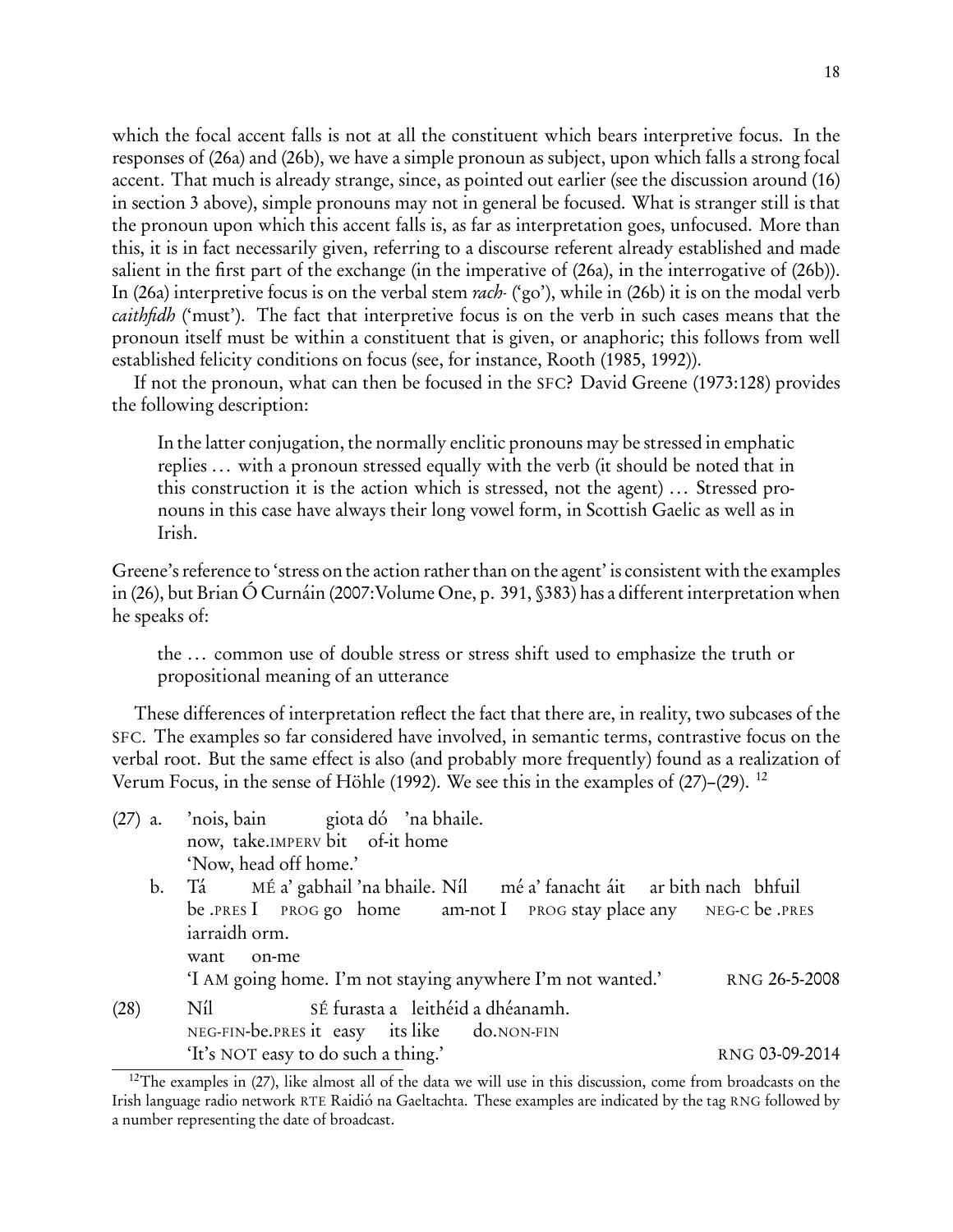(29) amharcann siad air look.PRES they on-him as man C was PROG fight for-the-sake of freedom and mar fhear a bhí ag troid ar son saoirse, agus throid fight.PAST he for SÉ ar mhaithe le saoirse freedom 'they look on him as a man who fought for freedom, and he DID fight for freedom' RNG 12-11-2010

An important observation is that the phenomenon in question is absolutely restricted to simple subject pronouns. The placement of a focal accent on a subject which is not a pronoun, or on a complex augmented pronoun of the type illustrated in [\(15\),](#page-6-1) can only be interpreted as focus on the subject itself, never as Verum Focus or verbal focus.

<span id="page-18-0"></span>We contend that the framework already put in place (especially our understanding of SPI), when combined with what is known about the phonology of accent placement, allows a natural understanding of this striking set of observations. Consider first the syntactic side of things. The syntax will present to the interpretive systems structures like the two in (30).



The structures in (30) incorporate the standard assumption that a FOCUS feature (in the sense of [Jackendoff \(1972\)](#page-40-5), [Rochemont \(1986](#page-43-13)), [Selkirk \(1996\)](#page-44-7) and much subsequent work) can be applied to elements of the syntactic representation. That feature may of course appear on the polarity head POL, or on the verbal root V (among many other possibilities). We assume (with [Samko](#page-44-8) [\(2014](#page-44-8))) that the possibility in (30a) gives rise to the cluster of effects that was investigated by Tilman Höhle [\(1992\)](#page-40-4) under the name of Verum Focus. We also assume for Verum Focus the kind of alternative semantics proposed by [Samko \(2014](#page-44-8)), building on [Rooth \(1985,](#page-43-11) [1992\)](#page-43-12). That is, the focus semantic value of a clause containing an F-marked polarity head will be an alternative set consisting of positive and negative variants of the same propositional core (in effect, a polar question). Many important semantic and pragmatic issues arise at this point (see especially [Schwarzschild \(1999\)](#page-44-9)) which we will have to set aside here; but these natural assumptions, we think, will provide a reasonable treatment of Verum Focus cases like [\(27\)](#page-17-2)[–\(29\).](#page-17-0) (30b) meanwhile, the case in which F-marking applies instead to the verbal root V, corresponds to our initial set of examples in [\(26\).](#page-16-2) Here too the standard Roothian analysis in terms of an alternative semantics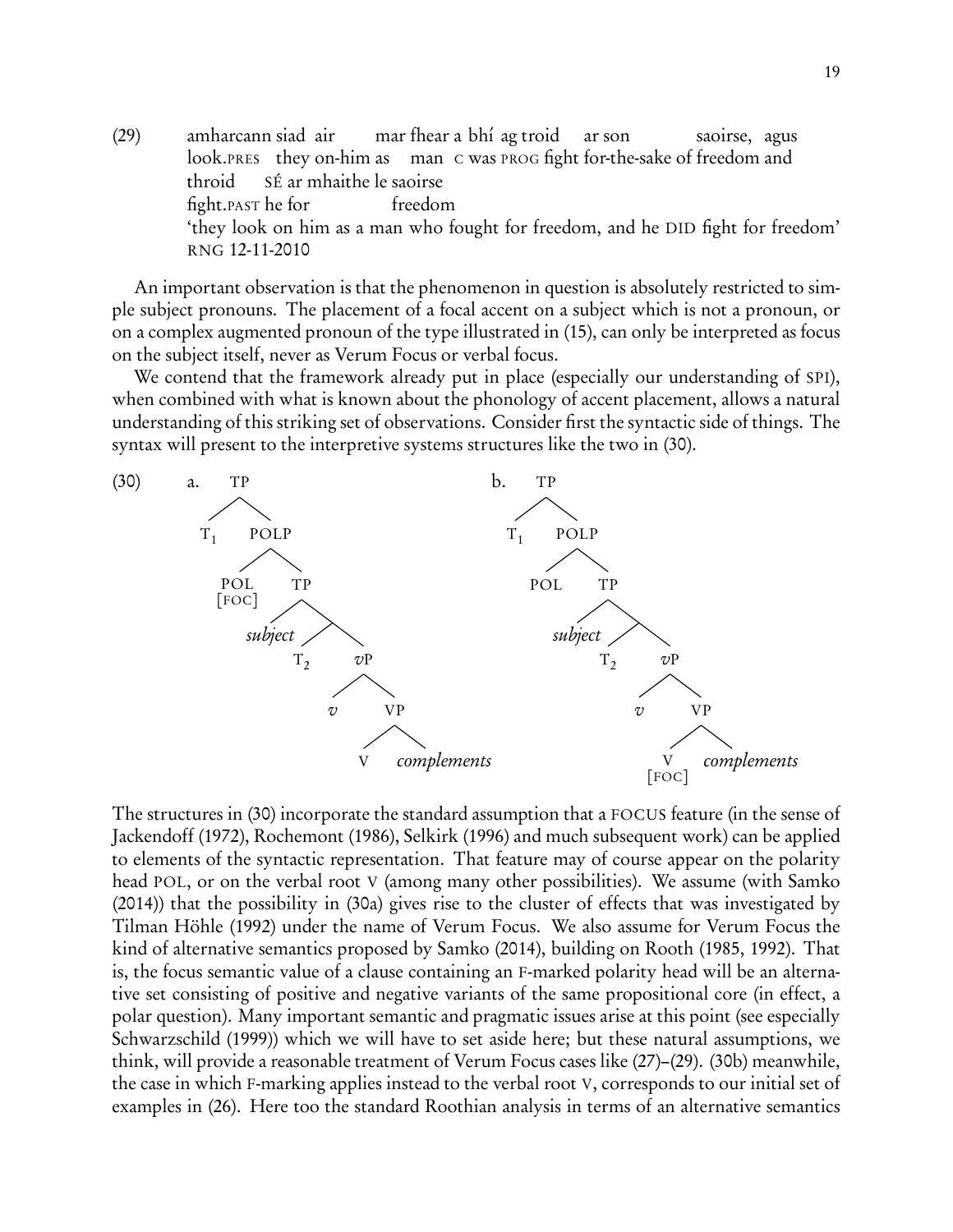seems to yield a good theory of their interpretive properties. F-marking on V will give rise to a focus semantic value consisting of a set of propositions differing from one another only in that different verbal meanings will replace the sense of the verb found in the ordinary semantic value.

All of this is as expected (one might say inevitable) when we bring together our syntactic assumptions, the generally available possibility of F-marking, and the alternative semantics for focus which derives from Rooth's work.<sup>[13](#page-19-1)</sup> How, though, will structures like those in (30) fare when interpreted by the morphology and the phonology?

#### <span id="page-19-0"></span>4.1 THE PHONOLOGY OF FOCUS

We begin by establishing some important background concerning the prosodic consequences of focus, drawing on studies of one variety – Donegal Irish – reported in [O'Reilly et al. \(2010\)](#page-43-14) and [Dorn & Ní Chasaide \(2011\)](#page-38-8). In broad focus utterances, in which all words are equally discourse new and unfocused, content words may bear a rising L\*H pitch accent (which is technically speaking a 'phrase accent'; see [Grice et al. 2000](#page-39-9), [Elfner 2015\)](#page-39-1). The primary phonetic correlates of focus appear to be (i) increased pitch range and larger pitch excursions on the focused element, particularly in medial position in an utterance; (ii) increased duration for the focused element; and (iii) frequent deaccentuation and/or pitch compression of postfocal material. These properties distinguish both narrow and contrastive focus from broad focus renditions of the same sentences. Notably absent from this list of phonetic cues is any kind of distinct melody indicating focus: pitch accents in declaratives are always realized with the same L\*H tune in Donegal, for focused and unfocused items alike.

Along with these phonetic markers of focus, there is an important phonological difference between focal and nonfocal elements. Pitch accents are, impressionistically, obligatory on focused constituents.[14](#page-19-2) This is in contrast with nonfocused material, which may or may not bear a pitch accent depending on its position in the phrase. For Connemara Irish, [Elfner \(2012,](#page-39-0) [2015](#page-39-1)) shows that pitch accents are assigned only to lexical words located at the edge of a *φ*-phrase (the prosodic constituent which typically corresponds to a syntactic XP), provided certain structural requirements are met. Particularly prevalent in Connemara Irish are the falling H\*L tones which occur at the right edges of *φ*-phrases [\(Elfner, 2012,](#page-39-0) [2015](#page-39-1)); these H\*L tones are the analogs of the L<sup>\*</sup>H tones found in Donegal varieties [\(Dalton & Ní Chasaide, 2003,](#page-38-9) [2005](#page-38-10)).<sup>[15](#page-19-3)</sup>

<span id="page-19-2"></span><sup>14</sup>[Blankenhorn 1981](#page-37-14): 260: *a syllable which the speaker wishes to emphasize will receive both stress and pitch*prominence; see also [Quiggin 1906](#page-43-3): 155-6.

<span id="page-19-1"></span><sup>&</sup>lt;sup>13</sup>[Gutzmann et al. \(2017](#page-39-10)) argue against the kind of treatment of Verum Focus that we adopt here (one that identifies it as a special case of the general phenomenon of focus marking) – at least for the languages that form their principal focus and therefore as a general theory of Verum Focus effects across languages. They allow, though, that in some languages the general phonology of focus will be co-opted for the expression of the VERUM operator whose existence they argue for. As we discuss in some detail in the section which follows, however, Irish must be such a language in the framework they define, since it is very clear for this language that the phonology of Verum Focus is just the phonology of focus. For this reason, most of the questions that we address in the present paper are unaffected if we adopt the alternative analysis they urge.

<span id="page-19-3"></span><sup>&</sup>lt;sup>15</sup>The results of [Elfner \(2012](#page-39-0), [2015\)](#page-39-1) have not yet been replicated for northern or southern varieties of the language and so we cannot claim, with full certainty, that L\*H accents in Donegal Irish have exactly the same distribution as H\*L accents in Connemara Irish. We nonetheless suspect that the primary intonational differences between Irish dialects reside in the shape of the tunes used rather than in their distributions (see too [Quiggin 1906:](#page-43-3)154–6). This impression seems consistent with what is currently known about prosodic variation across different dialects of Irish (e.g. [Dalton & Ní Chasaide \(2005,](#page-38-10) [2007\)](#page-38-11), [Dorn et al. \(2011\)](#page-38-12), etc.). Preliminary research by Joseph Windsor and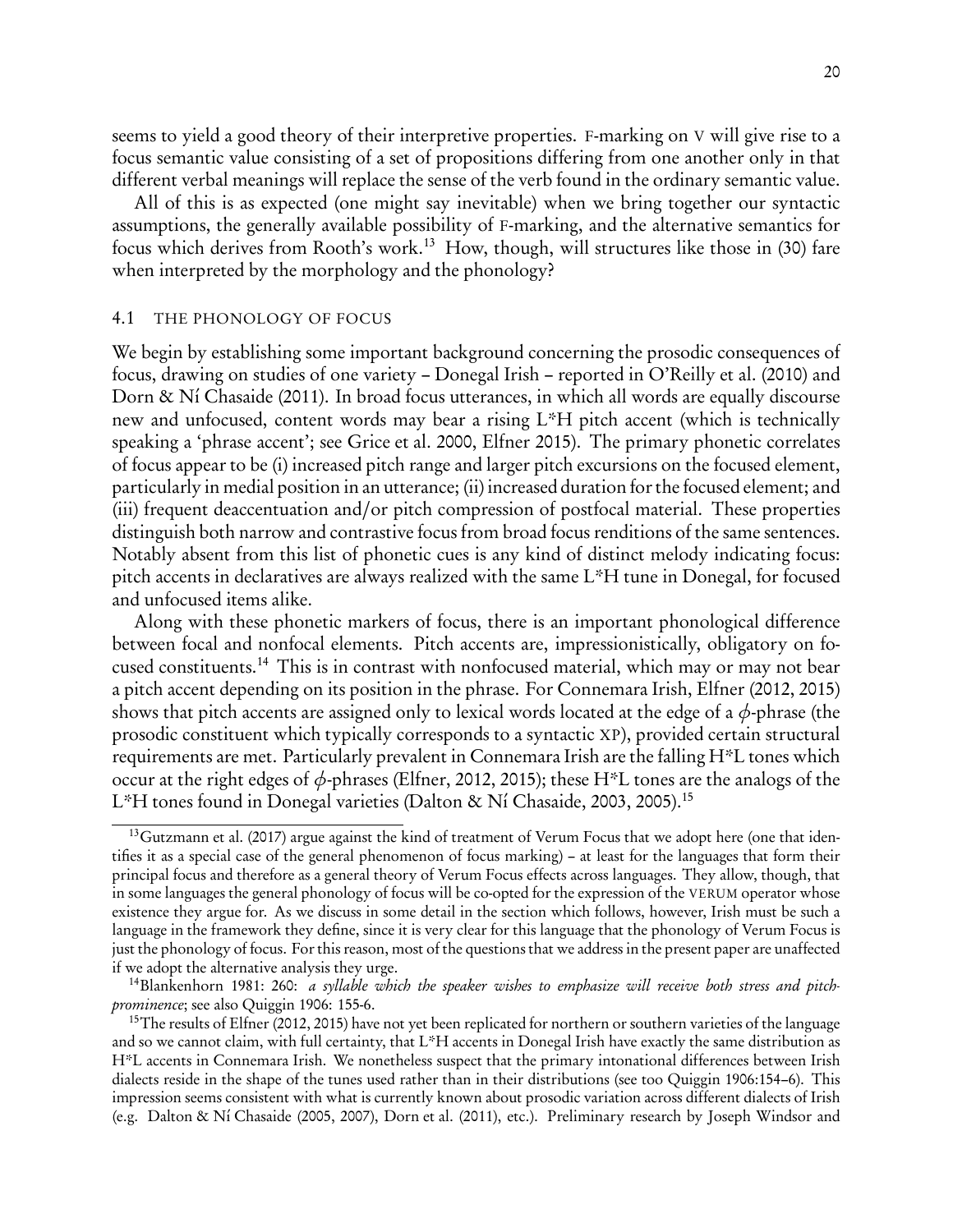In discourse neutral contexts, the strongest (or 'nuclear') accent in Irish is typically the final accent of the clause or utterance. We interpret this pattern of relative prominence in structural terms, drawing on a rich tradition in prosodic hierarchy theory (e.g. [Selkirk 1984](#page-44-10), [Nespor & Vogel](#page-42-17) [1986,](#page-42-17) [Pierrehumbert & Beckman 1988](#page-43-15) and much following work). Within this framework, clauses and sentences are taken to map to *ι*-phrases in prosodic structure, at least by default [\(Selkirk 1984,](#page-44-10) [2005,](#page-44-11) [2011,](#page-44-6) [Nespor & Vogel 1986,](#page-42-17) Hamlaoui & Szendrői 2015, [2017](#page-40-7) and references there). We assume that the rightmost  $\phi$ -phrase ( $\approx$  XP) within an *ι*-phrase ( $\approx$  clause) functions as its head, meaning that the accent associated with that rightmost *φ*-phrase is the strongest in phonetic and phonological terms, as shown in (31) (see, for example, [Liberman & Prince 1977](#page-41-12), [Selkirk 1984\)](#page-44-10).

(31) Nuclear accents as *φ*-phrase edge-marking and *ι*-phrase headedness  $(T^* =$  phrase-final tonal accent)



We implement this analysis with the constraint HD-R( $\iota$ ) in (32), which positions head  $\phi$ -phrases to the right within their containing *ι*-phrases [\(33\)](#page-20-0) (e.g. [McCarthy & Prince 1993,](#page-41-13) [Truckenbrodt](#page-44-12) [1995,](#page-44-12) [Féry 2013](#page-39-11) and references there). Throughout this section we indicate *φ*-level pitch accents with a superscript '\*', and prosodic headedness with a subscript 'HD'.<sup>[16](#page-20-1)</sup>

- <span id="page-20-0"></span>(32) HD-R(*ι*) Assign one violation for each *φ*-phrase which (i) is the head of a dominating *ι*-phrase and (ii) is not right aligned within that dominating *ι*-phrase.
- (33) Broad focus prosody

| / Bhí Méabh ina luí /                                                                                                                                                                                                                                                                                                                                                                                                                         | $HD-R(\iota)$ |
|-----------------------------------------------------------------------------------------------------------------------------------------------------------------------------------------------------------------------------------------------------------------------------------------------------------------------------------------------------------------------------------------------------------------------------------------------|---------------|
| a. $\mathbb{R}$ ( $_{\phi}$ Bhí Méabh*) ( $_{\phi}$ ina luí*) $_{\rm HD}$                                                                                                                                                                                                                                                                                                                                                                     |               |
| $\left(\begin{smallmatrix} \mathbf{0} & \mathbf{0} & \mathbf{0} & \mathbf{0} & \mathbf{0} & \mathbf{0} & \mathbf{0} & \mathbf{0} & \mathbf{0} & \mathbf{0} & \mathbf{0} & \mathbf{0} & \mathbf{0} & \mathbf{0} & \mathbf{0} & \mathbf{0} & \mathbf{0} & \mathbf{0} & \mathbf{0} & \mathbf{0} & \mathbf{0} & \mathbf{0} & \mathbf{0} & \mathbf{0} & \mathbf{0} & \mathbf{0} & \mathbf{0} & \mathbf{0} & \mathbf{0} & \mathbf{0} & \math$<br>b. | $*!$ W        |

Bhí Méabh ina luí 'Méabh was lying down.' (after [Dorn & Ní Chasaide 2011\)](#page-38-8)

We noted above that focal accents are normally realized with a larger pitch range than non-focal pitch accents. However, [O'Reilly et al. \(2010](#page-43-14)), [Dorn & Ní Chasaide \(2011](#page-38-8)) report that the phonetic effects of focus are strongly attenuated in final position in Irish, such that 'broad focus [may not be] truly different from narrow focus in the case where the nucleus falls on the last accented element'. We take this finding as evidence that focal pitch accents have the same phonetic and

colleagues on the intonation of Munster Irish also suggests that the distribution of pitch accents in those varieties is much the same as in Connemara Irish, though further analysis of the relevant data is needed [\(Windsor, 2017\)](#page-45-0).

<span id="page-20-1"></span><sup>16</sup>Tableaux are given in the 'mixed' format recommended by [McCarthy \(2008:](#page-41-14)p.47), which combines a traditional violation tableau with a comparative tableau showing the favoring relations of each constraint [\(Prince & Smolensky](#page-43-0), 1993/[2004,](#page-43-0) [Prince](#page-43-16), [2002\)](#page-43-16).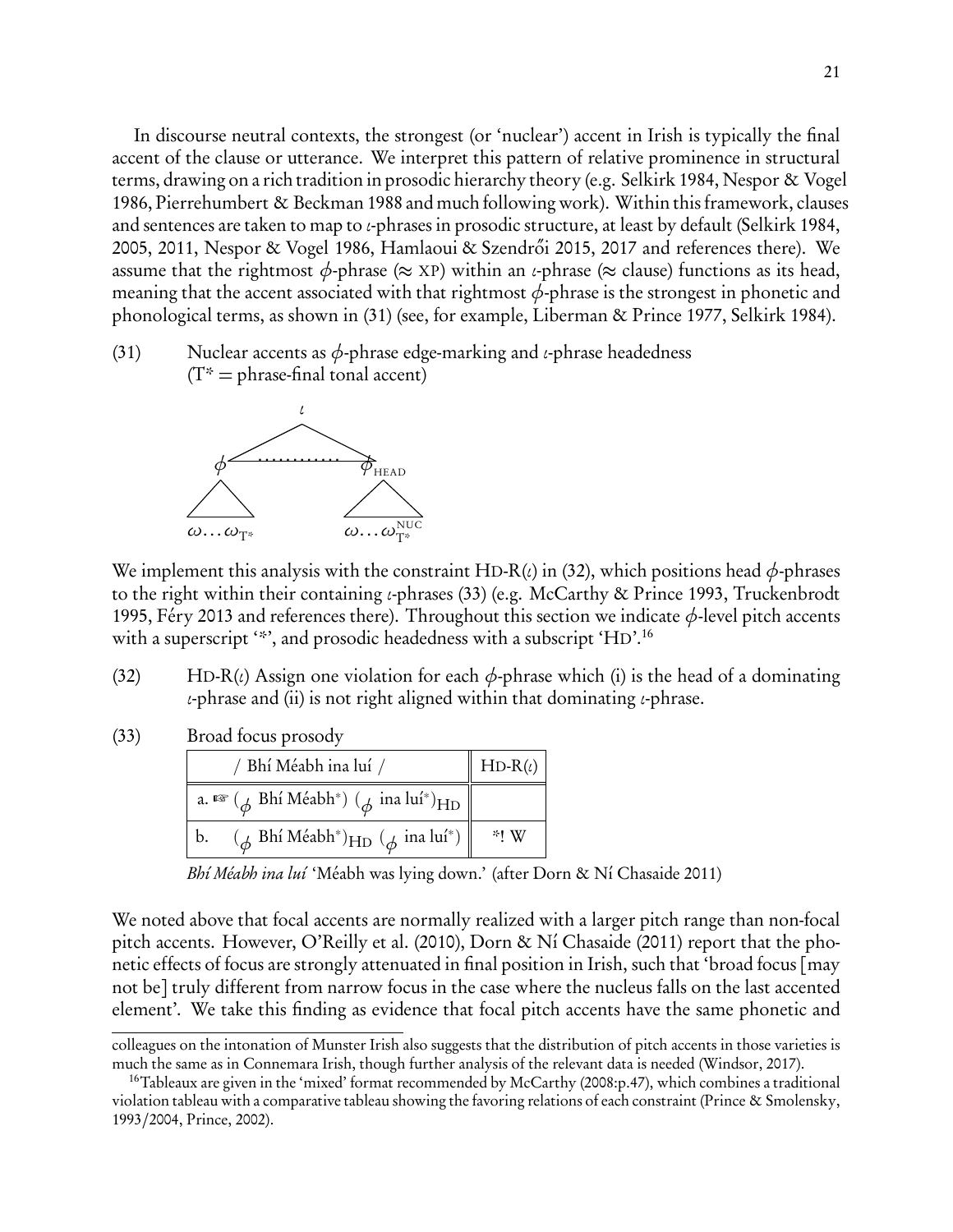phonological status as the nuclear pitch accents found in utterance final position under broad focus (though more research is needed on the prosody of focus in Irish to fully confirm this result).

Building on these observations, we assume that the accent on a focused word simply corresponds to the nuclear accent – the strongest, or head accent – of the intonational phrase (*ι*) that it occurs in.[17](#page-21-0)

We formalize this intuition with the constraint FOCUS-TO-PROMINENCE(*ι*P) (34), drawing on similar formulations of this constraint in [Selkirk \(2005](#page-44-11)), [Féry & Samek-Lodovici \(2006](#page-39-12)) and work cited there.

(34) FOCUS-TO-PROMINENCE(*ι*P) (=FOC-PROM(*ι*)) Assign one violation for every constituent  $C_{[F]}$  which is semantically focused and which does not contain the strongest intonational prominence of a dominating *ι*-phrase.

The constraint FOC-PROM(*ι*) guarantees that *φ*-level pitch accents will be obligatory on focused words in Irish, while also ensuring that focused words will bear the strongest such accent in the clause. In phonetic terms, this means that focal pitch accents will be realized with a larger pitch range and longer duration than other accented words, exactly as reported for Donegal Irish (see [Pierrehumbert & Beckman 1988,](#page-43-15) [Hayes 1995](#page-40-8), [Truckenbrodt 1995,](#page-44-12) [2007](#page-44-13), [Gussenhoven](#page-39-13) [2004,](#page-39-13) [Selkirk 2005](#page-44-11), [Myrberg 2013,](#page-42-18) Hamlaoui & Szendrői 2015 for discussion and additional references). This analysis, which treats focal accents as being effectively equivalent to discourse neutral nuclear accents, is consistent with the fact that nuclear (head) accents have relatively large pitch excursions even under broad focus conditions in Irish [\(O'Reilly et al. 2010,](#page-43-14) [Dorn & Ní Chasaide](#page-38-8) [2011;](#page-38-8) see also [Myrberg 2013](#page-42-18):82 on Stockholm Swedish).

These three constraints suffice to derive the normal patterns of prosody for broad focus [\(33\)](#page-20-0) and narrow focus utterances (35) in Irish (abstracting away from some particulars of how syntactic constituents map to prosodic constituents, [Elfner 2012](#page-39-0), [2015](#page-39-1), [Bennett et al. 2016,](#page-37-0) [2015\)](#page-37-9). We indicate semantic focus with a subscript '[F]'.

| (35) | Focus prosody: $\text{Foc-PROM}(\iota) \gg \text{HD-R}(\iota)$ |
|------|----------------------------------------------------------------|
|      |                                                                |

<span id="page-21-1"></span>

| / Bhí Méabh $_{\lceil F \rceil}$ ina luí /                                                   | $\parallel$ FOC-PROM(t) $\parallel$ HD-R(t) |  |
|----------------------------------------------------------------------------------------------|---------------------------------------------|--|
| $(\phi$ Bhí Méabh <sub>[F]</sub> *) $(\phi$ ina luí*) <sub>HD</sub><br>a.                    | $*!$ W                                      |  |
| b. $\mathbb{R}$ ( $_{\phi}$ Bhí Méabh $_{\lceil F \rceil}$ *) $_{\text{HD }}(\phi$ ina luí*) |                                             |  |

Bhí MÉABH i*na luí* 'Méabh (and not someone else) was lying down.' (after [Dorn & Ní Chasaide](#page-38-8) [2011](#page-38-8))

FOC-PROM(*ι*) thus enforces the common requirement that focused elements be stressed and carry a relatively prominent pitch accent (i.e. the 'focus-to-accent' principle; [Jackendoff 1972,](#page-40-5) [Gussenhoven 1983,](#page-39-14) [Selkirk 1984](#page-44-10), [2005](#page-44-11), [Féry & Samek-Lodovici 2006,](#page-39-12) [Féry 2013](#page-39-11), [Ishihara 2011,](#page-40-9) [2016;](#page-40-10) see [Ladd 2008:](#page-41-15) Ch.6, [Downing & Pompino-Marschall 2013,](#page-38-13) Hamlaoui & Szendrői 2015

<span id="page-21-0"></span><sup>&</sup>lt;sup>17</sup>It is not clear to us whether  $\phi$ -final pitch accents in Irish are phonologically the heads of their associated  $\phi$ phrases, or are instead just edge marking phrase accents (and not structural heads as such). Nothing about the analysis proposed here depends on this distinction.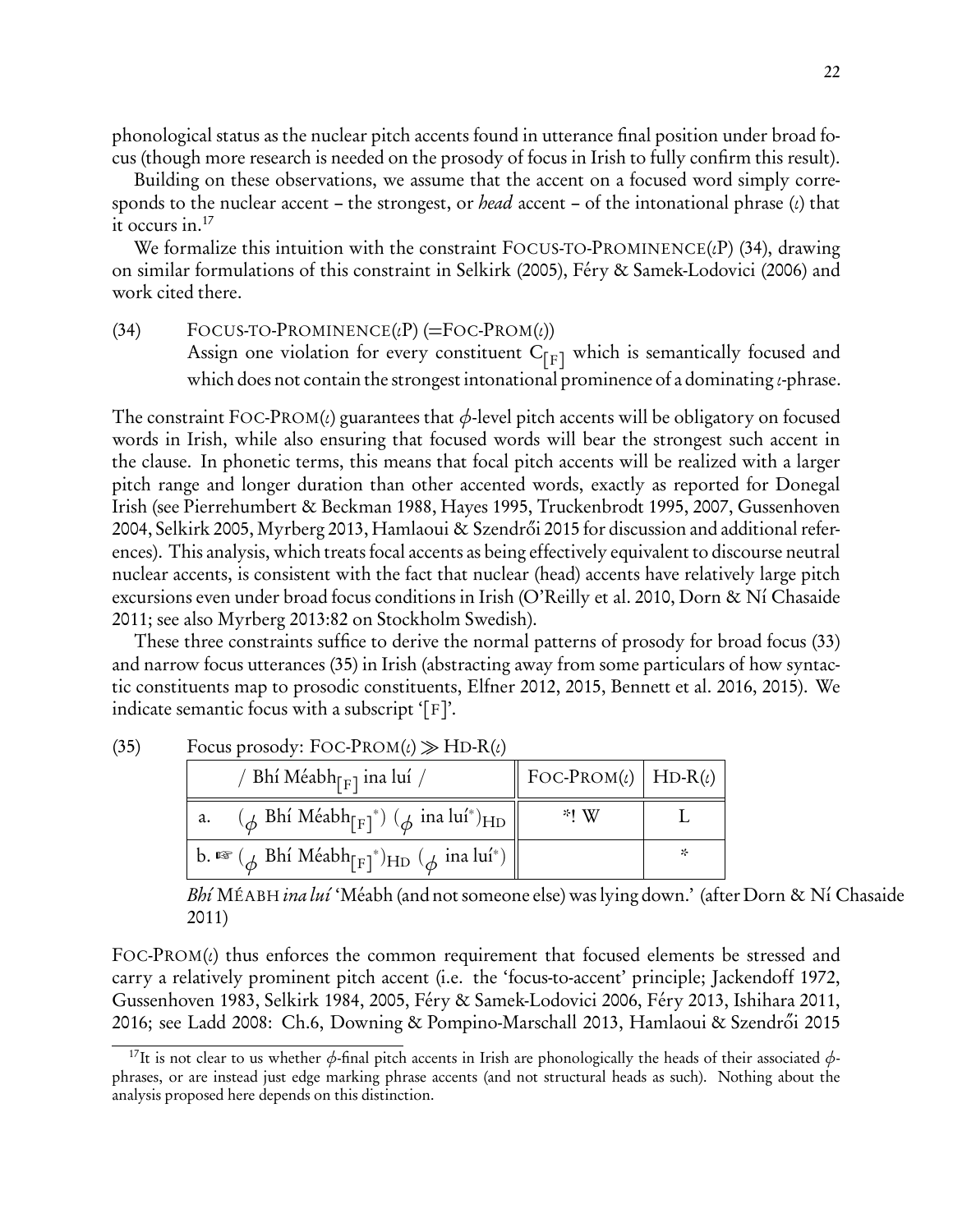and references there for more discussion).[18](#page-22-0)

Our next task is to show how the analysis as currently developed may be extended to both cases of the Special Focus Construction – one expressing Verum Focus, one expressing verbal focus. Recall that the crucial property shared by both is that a pitch accent falls on a simple pronoun which has been incorporated into the verbal complex (by way of SPI on our analysis). An important consideration is that the accentual pattern observed in the SFC is very reminiscent of the patterns found in compound words. Under SFC, the incorporated pronoun – always in its strong form – bears its own stress and accent and is more or less equally stressed with the first syllable of the verb.

This is exactly how stress is distributed in compounds (such as *droch-chladach* 'bad shore'). As has been noted many times in the descriptive literature, both elements of a compound are equally stressed. The description in [Mhac an Fhailigh \(1968:](#page-42-19) 62, \$267), for instance, is typical:<sup>[19](#page-22-1)</sup>

Compound words that are felt to be such – loose compounds – have double stress about equal on their component parts.

The 'double stressing' mentioned in such descriptions is very reminiscent of how the SFC is characterized in the same descriptive tradition. Taking this connection seriously, we suggest that the prosodic structure that underlies special focus is that in (36), which shows the prosodic structure (following SPI and prosodic phrasing) that we assume for the initial verbal complex of example [\(29\).](#page-17-0)

<span id="page-22-2"></span>(36) EXAMPLE (29):  
\n
$$
\omega
$$
  
\n $\omega$   
\n $\omega$ 

$$
\begin{array}{cc}\n & | & | \\
\text{throid} & \text{sf} \\
\text{/hrəd}^{\text{j}} / & \text{/fe:}/\n\end{array}
$$

In (36) there is a recursive prosodic word in which each constituent word bears a single stress. This constituency is a faithful match for the morphosyntactic structure delivered by SPI, a complex

This analysis presumes that intonational pitch accents may be exceptionally assigned to *φ*-medial words under focus. Determining if this approach is tractable will depend (among other things) on finding independent diagnostics, beyond the assigment of intonational pitch accents, for the location of *φ*-phrase boundaries in Irish. See [Ishihara](#page-40-9) [\(2011](#page-40-9), [2016](#page-40-10)), [Myrberg \(2013\)](#page-42-18), [Kügler & Féry \(2017](#page-41-16)) for discussion and references.

<span id="page-22-1"></span> $19$ As is often observed in the dialect handbooks, in well-established or conventionalized compounds like seanbhean (old woman) the second element is either unstressed or only weakly stressed.

<span id="page-22-0"></span><sup>18</sup>We have not yet accounted for the post-focal deaccenting reported by [O'Reilly et al. \(2010](#page-43-14)), [Dorn & Ní Chasaide \(2011\)](#page-38-8) for Donegal prosody. One possibility is that FOC-PROM(*ι*) and HD-R(*ι*) jointly dominate syntax-prosody mapping constraints like MATCH(XP,*φ*) [\(Selkirk, 2011](#page-44-6), [Elfner](#page-39-1), [2015\)](#page-39-1). As a consequence of this ranking, the winning output in (35) would instead be (i), which merges the focal *φ*-phrase with the following *φ*-phrase in order to satisfy HD-R(*ι*) (cf. (35b)). This will have the effect of eliminating all *φ*-phrases (and thus all pitch accents) following the focused word.

<sup>(</sup>i) (*<sup>φ</sup>* Bhí Méabh[F] ∗ ina luí)H<sup>D</sup>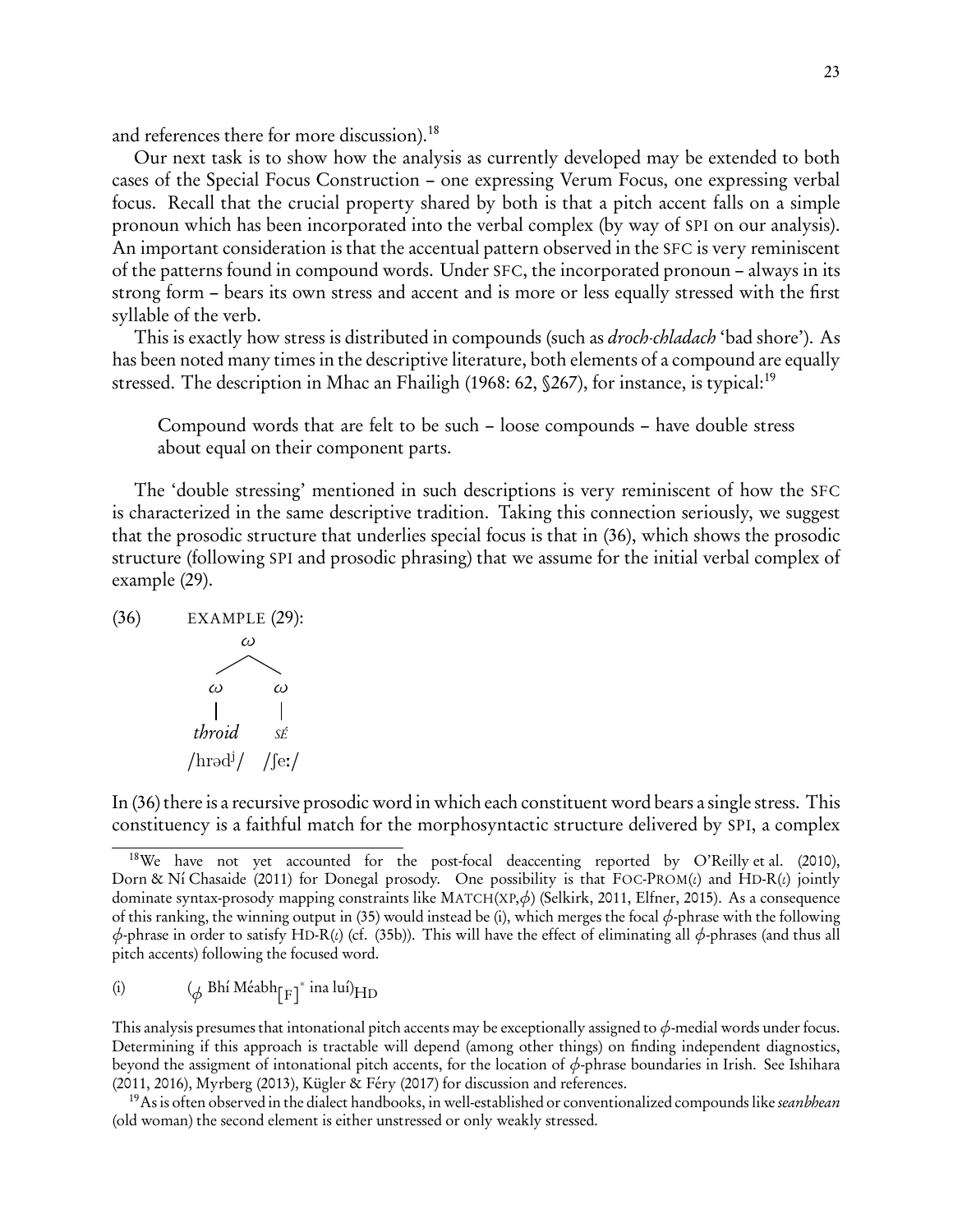word consisting of a full verb (including POL) with an adjoined subject pronoun (compare (36) with [\(19\)](#page-10-2) above).

Given this structure, it is unsurprising that incorporated subject pronouns are realized with 'focal accents' under verum and verbal focus. In both types of focus, the F-marked terminal node is contained within the same complex morphosyntactic and prosodic word, that produced by SPI, as seen in (37).

(37) a. VERUM FOCUS: 
$$
\{ \begin{array}{ccc} \{ V & v \in POL \} D \} \\ \text{b. VERBAL FOCUS: } \{ \begin{array}{ccc} \{ V & v \in POL \} D \end{array} \} \end{array}
$$

As the verbal complex is the locus of semantic focus in either case (despite the lack of a phonological exponent for POL in Verum Focus (37a)), the constraint FOC-PROM(*ι*) will require that the inflected verb appear at the right edge of a  $\phi$ -phrase, in the position where pitch accents are assigned [\(35\).](#page-21-1) And since the incorporated pronoun is itself the final prosodic word appearing in the focal *φ*-phrase, it will inevitably be the host of the pitch accent which marks the right edge of that domain (38). In this sense, the 'focal accent' found on pronouns in the SFC is an epiphenomenon of phrasing – nothing more nor less than a regular,  $\phi$ -final pitch accent.<sup>[20](#page-23-0)</sup>

| The Special Focus Construction (SFC)                                                                    |                                       |   |
|---------------------------------------------------------------------------------------------------------|---------------------------------------|---|
| / [Bhí sí] <sub>[F]</sub> ina luí/                                                                      | FOC-PROM( $\iota$ )   HD-R( $\iota$ ) |   |
| $\mathcal{A}(\phi \text{ [Bhí sí*]}_{\text{F}})$ $\mathcal{A}(\phi \text{ ina luí*})_{\text{HD}}$<br>а. | $*!$ W                                |   |
| b. $\mathbb{R} \left( \phi \left[ \text{Bhí sí*} \right]_{F} \right)$ HD $(\phi \text{ ina luí*})$      |                                       | × |

(38) The Special Focus Construction (SFC)

Bhí SÍ ina luí 'She WAS lying down.'

This is the core of our proposal. However, another aspect of the prosody of the Special Focus Construction remains to be accounted for – one which will become important when we discuss the interaction of the SFC with ellipsis in section [5.](#page-27-0) Recall that simple pronouns have both strong and weak variants, the strong variants being bimoraic (realized with long vowels). Only strong pronouns are observed in the SFC– whenever a pitch accent appears on an incorporated subject pronoun, that pronoun must be produced with a long, unreduced vowel (see section [4](#page-16-0) above). This requirement reflects, we believe, the ubiquitous preference for binary prosodic constituents,

<span id="page-23-0"></span><sup>&</sup>lt;sup>20</sup>Identifying the precise pitch pattern associated with the SFC is a delicate matter. Many examples involve two distinct pitch accents – one on the verb, and another, stronger accent on the incorporated pronoun. In other cases, it seems to us that the entire verbal complex is realized with just a single pitch accent on the subject pronoun. Recall Brian Ó Curnáin's description cited earlier, in which he speaks of 'double stress or stress shift used to emphasize the truth ... of an utterance' [\(Ó Curnáin, 2007](#page-42-12): Volume One, p. 391, §383). This variation, if real, may indicate that there is some flexibility in accent assignment within compound prosodic word structures. Perhaps the two accent pattern occurs when pitch accents are assigned to each of the lower *ω*s in [\(36\)](#page-22-2) and the one accent pattern occurs when pitch accent is assigned only to the topmost *ω*. Another possibility is that the one accent pattern occurs when the two accent pattern is phonetically truncated or undershot under time pressure (see [Jun 1998](#page-41-17), [Arvaniti & Ladd](#page-37-15) [2009](#page-37-15) for examples). Alternatively, the entire verb-pronoun complex may be promoted to a *φ*-phrase in the SFC, such that the pitch accent on the verb marks the left edge of the *φ*-phrase, while the pitch accent on the pronoun marks the right edge of the *φ*-phrase (see [Elfner 2015](#page-39-1)). In any case, both pitch patterns are consistent with our claim that the 'focal' accent on subject pronouns in the SFC is simply a regular, nuclear accent falling at the right edge of *φ*.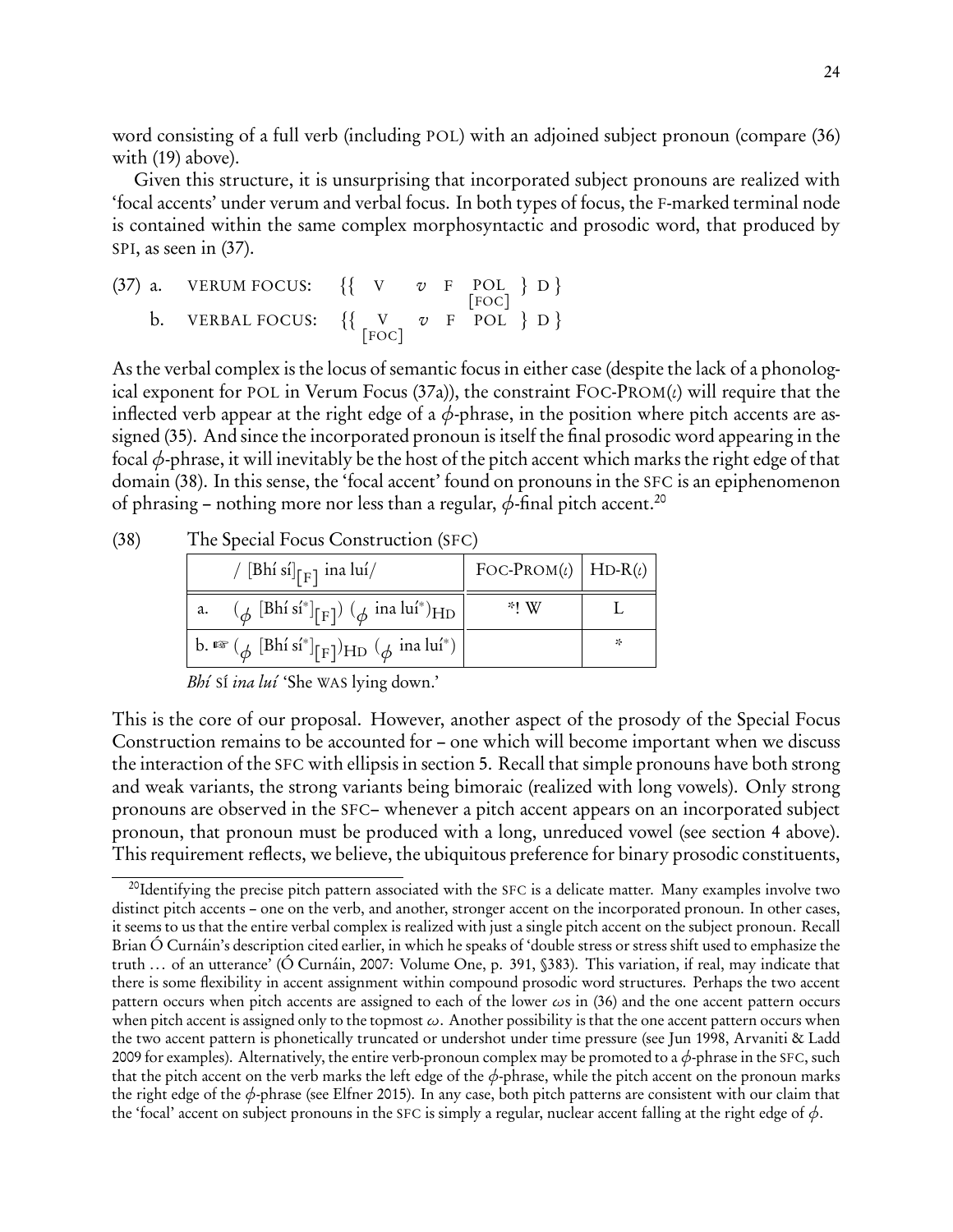particularly those which contain two independent prosodic words [\(Ghini \(1993](#page-39-15)), [Ito & Mester](#page-40-11) [\(1992](#page-40-11), [2006,](#page-40-12) [2009](#page-40-13)), [Selkirk \(2000](#page-44-14)), among many others). A structure consisting of a verb and a strong (bimoraic) pronoun [\(36\)](#page-22-2) satisfies these requirements, while the same structure with a weak pronoun does not (40).

We implement this requirement with a version of BINARITY referring specifically to constituents which contain focused material (for evidence that such a constraint may be needed independently, see [Zec & Inkelas 1990,](#page-45-1) [Frascarelli 2000:](#page-39-16)Ch. 2, [Prieto 2006;](#page-43-17) on binarity and strong positions more generally, see [Dresher & van der Hulst 1998](#page-39-17), [Elordieta 2007](#page-39-18), [Bennett 2012](#page-37-16), [2013;](#page-37-17) on binarity in Irish phrasal phonology, see [Elfner 2012,](#page-39-0) [2015,](#page-39-1) [Bennett et al. 2016,](#page-37-0) [2015\)](#page-37-9). To legibly represent the recursive  $\omega$  structure [\(36\)](#page-22-2) in tableaux, we use curly braces { $\omega$ } to mark the outermost prosodic word, and subscript *<sup>ω</sup>*X to mark the innermost prosodic words when needed.

(39) BINARY-FOCUS (BIN-FOC)

Assign one violation for every constituent  $C_{[F]}$  which is semantically focused and does not contain at least two prosodic words.

|                 | / [throid sé] $_{\lceil F \rceil}$ /                                                                                 |        | $BIN\text{-}FOC$   $FOC\text{-}PROM(t)$ | $HD-R(\iota)$ |
|-----------------|----------------------------------------------------------------------------------------------------------------------|--------|-----------------------------------------|---------------|
|                 | STRONG PRONOUN $\sqrt{\text{fe2}}/a$ :                                                                               |        |                                         |               |
| a. $\mathbb{R}$ | $(\phi \{ \omega \omega^{throid} \omega^{s\acute{e}^*} \}_{[F]})$ HD                                                 |        |                                         |               |
|                 | WEAK PRONOUN $\int$ [ə $\prime$ :                                                                                    |        |                                         |               |
| b.              | $\left(\phi \left\{\omega \omega \right\}\right]_{\text{F}}$ (here $\left(\phi \left\{\omega \omega \right\}\right)$ | $*!$ W |                                         |               |

(40) Strong pronouns required in the SFC

throid SÉ 'He DID fight.'

Following [Bennett et al. \(2016](#page-37-0)) we assume that the choice between weak and strong pronouns is essentially a choice between two distinct lexical items: prosodic considerations (like BIN-FOC) then determine whether a strong pronoun, a weak pronoun, or both will be grammatical in a given context. Outside of the SFC, both weak and strong subject pronouns are typically possible [\(Bennett et al.](#page-37-0), [2016](#page-37-0), [2015\)](#page-37-9) (e.g. *léim sé* ['<sup>lj</sup>eːm<sup>j</sup> ʃə] 'he jumped'), consistent with the view that binarity is a property of focus constructions specifically.

There is clear supporting evidence, in fact, that focus phrasing is sensitive to prosodic weight. The evidence concerns how focus realization works for synthetic verb forms – verbs whose inflectional endings reflect person and number features of the subject. In such cases, the final syllable of an inflectional affix (the exponent of subject verb agreement) may be accented in a way that is very similar to our cases – but only if it hosts two moras (has two syllables or has a long vowel). These cases have been noted by [de Bhaldraithe \(1953:](#page-37-10) 69, §166), [Ó Sé \(2000](#page-43-4): 50, §55, 52, §60), and [de Búrca \(1970:](#page-38-7) 77, §383). Typical examples are given in (41). In (41a) the focal accent is realized on the past tense third person plural morpheme  $-a$ *dar*, which has two syllables, while in (41b) it is realized on the second person singular conditional ending  $-f(e)\hat{a}$ , which has a long vowel.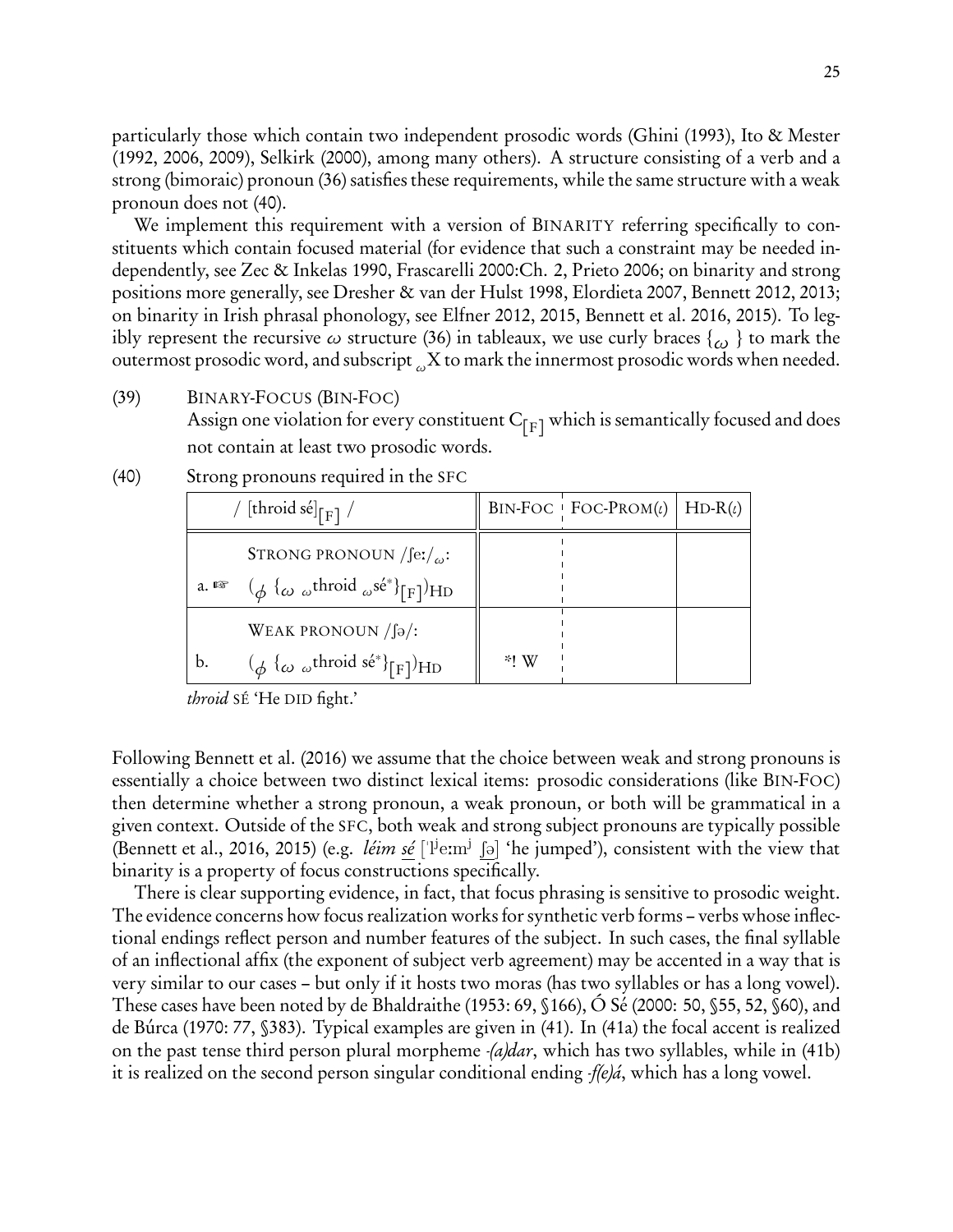- $(41)$  a. Q be.PAST.P3 in-it be.PAST.P3 rabhadar ann? BhíoDAR. 'Were they present? They certainly were.'
	- b. An mbeinn Q be.COND.S1 regretful if do.COND.S1 its like buartha dá ndéanfainn a leithéid? BheiFEÁ. be.COND.S2 'Would I regret it if I did such a thing? You certainly would.'

We conclude that the preference for binary focal constituents can trigger the promotion of an inflectional verbal suffix to the status of full prosodic word, provided it is bimoraic and thus large enough to satisfy binarity requirements at the  $\omega$ -level.<sup>[21](#page-25-0)</sup>

In the absence of a simple pronoun subject or an appropriate inflectional ending of the type just discussed, other means have to be found to express Verum Focus. Brian Ó Curnáin has suggested to us that the discourse particle  $muis(e)$ , whose meaning is, to say the least, unclear, may serve exactly this function in cases like (42).

(42) A: An raibh Colm ann? B: Q be.PAST there  $B: Bh'$ be.PAST muis. 'Was Colm there? He was indeed.'

In such cases, the otherwise apparently meaningless element *muis* bears a strong accent. The same mechanism seems to be at play in example [\(47\)](#page-28-0) below which involves the element *leoga*, usually taken to be an interjection whose meaning is 'indeed'.

What seems to happen, in sum, is that when a focal accent is 'trapped' within the complex morphological and prosodic word created by SPI, purely phonological principles of accent realization and distribution take over, forcing the accent to the right edge of the containing morphological word and therefore, accidentally so to speak, onto the pronoun. In this interplay, the important distinction between the two cases in [\(30\)](#page-18-0) above is lost (verbal focus and Verum Focus are realized identically) and in addition a striking mismatch emerges between syntactic and semantic representations on the one hand and prosodic and phonological representations on the other. This mismatch is tolerated, it seems, because it makes possible the satisfaction of purely phonological desiderata related to the expression of focus prosody.

We end this part of our discussion with some final observations. The first is that this analysis depends in an important way on one aspect of our syntactic proposals – namely that the inflected verb in VSO clauses raises as far as the polarity head. This is what guarantees that every inflected verb in the language contains within itself a semantically potent expression of polarity, one which may end up being F-marked. If this possibility did not exist, then the entire chain of inference laid out here concerning the expression of Verum Focus would not have a starting point. To the extent that our analysis of special focus is successful, then, we have support for the clause structure we propose and for the larger syntactic framework they imply.

<span id="page-25-0"></span> $^{21}$ It is not generally true of Irish that prosodic words must be bimoraic, as monomoraic content words like  $te$  ['t<sup>j</sup>e] 'hot' are permitted [\(Green](#page-39-19), [1997\)](#page-39-19). The requirement that pronouns be realized in their strong form, and that accented inflectional endings be minimally bimoraic in the SFC, is thus an instance of the EMERGENCE OF THE UNMARKED [\(McCarthy & Prince](#page-41-18), [1994\)](#page-41-18), facilitated by the fact that pronouns have both weak and strong realizations (see again [Bennett et al. 2015,](#page-37-9) as well as [Mascaró 2007,](#page-41-19) [Bennett 2017\)](#page-37-18).

We also note that these bimoraic inflectional suffixes are not normally stressed in the language, not even in those southern varieties of the language which permit noninitial stress (e.g. [Ó Sé 1989\)](#page-43-18).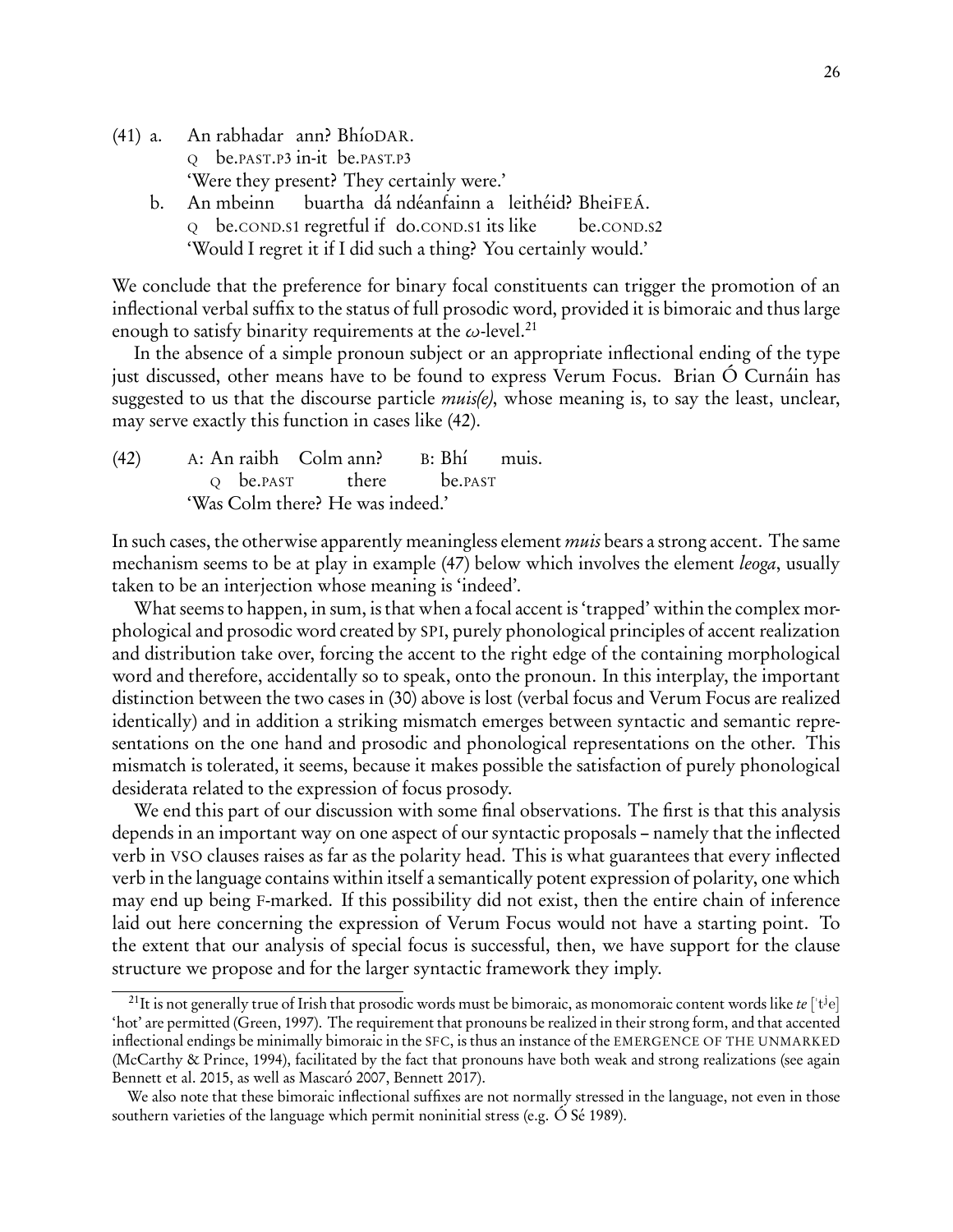Our second observation is that these proposals entail that the Special Focus Construction is in an important sense parasitic on a prior application of SPI. Incorporation of the simple pronoun creates the compound-like structure in [\(19\),](#page-10-2) which is in turn matched with the prosodic structure in (42). And it is the existence of this prosodic structure, we have argued, which allows for the realization of focal accents which would otherwise be trapped inside the inflected verb. If the subject pronoun were not incorporated into the verbal complex in the way that we have proposed, the understanding of the distribution of focal accents just presented would be untenable.

It is this aspect of our proposals that lets us understand the very surprising fact that special focus always implicates a simple pronoun, rather than one augmented with a contrastive element or a focus element such as féin (on which, see [McCloskey \(1999\)](#page-42-20) and [\(15\)](#page-6-1) above). What is crucial is that simple pronouns are monomorphemic lexical items. They are therefore minimal syntactic objects when introduced into a syntactic representation and are targeted by SPI as we have formulated it. Complex pronouns – those which combine with contrastive or other suffixes – have a complex internal syntactic structure [\(Koopman \(1999](#page-41-3)) among others), are therefore phrasal and cannot undergo SPI, which is a head movement. They cannot therefore, on our account, participate in special focus.

There is, as it turns out, clear independent evidence that special focus is in fact parasitic on a prior application of SPI. That evidence has to do with the patterns of suppletive allomorphy discussed in section [3.2](#page-7-0) above. The crucial observation is that the allomorphic variants triggered when a simple pronoun incorporates into an inflected verb are obligatory in the context of the SFC [\(Wagner \(1959:](#page-44-1) p. 98–99, §276)). All examples of the relevant type that we have found in the descriptive literature are consistent with this generalization. In the examples of (43), for instance, we have reduction of the future ending to  $\frac{1}{9}$  in the context of Verum Focus and ellipsis (whose interaction we discuss in detail in section [5\)](#page-27-0). (43a) and (43b) are from an Ulster variety and so involve allomorphic interactions of TYPE THREE from the discussion of section [3.2](#page-7-0) above; (43c) is from a Munster variety and is an instance of a TYPE ONE interaction.

| $(43)$ a.   | Rachaidh MÉ / raha 'meː/                              |                                  |
|-------------|-------------------------------------------------------|----------------------------------|
|             | $g_{0.FUT}$ $I$                                       |                                  |
|             | 'I WILL $(go)$ .'                                     | (Wagner, 1959: 98, §276)         |
| b.          | Coinneochaidh MÉ / $\kappa$ in <sup>j</sup> ahə 'mez/ |                                  |
|             | keep.FUT                                              |                                  |
|             | 'I certainly will (keep).'                            | (Wagner, 1959: 99, §276)         |
| $c_{\cdot}$ | ach tiocfaidh SÉ /'t <sup>j</sup> uka 'feː/           |                                  |
|             | but come.FUT he                                       |                                  |
|             | 'but he WILL (come)'                                  | $( \acute{O}$ Sé, 2000: 50, §56) |

(44) is from a Connemara variety and is an example of TYPE FOUR of section [3.2.](#page-7-0) That is, the conditional modal of the response in (44b) was realized with the suppletive form /-hit<sup>j</sup>/, triggered by presence of the simple pronoun sé.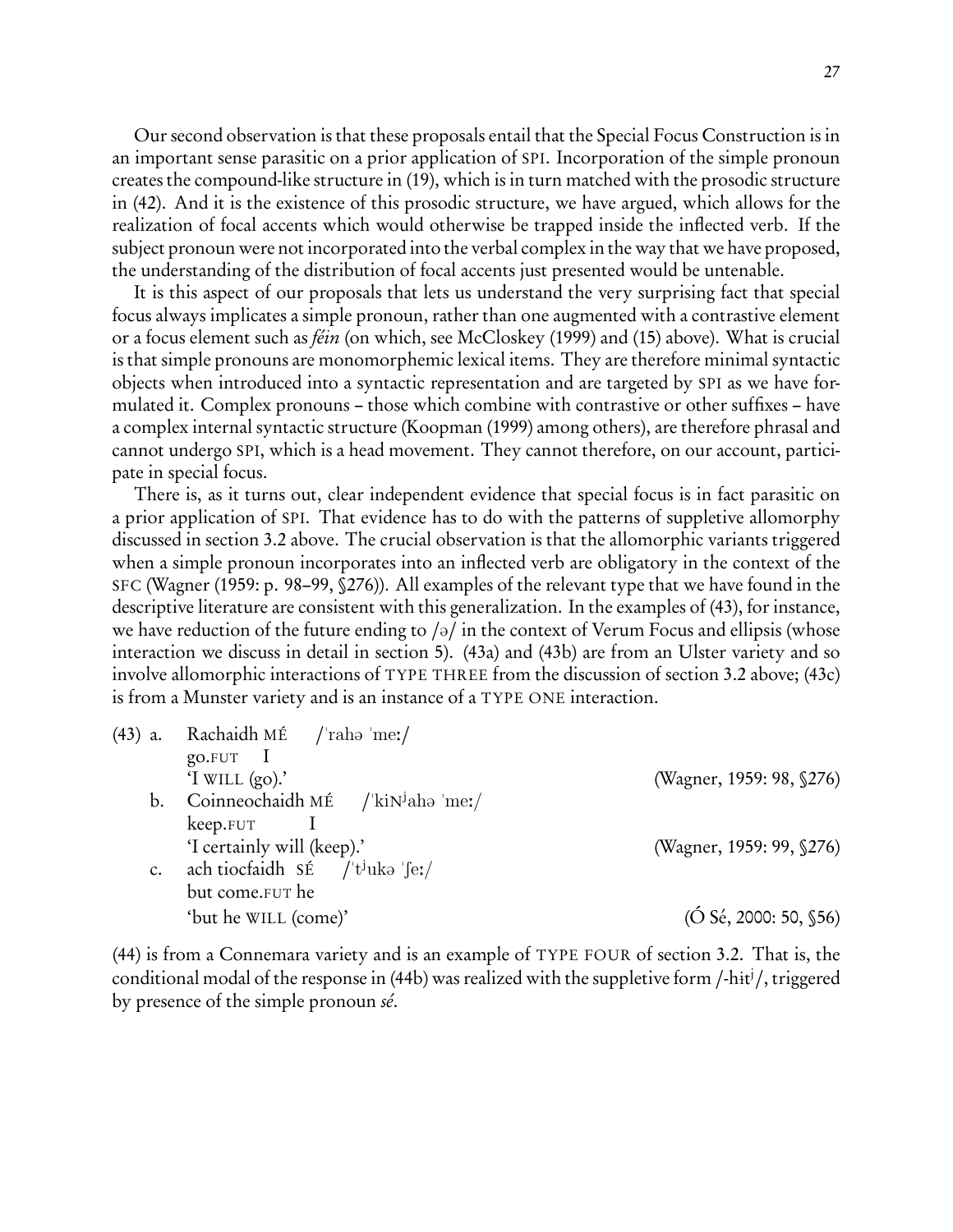- (44) a. Ceapaim think.PRES.S1 C perhaps go mb'fhéidir go dteastódh sé uainn freisin muna bhfeabhsaíonn an C need.COND it from-us also if-not improve.PRES the aimsir. weather 'I think that maybe we'd need it as well, if the weather doesn't improve.' b. Ó, d'fhéadfadh SÉ  $/\mathrm{d}^{\mathrm{j}}$ e:tit<sup>j</sup> ' $\mathrm{fc}$ '.
	- can.COND it 'Oh, it could be. ('That's certainly possible.')' RNG 19-12-2012

In addition, work with six native speaker consultants confirms that these allomorphic variants are not just possible but are in fact required in the context of special focus. But these patterns of suppletion are possible, we have argued, only if the pronoun has been adjoined to the morphological word corresponding to the inflected verb. The locality necessary for such interactions otherwise does not hold. The appearance of these triggered allomorphic variants is therefore a certain indicator that SPI has applied.

The special focus phenomenon seems bizarre at first blush. But when we examine the various components of the analysis that we have developed in this section, it turns out that the observed patterns emerge naturally from an interplay among elements that have substantial independent grounding. The syntactic foundation we use was developed for reasons entirely independent of our present concerns; the evidence for SPI is independent of present concerns, and the phonological constraints we appeal to are well established within Irish and beyond. In fact, if the proposals developed in this section are tenable, then there is nothing in fact 'special' about the phonology of special focus. Given the output of SPI as starting point, the observed outcomes emerge, with no special pleading, from the general phonology of focus in Irish.

We take this to be an encouraging outcome. The most challenging theoretical issues, however, remain. Those issues arise when we probe the interaction among SPI, special focus, and another intriguing aspect of the postsyntactic landscape – the reduction to silence of material subject to ellipsis. In the final section we use that interaction to make the case for a particular view of the architecture of linguistic theory and a particular view of the interaction between syntax and phonology.

#### <span id="page-27-2"></span>5 INCORPORATION, SPECIAL FOCUS, AND ELLIPSIS

<span id="page-27-0"></span>Two observations define the interaction between Responsive Ellipsis and the mechanisms we have been concerned with here. The first is that simple pronouns are like subjects in general in not surviving ellipsis [\(Wagner \(1959](#page-44-1): 98, §276), [McCloskey \(1991\)](#page-41-0)): [22](#page-27-1)

- (i) a. An dtagann Q come.PRES you home on the train tú abhaile ar an traen? 'Do you come home by train?'
	- b. Tagaim come.PRES.S1 (come.PRES) (\*Tagann) 'Yes (I come)'

<span id="page-27-1"></span><sup>&</sup>lt;sup>22</sup>This is one of the ways in which SPI is distinct from simple subject verb agreement in Irish, despite their similar prosodic behavior in focus contexts (see section [4.1\)](#page-19-0). The synthetic endings which express person and number agreement between subjects and verbs in Irish are obligatory in ellipsis contexts (e.g. [Duffield \(1995:](#page-39-4)107–113)):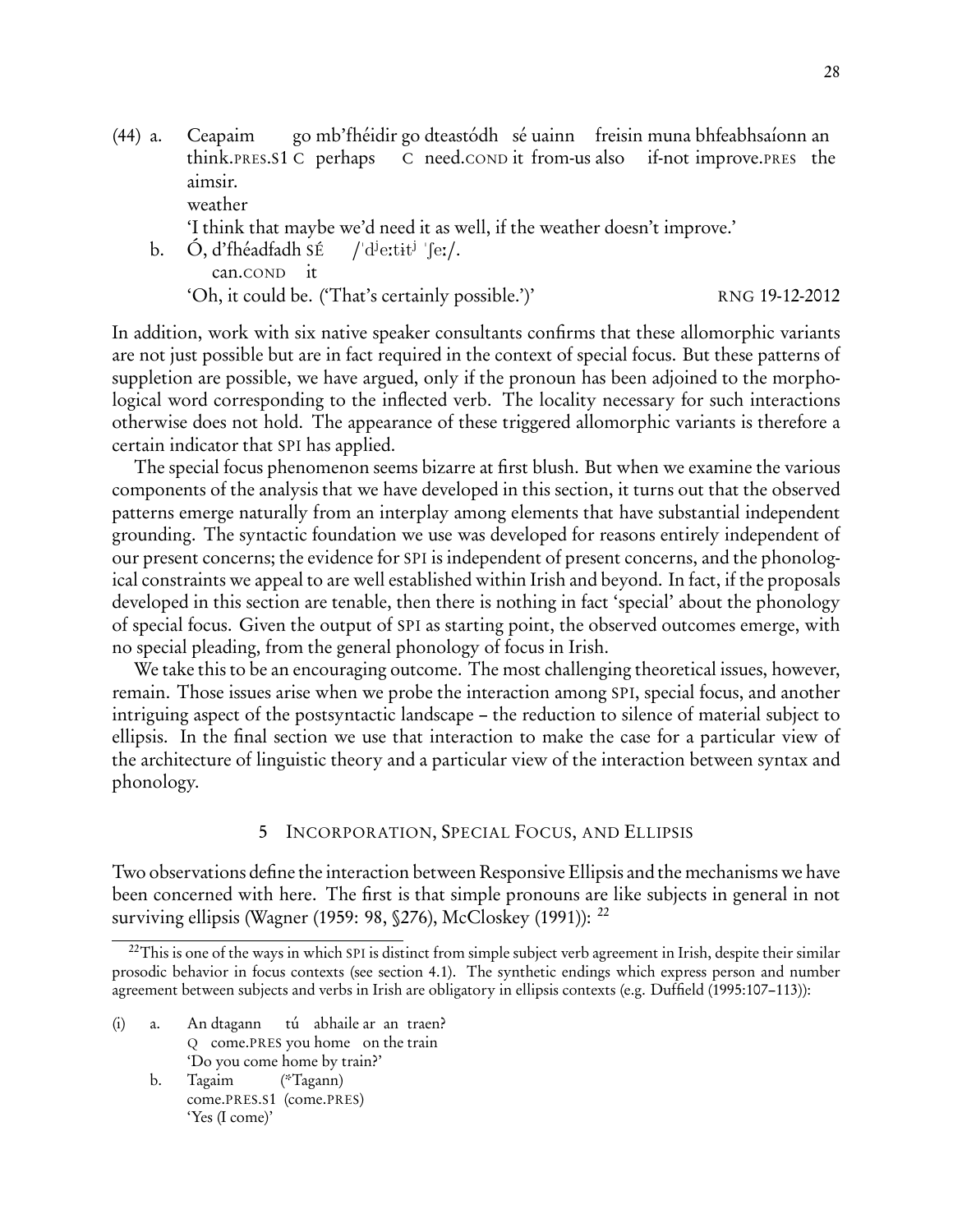$(45)$  a. Q be.PRES he ill bhfuil sé breoite? 'Is he ill?' b. Tá be.PRES he  $(*s\acute{e}).$ 

<span id="page-28-3"></span>'He is.'

The second observation, apparently at odds with the first, is that in the context of special focus, the accented simple pronoun *does* survive ellipsis. We see this especially under Verum Focus, in which the SFC is accompanied by Responsive Ellipsis very frequently indeed.<sup>[23](#page-28-1)</sup> In this case, the simple subject pronoun does survive, as seen in (46)[–\(48\),](#page-28-2) all of which are question answer dialogues excerpted from radio interviews.

<span id="page-28-0"></span> $(46)$  a. DEMON it the first piece of-the campaign DEMON the protest é an chéad chuid den fheachtas seo – an agóidíocht seo DEMON C be.PRES a tá sibh you.PL PROG go do.NON-FIN Q work.PAST it? ag dul a dhéanamh. Ar oibrigh sé? 'This was the first phase of this campaign – this protest that you are mounting. Did it work?' b. D'oibrigh. D'oibrigh SÉ. work.PAST work.PAST it It did. It absolutely did.' The RNG 03-11-2016 (47) a. Ar <sup>Q</sup>.PAST think.PAST you ever C be.COND he in Parliament shíl tú ariamh go mbeadh sé i nDáil Éireann? 'Did you ever think that he'd be in Parliament?' b. Níor NEG-PAST think.PAST indeed NEG-PAST think .PAST I shíl, leoga; níor shíl MÉ. 'Indeed I didn't. I did not.' RNG 29-11-2010  $(48)$  a. what age now you VOC aois anois tú, a Shéamais? 'How old are you now, Séamas?' b. Tá be.PRES I PROG draw mé ag tarraingt ar na trí on the three score VOC scór, a Rónáin. 'I'm almost sixty, Rónán. c. Níl NEG-FIN-be.PRES you TÚ. 'You are not!' RNG 23-04-2005

<span id="page-28-2"></span>This is a remarkable fact, since subjects in general do not survive ellipsis. Furthermore, simple pronouns are necessarily unfocused in their interpretation. In contexts like [\(46\)](#page-28-3)[–\(48\),](#page-28-2) in fact, they

As SPI must not occur in ellipsis contexts in the general case (see [\(45\)\)](#page-27-2), we conclude that SPI cannot be identified with the mechanisms which subserve subject verb agreement, or not at least in any straightforward way.

<span id="page-28-1"></span><sup>&</sup>lt;sup>23</sup>To such an extent that some descriptions (e.g. [Wagner \(1959:](#page-44-1) 98–99,  $\S$ 276)) claim, in effect, that the SFC is found ONLY in ellipsis contexts. This is not the case, as we have seen throughout section [4,](#page-16-0) but the perception that the two are necessarily linked is understandable.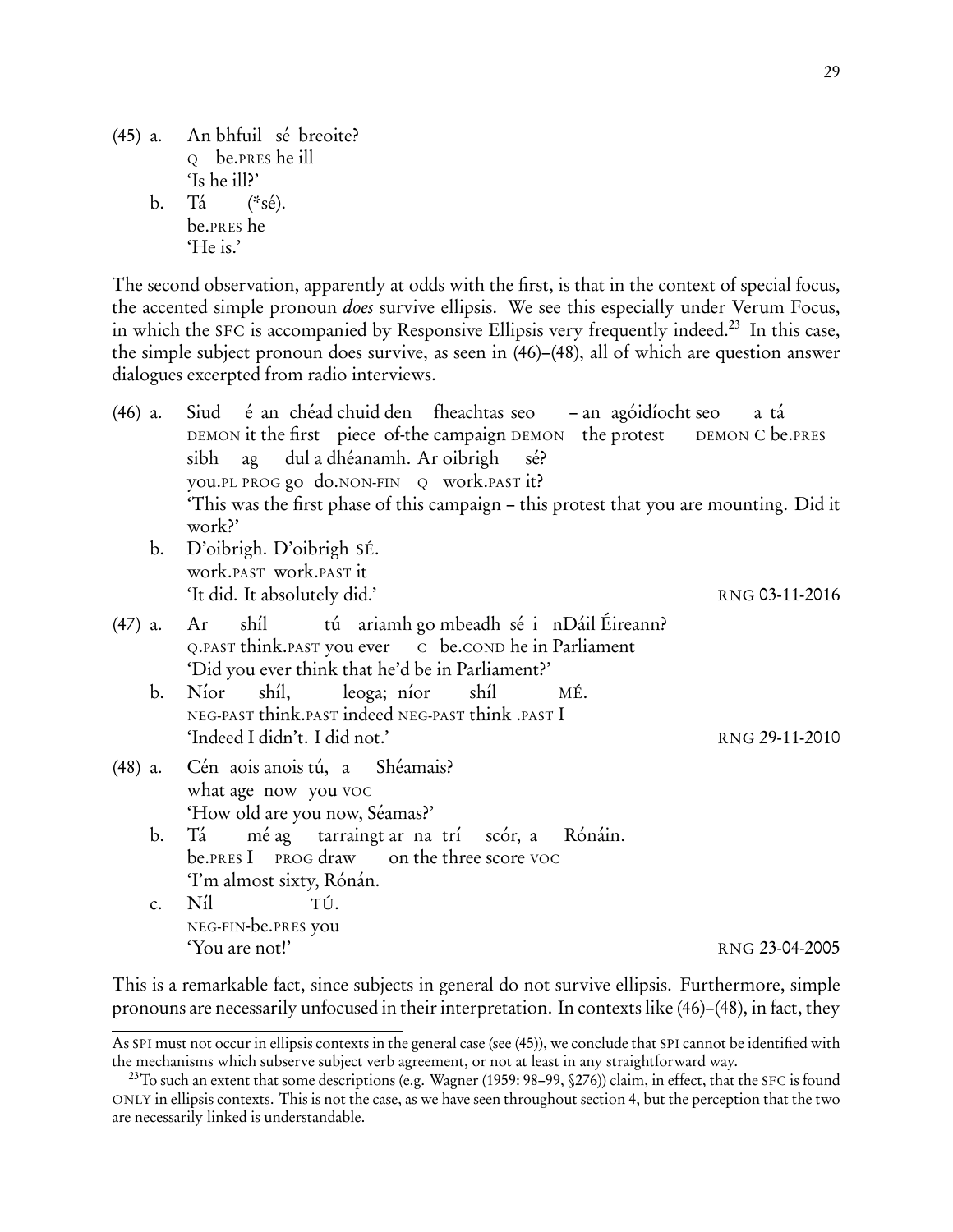are necessarily given, because F-marking on the polarity expression requires a discourse context in which there is an antecedent proposition differing only in polarity from the proposition expressed in the ellipsis site (on the general phenomenon, see [Rooth \(1992\)](#page-43-12), [Schwarzschild \(1999](#page-44-9)), [Tancredi \(1992](#page-44-15)); on Verum Focus in particular, see [Samko \(2014\)](#page-44-8)). The accented subject pronouns of [\(46\)–](#page-28-3)[\(48\),](#page-28-2) then, do not 'survive ellipsis' on semantic grounds.

Such cases as [\(46\)–](#page-28-3)[\(48\)](#page-28-2) must in addition be carefully distinguished from cases such as (49), which illustrate the fact that focused, nonpronominal subjects can also sometimes survive ellipsis in Irish (under conditions that are not at present well understood).

(49) Tá be.PRES Seán ill Seán breoite, ach níl but is-not Máire MÁIRE 'Seán is ill but Máire isn't.'

The pattern of (49) is fundamentally different from the retention of subject pronouns under the SFC (that is, in cases like [\(46\)–](#page-28-3)[\(48\)](#page-28-2) above), since subject pronouns in that circumstance are NEVER semantically focused. (We return to this point in passing in section [6](#page-35-0) below.) That interpretive focus on the subject pronoun is not the relevant factor for the SFC cases like [\(46\)](#page-28-3) – [\(48\)](#page-28-2) is made all the more evident by cases like (50)–(51) (again excerpted from radio interviews), in which the element which survives to be pronounced is an expletive pronoun.

- $(50)$  a. Q put.PRES it wonder on-you now C leave.PAST-IMPERS four gcuireann sé iontas ort anois gur fágadh ceithre mhí month without gan an obair seo the work DEMON do.NON-FIN a dhéanamh? 'Does it surprise you now that four months went by without this work being done?' b. Ó cuireann SÉ dáiríre. put.PRES it seriously 'Oh, it really does.' RNG 06-8-2012
- $(51)$  a. and Q put.PRES it out to-you that-much if be.PRES-HABIT they out an gcuireann sé as duit an méid sin má bhíonn siad amuigh ar an on the bhfarraige? ocean 'Does it bother you that much if they are out on the ocean?
	- b. Cuireann SÉ, mar tá put.PRES it for be.PRES beauty the.GEN place.GEN to be.NON-FIN destroyed forever áilleacht na háite le bheith millte go deo. 'It absolutely does, for the beauty of the place is to be destroyed for all time.' RNG 27-11-2011

Why are the simple pronouns of [\(46\)–](#page-28-3)[\(48\)](#page-28-2) and (50)–(51) treated exceptionally (treated leniently as it were) by the mechanisms of ellipsis? To begin to answer that question, we can observe that in adjoining a subject pronoun to the inflected verb, SPI lifts it out of the ellipsis site.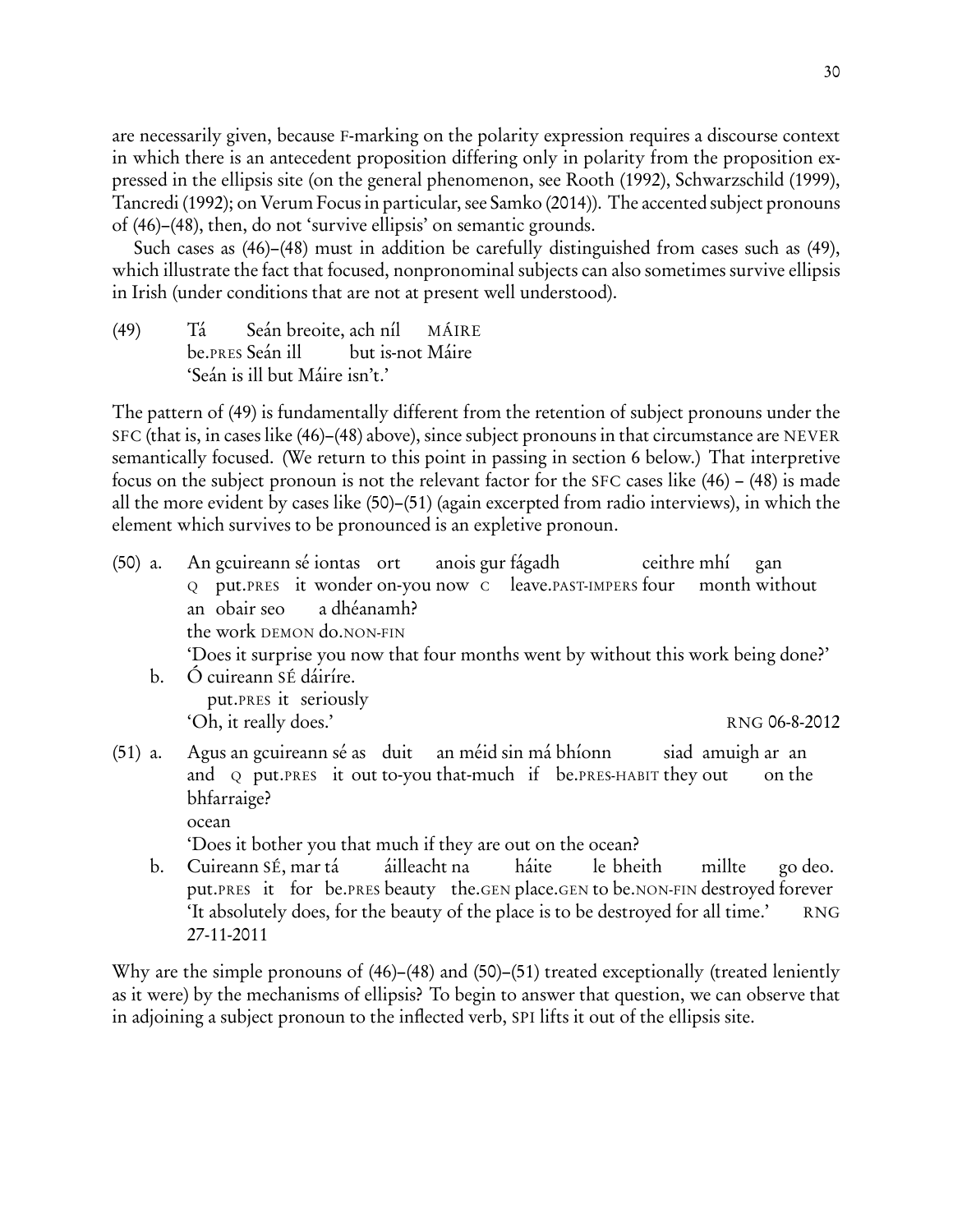

<span id="page-30-1"></span>In the context of our proposals, then, the question of whether or not the subject pronoun 'survives ellipsis' is naturally reframed as the question of how SPI interacts with ellipsis. That interaction can now be encapsulated in two generalizations.

(53) GENERALIZATION A: Despite being obligatory in general, SPI may not apply out of an ellipsis site. GENERALIZATION B: But SPI may apply out of an ellipsis site if the subject pronoun is destined to bear a focal accent.

Generalization A reflects our earlier observation that subject pronouns systematically delete in contexts (like [\(45\)](#page-27-2) above) in which SFC is not implicated. This deletion would be unexpected if the subject pronoun were incorporated into the verb, since (i) the pronoun is now outside the ellipsis site and (ii) ellipsis does not in general target subparts of morphological words.<sup>[24](#page-30-0)</sup> The interpretation in terms of SPI is supported by an additional observation. When subject pronouns are elided, the morphological traces of SPI– the allomorphic alternations of section [3.2](#page-7-0) – also disappear. Consider again our Type Three pattern from section [3.2,](#page-7-0) that involving the two forms of the conditional ending in Northern varieties. There is an elsewhere form (54a) and a form observed in the context of SPI (54b).

| (54) a. chuirfeadh Seán | (John would put) | $\frac{\sin\theta}{\sin\theta}$                        |
|-------------------------|------------------|--------------------------------------------------------|
| b. chuirfeadh sé        | (he would put)   | $\sqrt{x}$ ir <sup>j</sup> hit <sup>j</sup> $\sqrt{a}$ |

Under ellipsis, it is the elsewhere form – (54a) – that is required.

- $(55)$  a. Q put.COND it anger on-you gcuirfeadh sé fearg ort? 'Would it make you angry?' b. Chuirfeadh.
	- $\sqrt{\text{air}^j \text{hu}} /$  \*  $\sqrt{\text{air}^j \text{hit}^j} /$ 'It would.'

This is so even when the elided subject pronoun is, as in (55), one of those that forces appearance of the variant in (54b). The absence of verbal suffix allomorphy here suggests strongly that SPI does not apply when subject pronouns happen to be within the constituent targeted by Responsive Ellipsis.

The two statements of [\(53\)](#page-30-1) provide a good first level description of the facts, but the impor-

<span id="page-30-0"></span><sup>24</sup>See [Booij 1996,](#page-38-14) [2012](#page-38-15) for an analysis of apparent counterexamples.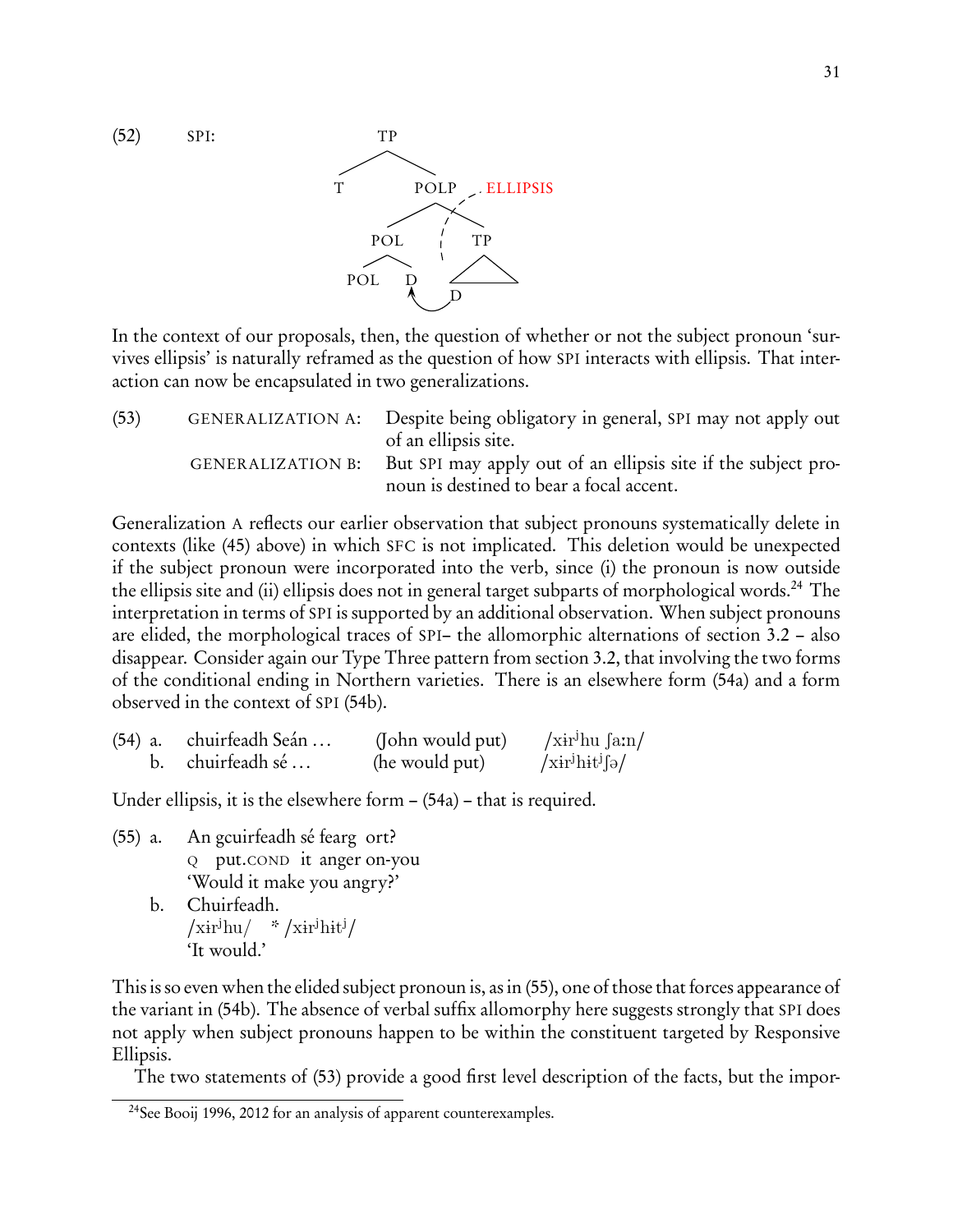tant questions obviously remain: what mechanisms in what theoretical framework yields those generalizations?

There is of course a crucial difference between the subject pronouns that are elided and those that resist elision: those that resist end up bearing the the focal accent which is the phonological exponent of Verum Focus or of focus on V. Subject pronouns survive ellipsis, it seems, only when they are needed to provide the necessary prosodic infrastructure for realization of a focal accent somewhere or other within the verbal complex. We believe that this view is correct, but it brings with it a theoretical challenge. SPI is, as we have seen, an obligatory head movement – rendered obligatory by a property of the pronoun which raises. But at the point at which SPI must apply or not apply, it cannot be locally determined that the incorporated pronoun will end up bearing a focal accent. As we have seen, the pronoun itself is never F-marked (it is given) and the realization of the focal accent on the pronoun reflects the operation of purely phonological mechanisms – those governing the placement of accents. We seem, then, to have a problem of globality (derivational look ahead to be more specific) – to determine that a pronoun should exit the ellipsis site by way of SPI, the system has to be able to foresee, so to speak, that in a future phonological afterlife its presence will be required to support a focal accent. In what remains, we argue that such apparent paradoxes dissolve once we think more carefully (i) about how the mechanisms of elision do their work and (ii) what theoretical architecture governs the interaction between syntactic and phonological processes.

Ellipsis is a very complex phenomenon whose effects are distributed over all aspects of linguistic representation (pragmatics, semantics, syntax, morphology, phonology, the lexicon). It is important, then, not to fall into the trap of presupposing a unitary operation of 'ellipsis'. We take as our starting point, then, the following more nuanced assumptions, drawing especially on [Merchant \(2001,](#page-42-21) [2004\)](#page-42-22).

- (56) a. The syntactic head H which licenses a given ellipsis type optionally includes a morpheme E, which has a semantic and a morphophonological component.
	- b. The semantic component of E is a use condition which guarantees that the requisite semantic parallelism condition(s) hold between antecedent and ellipsis site.
	- c. The morphophonological component of E marks the terminal nodes of the complement of H for nonpronunciation in the phonological module (see also [Postal 1970,](#page-43-19) [Wasow 1972](#page-45-2)). We use the notation  $X_{[\varnothing]}$  to indicate such 'doomed' terminals.<sup>[25](#page-31-0)</sup>
	- d. In the case of Responsive Ellipsis in Irish, the head which includes the E-morpheme is the polarity head POL.

The most important consequence of this view for our present purposes is that terminal elements which are scheduled for elision will bear a formal mark which wellformedness constraints can make reference to.[26](#page-31-1)

<span id="page-31-0"></span> $25$ There is a long tradition in studies of ellipsis which holds that the calculation of parallelism for identity is a calculation of head by head correspondence between antecedent and ellipsis site – see especially [Fiengo & May](#page-39-20) [\(1994](#page-39-20)) and for a recent instantiation in a much changed context [Rudin \(2017](#page-43-20)). It would be intriguing to link the head marking assumed here with this head based calculus of parallelism.

<span id="page-31-1"></span> $^{26}$ A central theme in the literature on 'Givenness' is that, in its semantic/pragmatic aspect, it is a property of fairly large constituents, but that its phonological consequences, in the form of deaccenting, must be distributed down to the terminal elements of that larger constituent [\(Schwarzschild \(1999](#page-44-9)), [Féry & Samek-Lodovici \(2006\)](#page-39-12), [Selkirk](#page-44-16) [\(2008](#page-44-16)) among others). The feature  $X_{[\varnothing]}$  in this context might be construed as being dependent on G-marking (or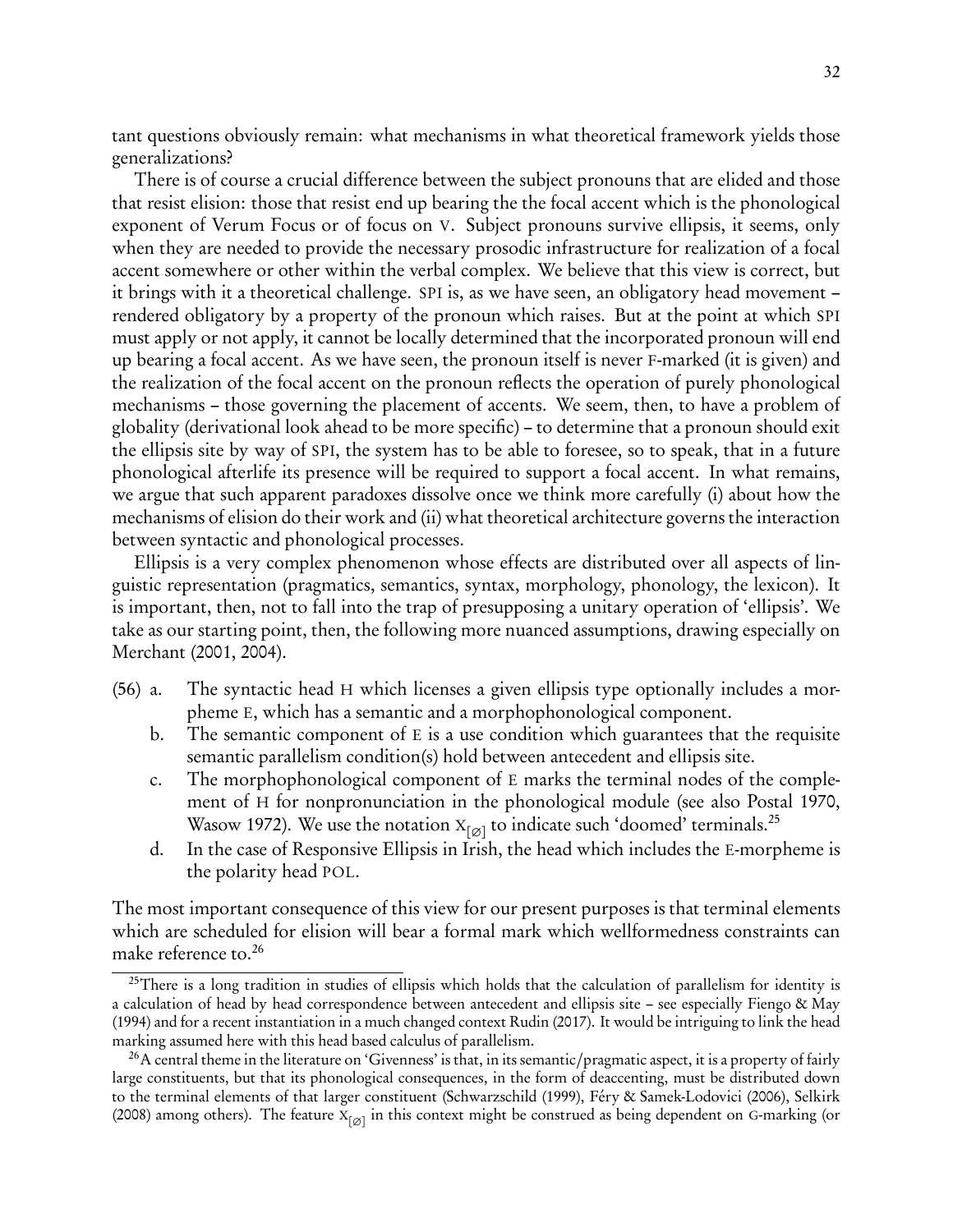Our second crucial assumption is that the postsyntactic derivation allows parallel and simultaneous optimization. In particular, we assume that certain facets of ellipsis, morphophonology, and prosody are computed in parallel, as in classic Optimality Theory.<sup>[27](#page-32-0)</sup> In this context, the kind of look ahead presupposed in Generalization B of [\(53\)](#page-30-1) – involving a cross-modular interaction between syntax and prosody—is not anomalous, but is rather expected and natural.

Let us begin with GENERALIZATION A, though, and focus on SPI in elliptical contexts without special focus.

We have already seen that SPI is driven by a morphological need of the incorporated pronoun, one which we have encoded by way of the feature in (57), repeated from [\(21\)](#page-13-1) above.

$$
\begin{array}{cc}\n(57) & D & [POL - ] \\
\left[\begin{array}{cc} NOM \\ \phi \end{array}\right]\n\end{array}
$$

The presence of (57) on a simple pronoun is what makes SPI obligatory in the general case. But within the general perspective we are building, it is natural to assume that when SPI does not apply and (57) is therefore not checked, no violation will be assessed in the case of a pronoun which has been elided. If the element which carries (57) were to be eliminated from the representation that is being assessed, it would be strange indeed if there were some memory preserved of its presence and of its properties. But that is what would be required if a violation of (57) were to be assessed against an elided pronoun. <sup>[28](#page-32-1)</sup> These assumptions provide an immediate understanding of the interaction of SPI and ellipsis in nonfocal contexts. Deletion is driven by the constraint

(i) Ach ní but NEG-FIN see.FUT you Tory Island fheicfidh tú Toraigh. 'but you WON'T see TORY' RNG 02-09-2014.

<span id="page-32-2"></span>

In (i), the incorporated pronoun was articulated with a strong pitch accent and the object had a weaker, but clearly perceptible accent. The context was a discussion of landmarks that could or could not be seen from certain points on the Donegal coastline. In the terms of [Selkirk \(2008\)](#page-44-16), the object here is both G-marked (because of the Verum Focus context) and F-marked (because it contrasts with other potential fillers of the same semantic slot). We leave the pursuit of these interesting questions and possibilities for future work. See [Winkler \(2011\)](#page-45-3) for relevant discussion.

<span id="page-32-0"></span><sup>27</sup>[Prince & Smolensky 1993](#page-43-0)/2004, and see [Haugen 2008,](#page-40-14) [Teeple 2008,](#page-44-17) [Henderson & Tucker \(2010](#page-40-15)), [Bennett \(2012](#page-37-16), [2017](#page-37-18)) and references there for related arguments and proposals.

<span id="page-32-1"></span> $^{28}$ It follows that whatever operations build inflected verbs out of their component parts (classical head movement) must be different in some way from SPI, since they apply routinely and obligatorily from within ellipsis sites, giving rise to the phenomenon of 'Verb Stranding Ellipsis'. For relevant discussion, see especially [\(Merchant](#page-42-21), [2001:](#page-42-21) 65– 72); also [Merchant \(2013b\)](#page-42-6), [Gribanova & Harizanov \(2018\)](#page-39-8). Two further observations suggest that the mechanisms involved in SPI and those involved in the formation of morphologically complex verbs must be kept distinct. The first observation is theory internal and relates to the locality conditions on head movement. If SPI and verbal inflection both involve head movement to POL (of either a syntactic or postsyntactic type), it needs to be explained why the presence of a subject pronoun does not block verb raising to POL, since the subject pronoun is the closest head in the c-command domain of the POL and might therefore serve as an intervener for head movement from lower positions (see [\(18b\)](#page-10-1) and see footnote [8](#page-13-0) above for some speculations). The second observation is phonological: SPI sometimes produces compound-like structures containing multiple prosodic words *ω* (see [\(36\)\)](#page-22-2), but verbal inflection does not (with the exception of certain synthetic verb endings; section [4.1\)](#page-19-0). The fact that SPI and verbal inflection have different prosodic consequences may also point toward differences in their morphosyntactic sources.

as being a variant of G-marking). The effects we discuss here, then, especially Generalization B, would turn on what the expected interaction should be between the phonology of F-marking, the phonology of G-marking and the phonology of  $\mathrm{x}_{[\varnothing]}$ . Relevant to that discussion is the fact that the SFC also supports what seem to be instances of second occurrence focus, as seen in (i).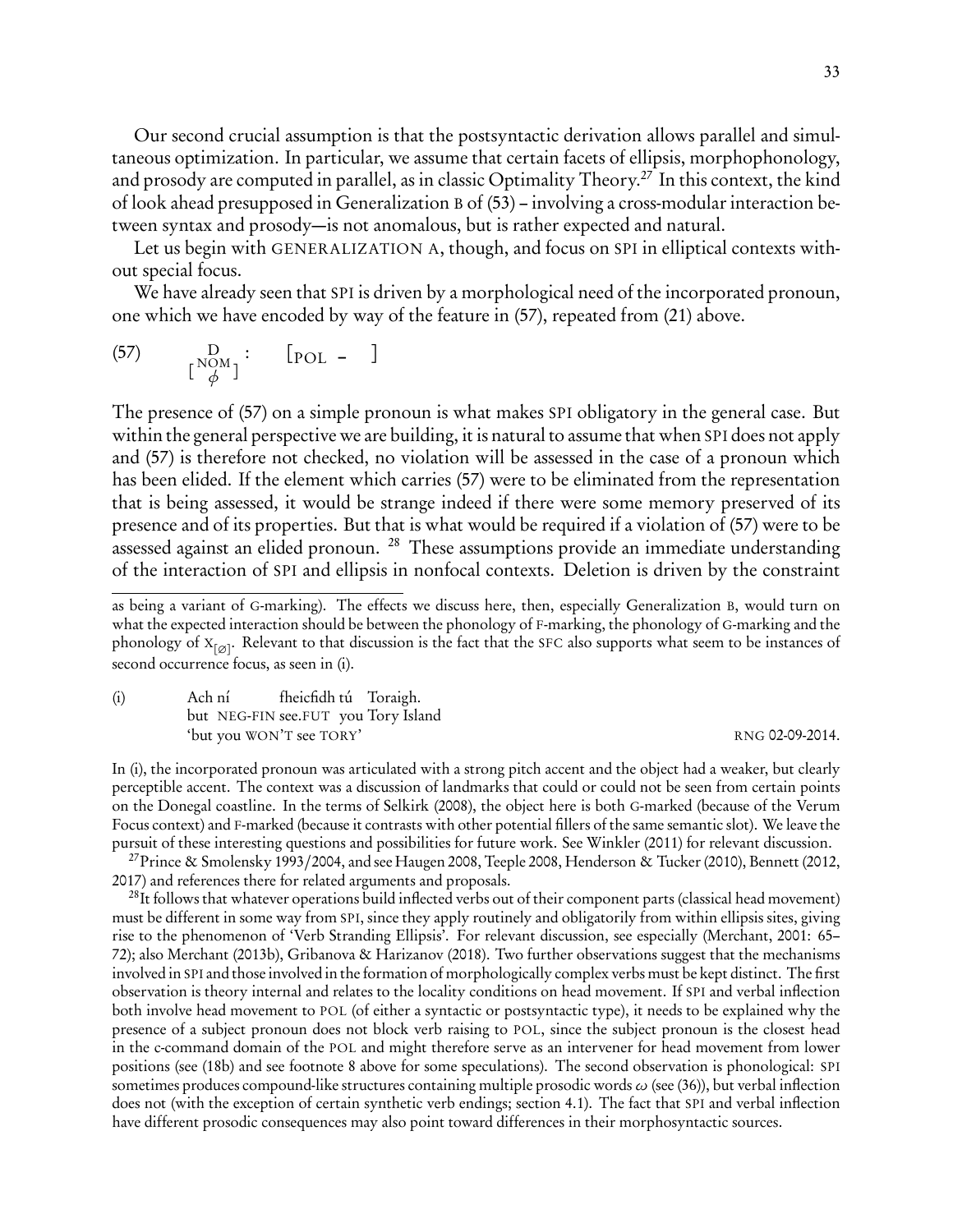ELIDE(X<sub>[∅]</sub>), as in (58) which penalizes the appearance in phonological representations of material marked for deletion.

(58) ELIDE( $X_{[\emptyset]}$ ) Assign one violation mark for each  $\lceil \emptyset \rceil$ -marked node which is realized with phonological content in the output.

This constraint, being ranked high, rules out the b- and c- candidates in tableaux like (60) – candidates in which the subject pronoun is overtly realized rather than being deleted ( $\boldsymbol{\mathrm{X}}_{[\varnothing]}$  indicates a terminal node marked for deletion;  $x$  indicates that deletion (non-pronunciation) of X has occurred). But since deletion satisfies ELIDE(X<sub>[∅]</sub>) without triggering a violation of the constraint which penalizes un-checked versions of (57), ellipsis of the pronoun will be preferred to SPI in elliptical contexts – deletion comes without cost in this circumstance.

SPI, on the other hand, when it applies, forces a violation of a fundamental constraint – faithfulness between syntactic and morphophonological representations of the same material. We understand it as in (59) and its interaction with the other constraints at play here is displayed in the tableau in  $(60).^{29}$  $(60).^{29}$  $(60).^{29}$ 

(59)  $FAITH(S \Rightarrow M, X^0) (F(S \Rightarrow M))$ Assign one violation mark for each pair of nodes X and Y (both minimal) such that there is no domination relation between X and Y in the input, but there is such a domination relation between X and Y in the output.

SPI changes the domination relations which define the syntactic representation which forms the input to the morphophonology and therefore must always trigger a violation of (59).

| $\lfloor \text{EPP} \, V_{\lfloor E \rfloor}^{\vee} \, \lfloor \text{TP} \, D_{\lceil \emptyset \rceil} \lfloor \text{NOM,PRO} \rfloor \cdots \rfloor \rfloor \, \parallel \, \text{ELIDE}(X_{\lceil \emptyset \rceil}) \, \parallel \, \text{SC(SPI)} \, \parallel \, F(s \Rightarrow M)$ |        |      |      |
|--------------------------------------------------------------------------------------------------------------------------------------------------------------------------------------------------------------------------------------------------------------------------------------------|--------|------|------|
| a. $\mathbb{R}$ xir <sup>j</sup> hu fer                                                                                                                                                                                                                                                    |        |      |      |
| b. $\operatorname{xir}^{\text{J}}$ hu $\operatorname{fer}_{\lceil \emptyset \rceil}$                                                                                                                                                                                                       | $*!$ W | *! W |      |
| c. $\left[\text{xir}^{\text{j}}\text{hit}^{\text{j}} + \text{fe}_{\lceil \varnothing \rceil}\right]$                                                                                                                                                                                       | *! W   |      | *! W |
| $\left[\text{xir}^{\text{j}}\text{hit}^{\text{j}} + \text{fe:}\right]$                                                                                                                                                                                                                     |        |      | *! W |

(60) Donegal: *chuirfeadh sé* /xir<sup>j</sup>-hu fo/ 'He would (put)' (ellipsis applies, SPI does not)

Candidates (60c,d), which involve applications of SPI (followed by elision in the latter case), are thus ruled out as unmotivated departures from syntax morphology isomorphism (the constraint  $F(S\Rightarrow M)$  of (59)). The intuition here is the venerable one that operations are costly and apply only if they yield some effect or benefit at the interfaces – an intuition routinely and naturally cashed out in terms of Faithfulness constraints in frameworks that assume parallel and simultaneous optimization. Candidate (62a) then prevails, since it is faithful to the (syntactic) input and respects

<span id="page-33-0"></span><sup>&</sup>lt;sup>29</sup>We retain IPA transcriptions in the remaining tableaux so that we can illustrate the patterns of verbal allomorphy triggered by SPI; these are not represented in the standard Irish orthography.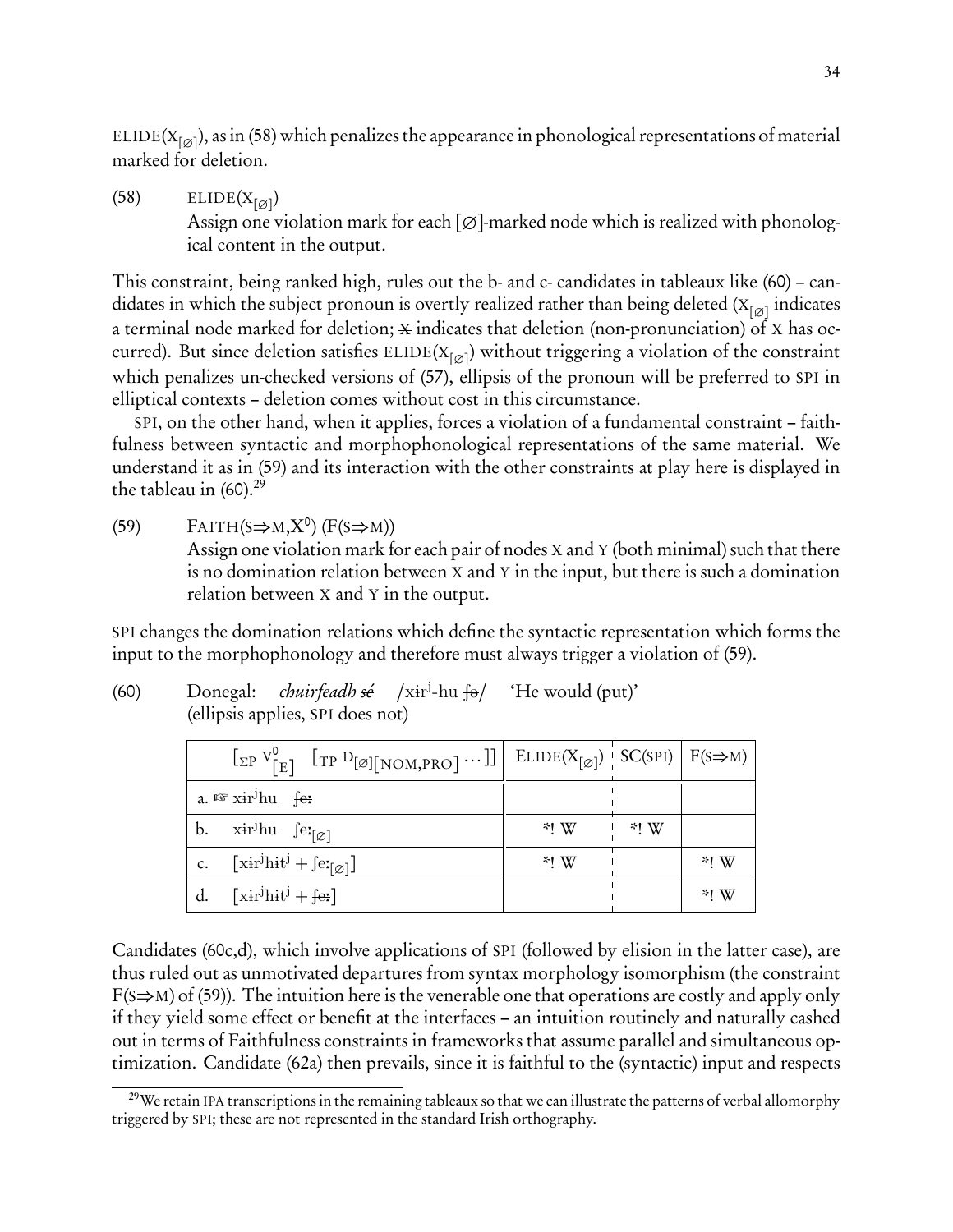the imperative to eliminate material marked for deletion, while avoiding the penalty that would normally accrue to a form which did not satisfy the morphological subcategorization requirement in [\(57\).](#page-32-2) This constraint system thus correctly generates the bleeding interaction between ellipsis and SPI that we encapsulated in Generalization A of [\(53\).](#page-30-1)

The interaction of ellipsis, SPI, and focus marking is, of course, more challenging and more interesting. To formally implement the intuition that ellipsis of the subject pronoun can be inhibited by prosodic factors related to focus, we assume that a phonological constraint governing focus prosody (BINARY-FOCUS, abbreviated BIN-FOC, section [4\)](#page-16-0) crucially dominates the constraint demanding nonrealization of material marked for deletion in the narrow syntax ( $\mathrm{ELIDE}(\mathrm{X}_{[\varnothing]})).$ Effectively, ellipsis of subject pronouns is prohibited when focus falls on the verbal complex because retention of the subject pronoun (in its strong form) permits better satisfaction of a purely phonological requirement – the need to realize focused constituents as binary with respect to the prosodic word *ω*. [30](#page-34-0)

(61) BIN-FOC  $\gg$  {ELIDE(X<sub>[∅</sub>]), FAITH(S $\Rightarrow$ M,X<sup>o</sup>)} Donegal *chuirfeadh* SÉ /'xir<sup>j</sup>-hit<sup>j</sup> 'fé:/ 'he WOULD put'

| (SPI applies under focal accent, ellipsis does not apply to the subject pronoun) |  |  |  |  |
|----------------------------------------------------------------------------------|--|--|--|--|
|----------------------------------------------------------------------------------|--|--|--|--|

| $\left[\sum_{P} V_{E}^{\circ} \right]$ $\left[\text{TP } D_{[\emptyset]}[\text{NOM,PRO]} \cdots \right]$ BIN-FOC $\left  \text{EL}(X_{[\emptyset]}) \right $ SC(SPI) $\left  \text{F}(S \Rightarrow M) \right $ |        |     |           |  |
|-----------------------------------------------------------------------------------------------------------------------------------------------------------------------------------------------------------------|--------|-----|-----------|--|
| a. $\mathbb{R} \left[ \mathrm{xir}^{\mathrm{j}} \mathrm{hit}^{\mathrm{j}} + \mathrm{fcz}_{[\varnothing]} \right]$                                                                                               |        |     |           |  |
| b. $\operatorname{xir}^j$ hu $\operatorname{fer}_{\lceil \varnothing \rceil}$                                                                                                                                   | *! W   | 茶 一 | $\cdot$ W |  |
| c. $xir^jhu$ fer                                                                                                                                                                                                | $*!$ W |     |           |  |

By allowing BIN-FOC to take precedence over ELIDE(X<sub>[∅]</sub>) and F(S⇒M), we correctly derive the nonapplication of subject pronoun ellipsis in focal contexts: better to retain material marked for deletion than to realize focus prosody on an imperfect host (see Féry & Samek-Lodovoci 2006 for a related proposal).

Importantly, this analysis correctly predicts that only morphologically incorporated subject pronouns can survive ellipsis in order to satisfy prosodic binarity requirements on the focused verb. Material which is not incorporated on the other hand (a full nominal subject for example) cannot be saved from deletion under pressure from BIN-FOC. The reason is simple: nonincorporated material does not form a recursive prosodic word with the verb – it is prevented from doing so by mapping constraints like MATCH( $\omega$ ,  $x^0$ ), which penalize unlicensed prosodic structure [\(Selkirk](#page-44-6), [2011](#page-44-6), [Myrberg](#page-42-18), [2013](#page-42-18)) – and so the retention of such material cannot hope to satisfy BIN-FOC, which requires that the focused verbal complex contain two prosodic words.<sup>[31](#page-34-1)</sup>

Lastly, it bears repeating that subjects which are not simple pronouns (including complex pronouns, [\(15\)\)](#page-6-1) are blocked from incorporating into the verb by basic conditions on head movement.

<span id="page-34-0"></span><sup>30</sup>We are implicitly presuming here that other constraints governing focal prosody (such as FOC-PROM(*ι*), section [4\)](#page-16-0) are undominated. While this may not be a necessary assumption, we have no clear evidence at present that these constraints are ever violated in Irish.

<span id="page-34-1"></span> $31$ Note the important parallel here between our treatment of SPI and Merchant's [2002](#page-42-23) treatment of 'swiping' – in which exceptional head movement is triggered in order to guarantee the correct placement of pitch accent (on the P-head of a PP).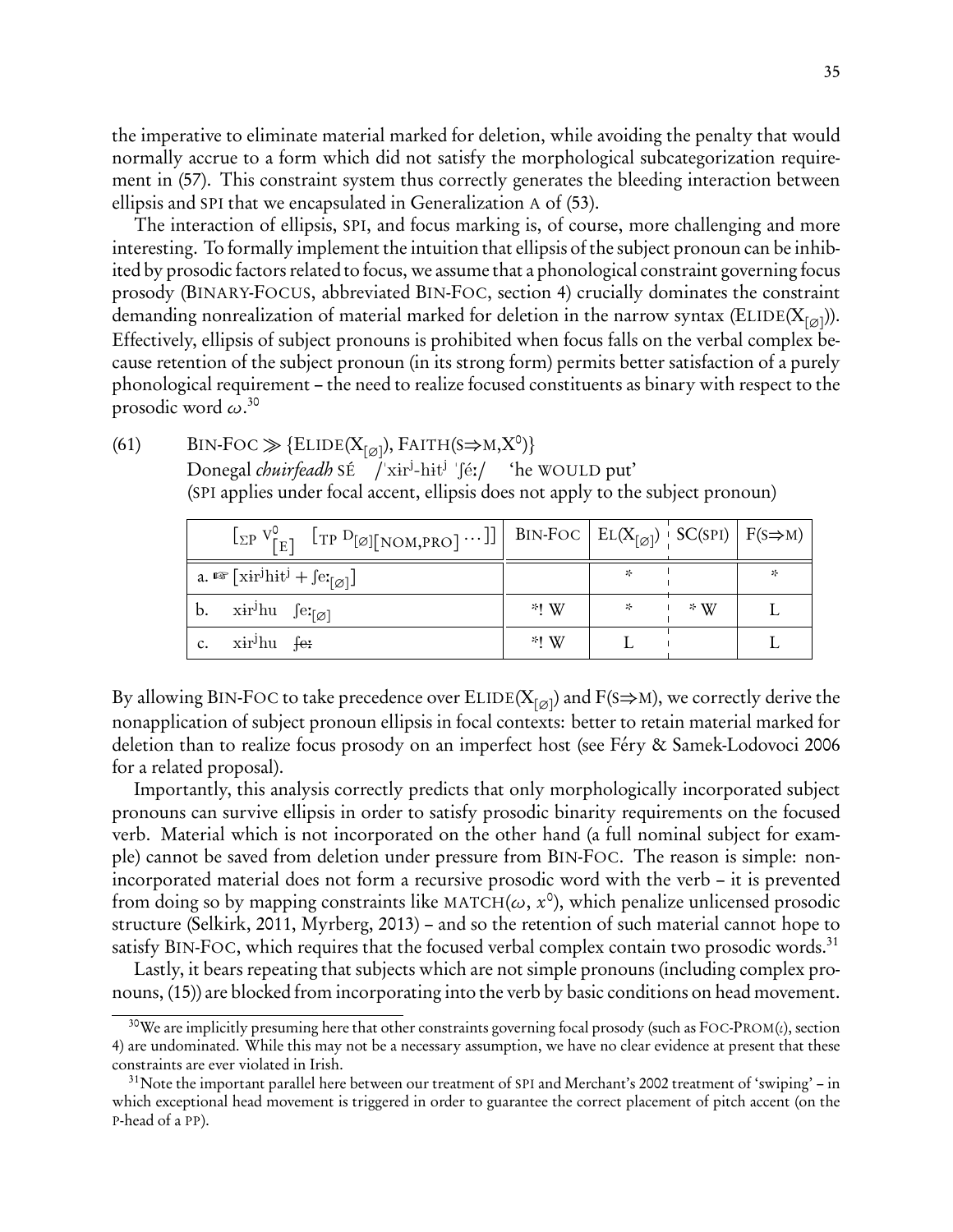Full, internally complex nominals (XPs) cannot move into head positions, and so the incorporation of nonpronominal subjects is simply impossible. The incorporation of a subpart of a subject – e.g. the pronoun sí 'she' in a complex expression like sí sin 'she (over there)' – is similarly blocked by the ban on head movement from XPs contained in a specifier position (e.g. [Travis](#page-44-4) [\(1984](#page-44-4):Ch.4), [Baker \(1988](#page-37-8):Ch.2)). Even though BIN-FOC outranks FAITH( $s \Rightarrow M, X^0$ ), it cannot trigger the incorporation of just any material: syntactic principles governing head movement, which we take to be inviolable, dramatically narrow the space of possible unfaithful mappings between syntactic and postsyntactic representations. In this way we formalize the intuition that simple pronouns survive elision only when they are 'destined' to make the realization of a focal accent phonologically possible. And we formalize that intuition in a theoretical framework which renders such interactions expected and routine – by way of the logic of parallel and simultaneous optimization.

#### 6 CONCLUSION

<span id="page-35-0"></span>We have been fairly deep in the specifics of the Irish phenomena at this point and it is time to stand back and ask what more general lessons may be drawn from our case study.

Our central goal has been to contribute to the project of understanding the mechanisms by which mismatches between syntactic and phonological representations arise and what those mechanisms may imply about the architecture of linguistic theory. In pursuing that goal, we have been much concerned with the apparently small matter of subject pronoun incorporation in Irish. Minor and particular it may be, but we have seen that in its interactions with the phonological expression of focus and the phonological expression of ellipsis, we observe dramatic mismatches between interpretive and phonological representations of the same linguistic material. In trying to understand those interactions, we are brought to theoretical conclusions of some significance.

In the case of focus, we have added to the small but growing (and we think important) literature on Verum Focus and on the often surprising phonological distortions that it gives rise to [\(Höhle](#page-40-4) [\(1992](#page-40-4)), [Doˇrák & Gergel \(2004](#page-38-16)), [Huidobro \(2005](#page-40-16)), [Becker \(2006](#page-37-19)), [Doˇrák \(2007\)](#page-38-17), [Gutzmann & Miró](#page-39-21) [\(2011](#page-39-21)), [Gribanova \(2017](#page-39-2)), [Pizarro-Guevara \(2017](#page-43-21)), [Gutzmann et al. \(2017\)](#page-39-10)). Our analysis aims to reduce its apparent anomalies in Irish to a very standard view of the syntax, semantics and pragmatics of contrastive focus in interaction with the very particular (and independently needed) phonology of focus in Irish. In this, our proposals stand in marked contrast to the point of view developed in [Gutzmann et al. \(2017](#page-39-10)).

For ellipsis, our observations and analysis suggest that it must involve the nonpronunciation of material which is in fact present in syntactic representations. We see no way to analyze the interaction between ellipsis and focus marking in the SFC without this assumption – the fact, in particular, that phonological conditions on focus prosody can trigger exceptional pronunciation of subject pronouns under ellipsis.

A closely related finding is that the elision of discourse given material can be subordinated to other grammatical requirements – conditions having to do with phonological wellformedness in our case. This means that the mechanisms of elision, whatever their ultimate form, must be understood as imposing violable rather than absolute conditions on the phonological expression of elidable material. As noted by a number of our reviewers, this move opens some doors that might be thought best left closed – making possible certain kinds of 'survivals' in ellipsis sites that have not, at least so far, been observed. We recognize the force of this concern, but the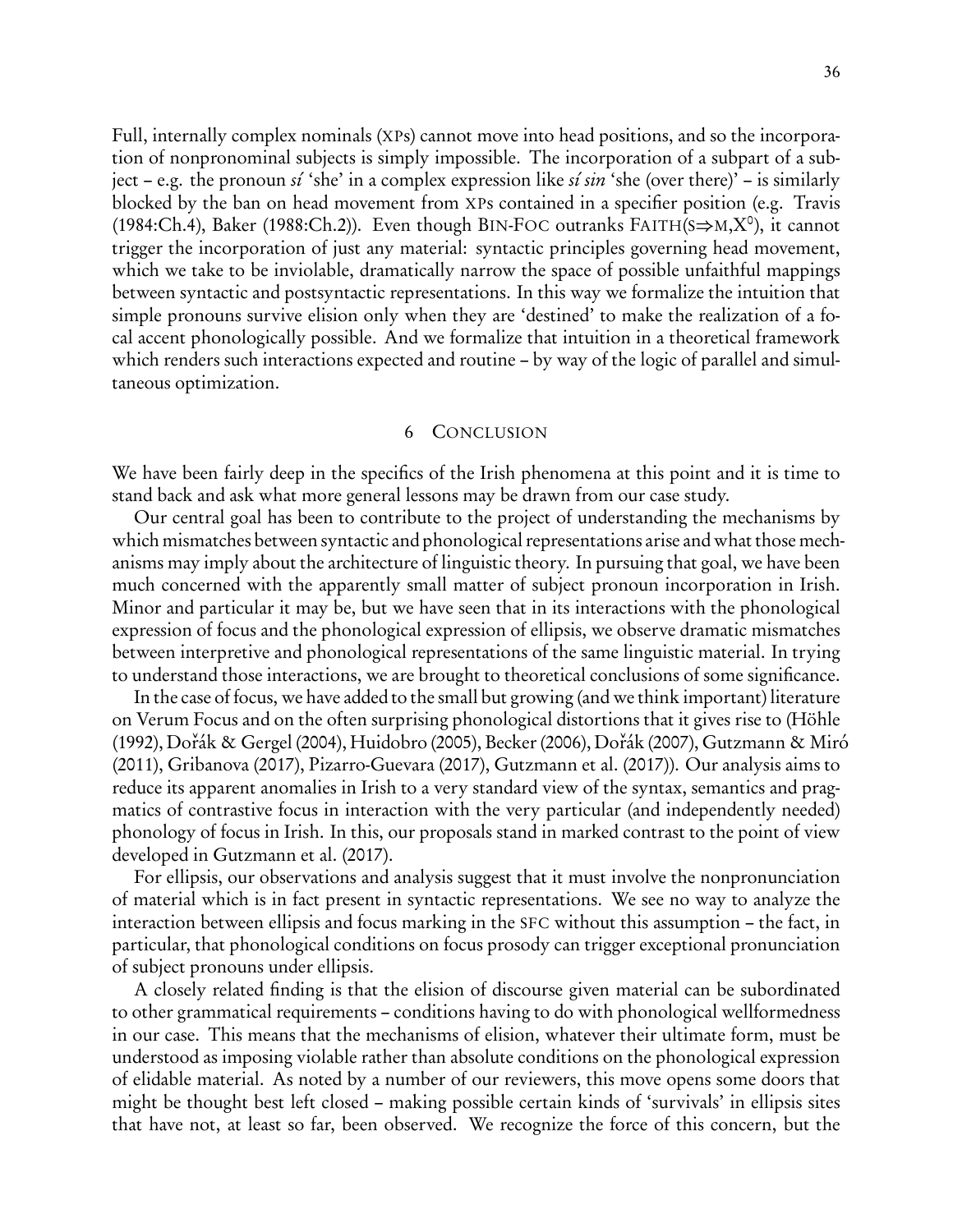constellation of Irish facts that we have confronted here seems to demand an analysis along these lines and we think that the relevant empirical territory is ripe for reassessment and exploration.

More particularly, we have addressed the question of why focused material resists elision [\(Heim 1997:](#page-40-17) 209, [Merchant 2001:](#page-42-21) 26, [Takahashi & Fox 2005:](#page-44-18) 230). When there is no misalignment between the phonological and the interpretive aspects of focus, it is difficult to know whether the basis for that exclusion is semantic or phonological. For the interactions in Irish that we have examined here it seems to be beyond doubt that the exclusion of F-marked material from ellipsis sites has a phonological basis. The subject pronoun, though necessarily given, must 'survive ellipsis' for reasons having purely to do with the phonologyy of focus. This conclusion does not seem to depend on particulars of the analysis but rather to be deducible from the observations themselves.

Following [Gribanova & Harizanov \(2018\)](#page-39-8), we have also found reason to support a typology of head movement which distinguishes a purely syntactic type from a type which does its work in the borderlands between syntax and phonology – having access on the one hand to syntactic relations and properties like command and minimality but on the other having detectable effects only in the morphology (suppletive allomorphy) and in the phonology (accent placement).

Taking SPI to involve head movement provides a basis for understanding the limits on pronoun incorporation. Only simple subject pronouns incorporate in Irish: the fact that complex pronouns, full nominals, and object pronouns do not follows from standard conditions on head movement (e.g. locality conditions, the ban on head movement out of an XP in specifier position, and so on). Taking it to be a postsyntactic head movement allows us to understand its interaction with ellipsis and with the phonology of focus. The challenge for a purely syntactic treatment of SPI is then clear: it must be explained why SPI applies in tandem with ellipsis if and only if the incorporated pronoun will eventually bear the focal accent associated with a focus feature  $[F]$  that is borne by some other element in the syntactic representation. Developing a principled analysis of this type strikes us as a daunting task.

For these reasons we have implemented our proposals within a theoretical architecture in which the output of the syntactic computation is the input to a morphophonological computation which is defined by the logic of parallel and simultaneous optimization. This is what provides an understanding of why on the one hand SPI should be sensitive to syntactic properties but that on the other its application or nonapplication should be regulated by fundamentally phonological concerns. In the framework we assume, such effects are expected rather than anomalous.

In some ways this conclusion recalls constraint based approaches to syntax, particularly those which allow for rich, parallel interactions between syntax and other components of grammar (e.g. Parallel Architecture, [Jackendoff 2010;](#page-40-18) Automodular Grammar, [Sadock 2012](#page-43-22); etc.). Our analysis differs from these approaches in retaining a derivational component (the traditional 'Y' model of grammar; [Chomsky & Lasnik 1977\)](#page-38-18), alongside a more limited system of parallelism at the interface between syntax, morphology, and prosody. We also depart from these models in assuming that syntax makes use of derivational movement operations and that ellipsis involves the nonpronunciation of material which is literally present in the syntax (e.g. [Jackendoff 2015\)](#page-40-19).

We have not attempted here to argue against imaginable alternatives which would not commit us to such assumptions – our argument rests on the existence of a working analysis. Those who are skeptical of our theoretical conclusions will hopefully build alternatives and compare them with that presented here. The data patterns we have been engaged with are certainly rich enough to deserve such close scrutiny.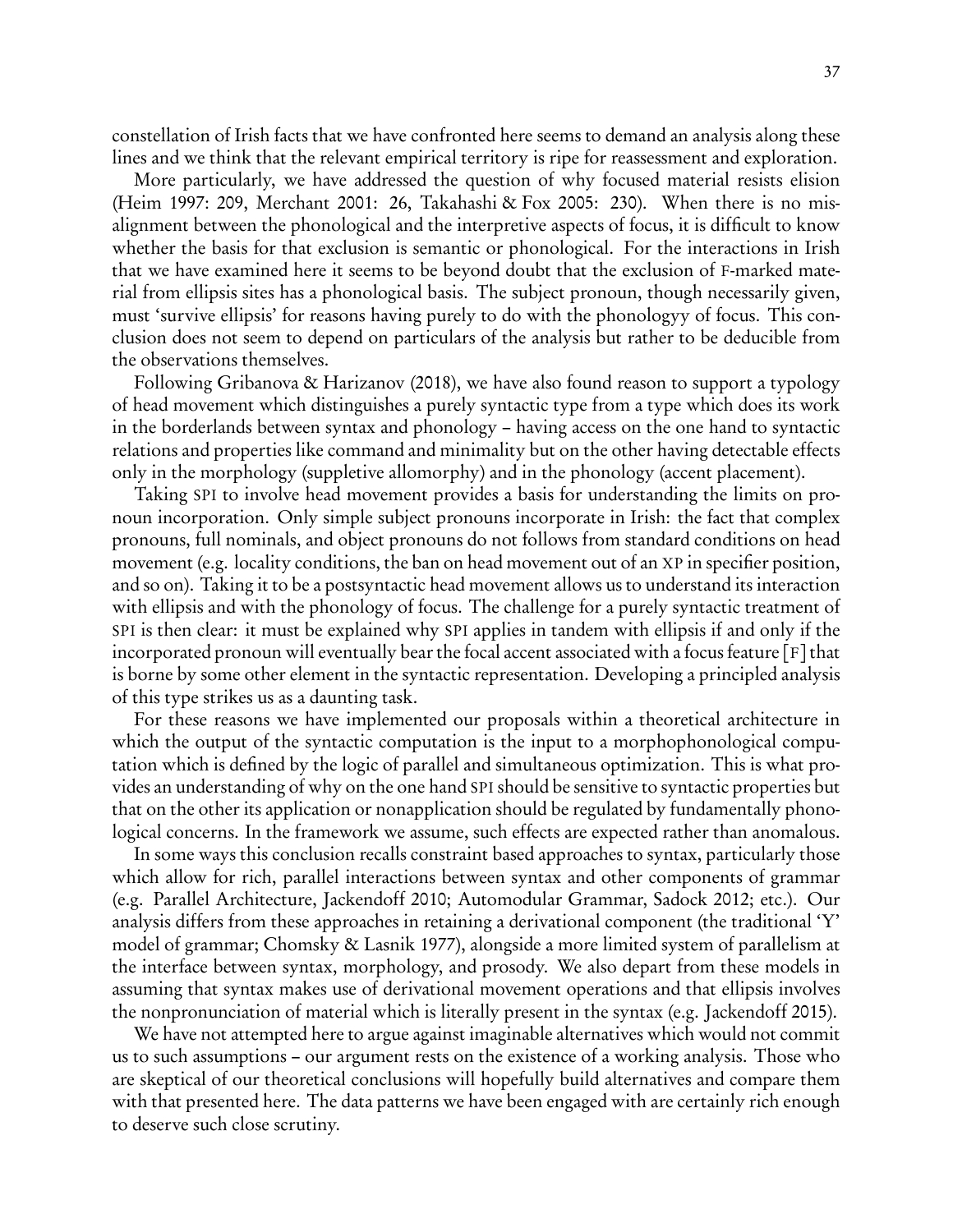#### **REFERENCES**

- <span id="page-37-13"></span>Ackema, Peter & Ad Neeleman. 2003. Context-sensitive spell-out. Natural Language and Linguistic Theory 21. 681–735.
- <span id="page-37-1"></span>Acquaviva, Paolo. 2014. The categories of Modern Irish verbal inflection. Journal of Linguistics 50. 537–586.
- <span id="page-37-12"></span>Andrews, Avery. 1990. Unification and morphological blocking. Natural Language and Linguistic Theory 8. 507–557.
- <span id="page-37-4"></span>Arregi, Karlos & Andrew Nevins. 2013. Morphotactics: Basque auxiliaries and the structure of spellout. Berlin: Springer.
- <span id="page-37-15"></span>Arvaniti, Amalia & D. Robert Ladd. 2009. Greek wh-questions and the phonology of intonation. Phonology 26(1). 43–74.
- <span id="page-37-8"></span>Baker, Mark. 1988. Incorporation: a theory of grammatical function changing. Chicago: University of Chicago Press.
- <span id="page-37-11"></span>Baker, Mark & Kenneth Hale. 1990. Relativized minimality and pronoun incorporation. Linguistic Inquiry 21(2). 289–297.
- <span id="page-37-19"></span>Becker, Michael. 2006. Verum focus and <sup>T</sup>-to-*Σ* movement in English. Paper presented at ECO-5 (Graduate Student Syntax Workshop), MIT, March 4–5, 2006.
- <span id="page-37-16"></span>Bennett, Ryan. 2012. Foot-conditioned phonotactics and prosodic constituency. Doctoral dissertation, University of California Santa Cruz.
- <span id="page-37-17"></span>Bennett, Ryan. 2013. The uniqueness of metrical structure: Rhythmic phonotactics in Huariapano. Phonoalogy 30. 355–398.
- <span id="page-37-18"></span>Bennett, Ryan. 2017. Output optimization in the Irish plural system. Journal of Linguistics 53. 229–277.
- <span id="page-37-9"></span>Bennett, Ryan, Emily Elfner & James McCloskey. 2015. Pronouns and prosody in Irish. In Liam Breatnach, Ruairí Ó hUiginn, Damian McManus & Katharine Simms (eds.), Proceedings of the XIVth International Congress of Celtic Studies, Maynooth 2011, 19–74. Dublin, Ireland: School of Celtic Studies, Dublin Institute for Advanced Studies.
- <span id="page-37-0"></span>Bennett, Ryan, Emily Elfner & James McCloskey. 2016. Lightest to the right: An apparently anomalous displacement in Irish. Linguistic Inquiry 47. 169–234.
- <span id="page-37-6"></span>Berwick, Robert C. & Noam Chomsky. 2011. The biolinguistic program: The current state of its development. In Anna Maria Di Sciullo & Cedric Boeckx (eds.), The biolinguistic enterprise: New perspectives on the evolution and nature of the human language faculty. Oxford Studies in Biolinguistics, 19–41. Oxford and New York: Oxford University Press.
- <span id="page-37-10"></span>de Bhaldraithe, Tomás. 1953. Gaeilge Chois Fhairrge—an deilbhíocht. Dublin: Institiúid Ard-Léinn Bhaile Átha Cliath.
- <span id="page-37-2"></span>de Bhaldraithe, Tomás. 1966. *The Irish of Cois Fhairrge, County Galway*. Dublin: Dublin Institute for Advanced Studies.
- <span id="page-37-14"></span>Blankenhorn, Virginia. 1981. Intonation in Connemara Irish: a preliminary study of kinetic glides. Studia Celtica 16/17. 259–279.
- <span id="page-37-7"></span>Bobaljik, Jonathan D. 2002. A-Chains at the PF-Interface: Copies and 'covert' movement. Natural Language and Linguistic Theory 20. 197–267.
- <span id="page-37-3"></span>Bobaljik, Jonathan D. 2012. Universals in comparative morphology. Cambridge, Massachusetts: MIT Press.
- <span id="page-37-5"></span>Bobaljik, Jonathan D. 2015. Suppletion: Some theoretical implications. Annual Review of Lin-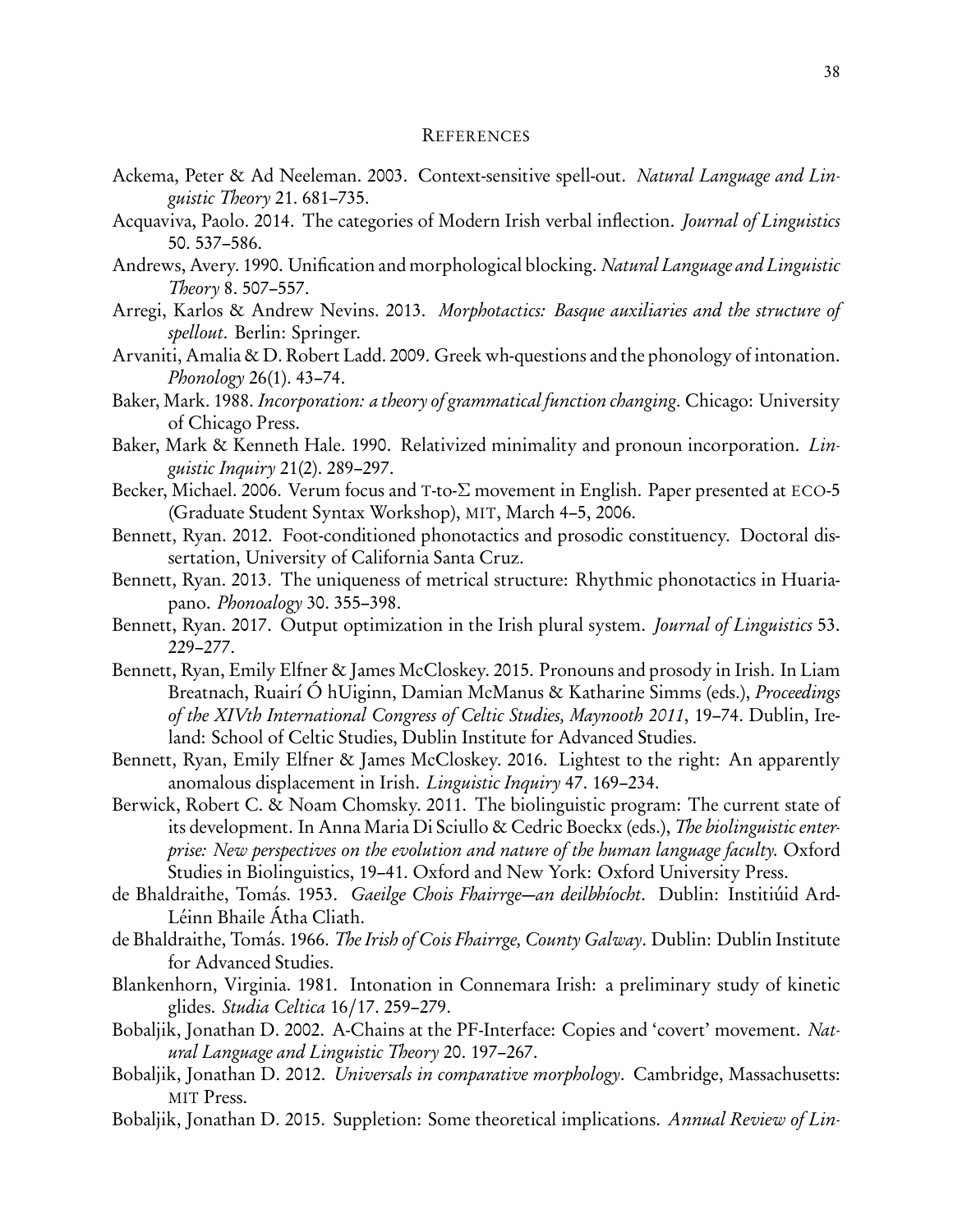guistics 1. 1–18.

- <span id="page-38-3"></span>Bobaljik, Jonathan D. & Heidi Harley. 2013. Suppletion is local: Evidence from Hiaki. Manuscript, University of Connecticut and University of Arizona. Available online at: http://[ling.auf.net](http://ling.auf.net/lingbuzz/001982)/lingbuzz/001982.
- <span id="page-38-6"></span>Boeckx, Cedric & Sandra Stjepanović. 2001. Headings towards PF. Linguistic Inquiry 32. 345–355.
- <span id="page-38-14"></span>Booij, Geert. 1996. Cliticization as prosodic integration: the case of Dutch. The Linguistic Review 13(3-4). 219–242.
- <span id="page-38-15"></span>Booij, Geert. 2012. The grammar of words: An introduction to linguistic morphology. Oxford and New York: Oxford University Press.
- <span id="page-38-7"></span>de Búrca, Seán. 1970. The Irish of Tourmakeady. Dublin: Dublin Institute for Advanced Studies.
- <span id="page-38-4"></span>Chomsky, Noam. 1995. Bare phrase structure. In Héctor Campos & Paula Kempchinsky (eds.), Evolution and revolution in linguistic theory: Studies in honor of Carlos P. Otero, 51–109. Washington D.C.: Georgetown University Press.
- <span id="page-38-5"></span>Chomsky, Noam. 2001. Derivation by phase. In Michael Kenstowicz (ed.), Ken Hale: A life in language, 1–52. Cambridge, Massachusetts: MIT Press.
- <span id="page-38-0"></span>Chomsky, Noam. 2013. Problems of projection. Lingua 130. 33–49.
- <span id="page-38-18"></span>Chomsky, Noam & Howard Lasnik. 1977. Filters and control. Linguistic Inquiry 8. 425–504.
- <span id="page-38-1"></span>Chung, Sandra & James McCloskey. 1987. Government, barriers and small clauses in Modern Irish. Linguistic Inquiry 18. 173–237.
- <span id="page-38-9"></span>Dalton, Martha & Ailbhe Ní Chasaide. 2003. Modelling intonation in three Irish dialects. In Maria-Josep Solé, Daniel Recasens & Joaquin Romer (eds.), Proceedings of the XVIth International Congress of the Phonetic Sciences, 1073–1076. Barcelona, Spain.
- <span id="page-38-10"></span>Dalton, Martha & Ailbhe Ní Chasaide. 2005. Tonal alignment in Irish dialects. *Language and* Speech 48(4). 441.
- <span id="page-38-11"></span>Dalton, Martha & Ailbhe Ní Chasaide. 2007. Nuclear accents in four Irish (Gaelic) dialects. In J. Trouvain & W. Barry (eds.), Proceedings of the XVIth international congress of phonetic sciences, 965–968. Saarbrucken, Germany.
- <span id="page-38-2"></span>Doherty, Cathal. 1996. Clausal structure and the Modern Irish copula. Natural Language and Linguistic Theory 14. 1–48.
- <span id="page-38-8"></span>Dorn, Amelie & Ailbhe Ní Chasaide. 2011. Effects of focus on  $F_0$  and duration in Irish (Gaelic) declaratives. In Piero Cosi, Renato De Mori, Giuseppe Di Fabbrizio & Roberto Pieraccini (eds.), Proceedings of INTERSPEECH 2011, 965-968. ISCA Archive. Available online at http://[www.isca-speech.org](http://www.isca-speech.org/archive/interspeech_2011/i11_0965.html)/archive/interspeech\_2011/i11\_0965.html.
- <span id="page-38-12"></span>Dorn, Amelie, Maria O'Reilly & Ailbhe Ní Chasaide. 2011. Prosodic signalling of sentence mode in two varieties of Irish (Gaelic). In Proceedings of the XVIIth International Congress of Phonetic Sciences, 611–614. The International Phonetic Association. Available online at:

https://[www.internationalphoneticassociation.org](https://www.internationalphoneticassociation.org/icphs-proceedings/ICPhS2011)/icphs-proceedings/ICPhS2011.

- <span id="page-38-17"></span>Dořák, Boštjan. 2007. Slovenian clitic pronouns and what is so special about them. Slovenske jezik: Slovene Linguistic Studies 6. 209–233.
- <span id="page-38-16"></span>Dořák, Boštjan & Remus Gergel. 2004. Slovenian clitics: VP ellipsis in Yes/No questions and beyond. In Ileana Comorovski & Manfred Krifka (eds.), ESSLLI 16: Proceedings of the Workshop on the Syntax, Semantics and Pragmatics of Questions, 85–91.
- <span id="page-38-13"></span>Downing, Laura & Bernd Pompino-Marschall. 2013. The focus prosody of Chichewa and the Stress-Focus constraint: a response to Samek-Lodovici (2005). Natural Language & Lin-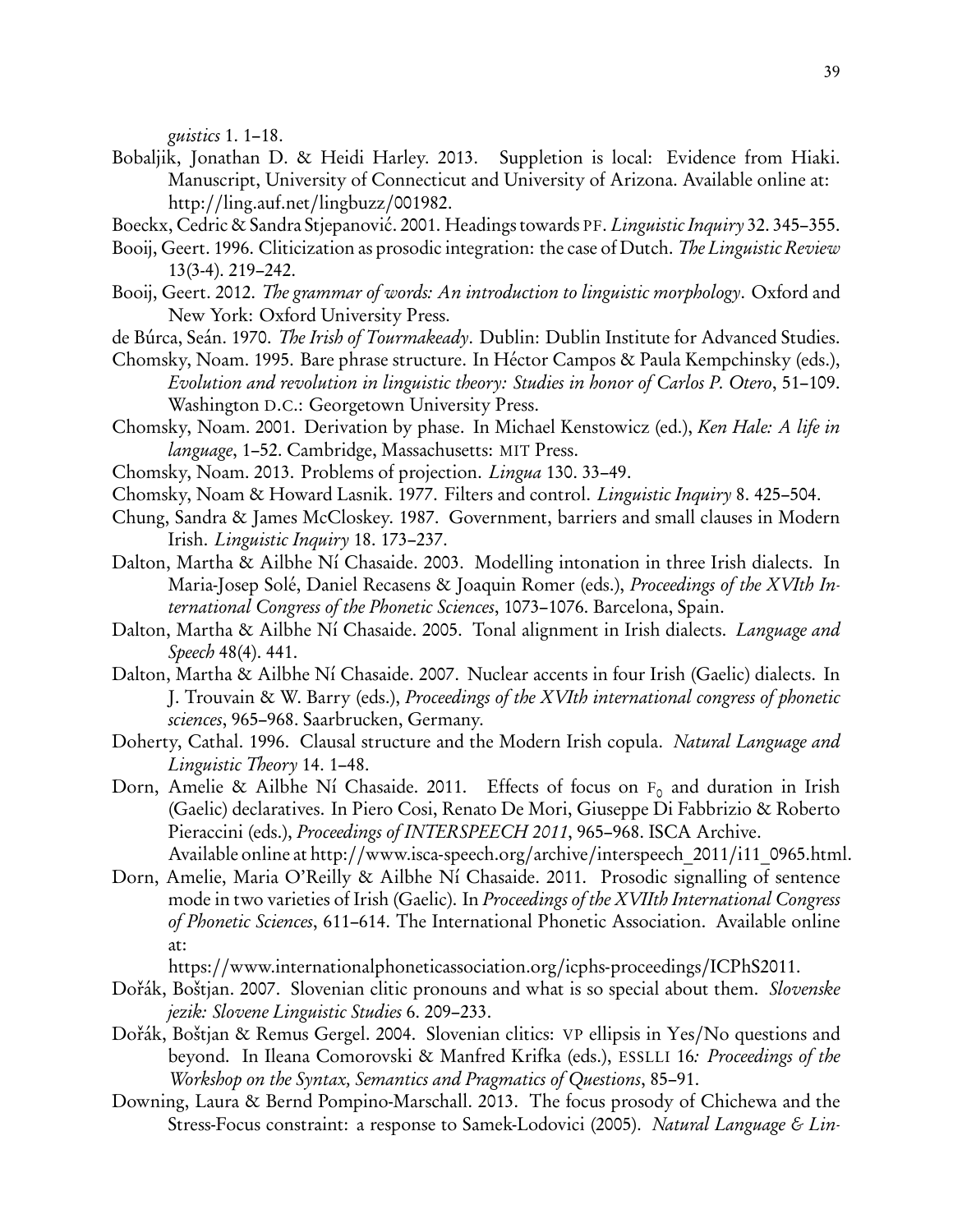guistic Theory 31(3). 647–681.

- <span id="page-39-5"></span>Doyle, Aidan. 2002. Covert and overt pronominals in Irish. Lublin, Poland: Wydawnictwo Folium.
- <span id="page-39-17"></span>Dresher, B. Elan & Harry van der Hulst. 1998. Head-dependent asymmetries in phonology: complexity and visibility. Phonology 15(3). 317–352.
- <span id="page-39-4"></span>Duffield, Nigel. 1995. Particles and projections in Irish syntax. Boston, Massachusetts: Kluwer Academic Publishers.
- <span id="page-39-0"></span>Elfner, Emily. 2012. Syntax-prosody interactions in Irish. Doctoral dissertation, University of Massachusetts, Amherst.
- <span id="page-39-1"></span>Elfner, Emily. 2015. Recursion in prosodic phrasing: Evidence from Connemara Irish. Natural Language and Linguistic Theory 33. 1169–1208.
- <span id="page-39-18"></span>Elordieta, Gorka. 2007. Minimum size constraints on intermediate phrases. In J. Trouvain & W. Barry (eds.), Proceedings of the 16th international congress of the phonetic sciences, 1021– 1024. Saabrücken, Germany.
- <span id="page-39-7"></span>Embick, David. 2012. Localism versus globalism in morphology and phonology. Cambridge, Massachusetts: MIT Press.
- <span id="page-39-11"></span>Féry, Caroline. 2013. Focus as prosodic alignment. Natural Language and Linguistic Theory 31(3). 683–734.
- <span id="page-39-12"></span>Féry, Caroline & Fieri Samek-Lodovici. 2006. Discussion notes: Focus projection and prosodic prominence in nested foci. Language 82. 131–150.
- <span id="page-39-20"></span>Fiengo, Robert & Robert May. 1994. Indices and identity. Cambridge, Massachusetts: MIT Press.
- <span id="page-39-16"></span>Frascarelli, Mara. 2000. The syntax-phonology interface in focus and topic constructions in Italian. Dordrecht: Kluwer Academic Publishers.
- <span id="page-39-15"></span>Ghini, Mirco. 1993. *φ*-formation in Italian: A new proposal. Toronto Working Papers in Linguistics 12. 41–79.
- <span id="page-39-19"></span>Green, Antony Dubach. 1997. The prosodic structure of Irish, Scots Gaelic, and Manx: Cornell University dissertation.
- <span id="page-39-6"></span>Greene, David. 1973. Synthetic and analytic: A reconsideration. Ériu 24. 121–133.
- <span id="page-39-2"></span>Gribanova, Vera. 2017. Head movement and ellipsis in the expression of Russian polarity focus. Natural Language and Linguistic Theory 35. 1079–1121.
- <span id="page-39-8"></span>Gribanova, Vera & Boris Harizanov. 2018. Whither head movement? To appear in Natural Language and Linguistic Theory.
- <span id="page-39-9"></span>Grice, Martine, D. Robert Ladd & Amalia Arvaniti. 2000. On the place of phrase accents in intonational phonology. Phonology 17(2). 143–185.
- <span id="page-39-3"></span>Guilfoyle, Eithne. 1990. Functional categories and phrase structure parameters. Doctoral dissertation, McGill University, Montreal.
- <span id="page-39-14"></span>Gussenhoven, Carlos. 1983. Focus, mode and the nucleus. Journal of linguistics 19(2). 377–417.
- <span id="page-39-13"></span>Gussenhoven, Carlos. 2004. The phonology of tone and intonation. Cambridge, United Kingdom: Cambridge University Press.
- <span id="page-39-10"></span>Gutzmann, Daniel, Katharina Hartmann & Lisa Matthewson. 2017. Verum focus is verum, not focus. Manuscript, University of Cologne, Goethe Universität Frankfurt am Main, University of British Columbia.
- <span id="page-39-21"></span>Gutzmann, Daniel & Elena Castroviejo Miró. 2011. The dimensions of verum. In O. Bonami & P. Cabredo Hoffher (eds.), Empirical issues in syntax and semantics 8, 143–165. CNRS. http://[www.cssp.cnrs.fr](http://www.cssp.cnrs.fr/eiss8)/eiss8.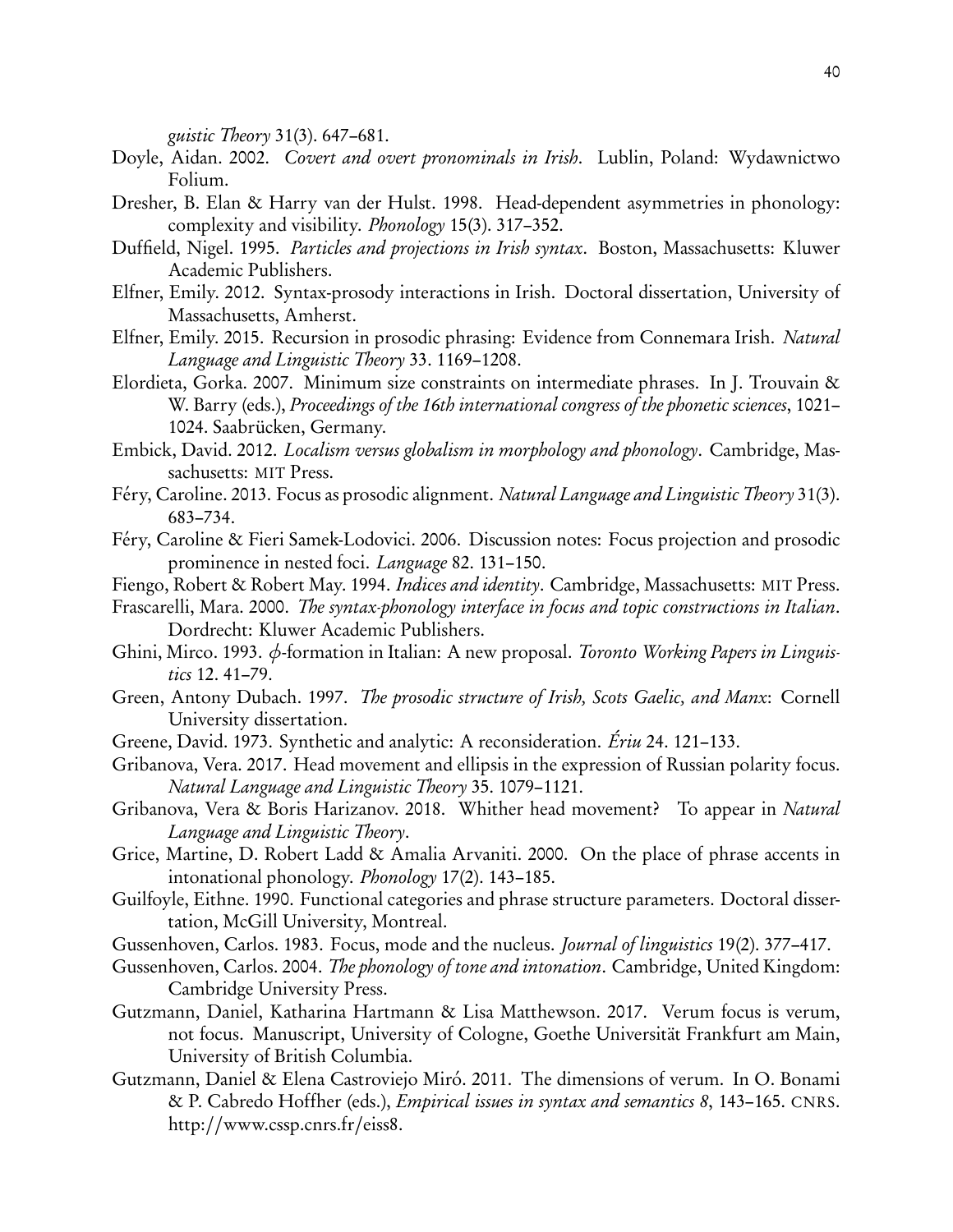- <span id="page-40-6"></span>Hamlaoui, Fatima & Kriszta Szendrői. 2015. A flexible approach to the mapping of intonational phrases. Phonology 32(1). 79–110.
- <span id="page-40-7"></span>Hamlaoui, Fatima & Kriszta Szendrői. 2017. The syntax-phonology mapping of intonational phrases in complex sentences: a flexible approach. Glossa 2(1)(1). 55.
- <span id="page-40-2"></span>Harley, Heidi. 2004. Merge, conflation, and head movement. In Keir Moulton & Matthew Wolf (eds.), NELS 34, Proceedings of the thirty fourth annual meeting of the North-Eastern Linguistic Society, 239–254. GLSA, Graduate Linguistics Student Association, University of Massachusetts, Amherst.
- <span id="page-40-14"></span>Haugen, Jason. 2008. Morphology at the interfaces: Reduplication and noun incorporation in Uto-Aztecan, vol. 117, Linguistik Aktuel. Amsterdam and Philadelphia: John Benjamins Publishing Company.
- <span id="page-40-8"></span>Hayes, Bruce. 1995. Metrical stress theory. Chicago: The University of Chicago Press.
- <span id="page-40-17"></span>Heim, Irene. 1997. Predicates or formulas? evidence from ellipsis. In Aaron Lawson (ed.), SALT 7, Proceedings from Semantics and Linguistic Theory 7, 197–221. Ithaca, New York: Cornell University, CLC Publications.
- <span id="page-40-15"></span>Henderson, Robert & Matthew Tucker. 2010. Late insertion in K'ichee'. Presented to the 84th Winter Meeting of the LSA, Baltimore, Maryland, January 10th 2010.
- <span id="page-40-4"></span>Höhle, Tilman. 1992. Über verum-fokus im Deutschen. In Joachim Jacobs (ed.), Informationsstruktur und grammatik, 112–141. Westdeutcher Verlag.
- <span id="page-40-0"></span>Holmberg, Anders. 2001. The syntax of yes and no in Finnish. Studia Linguistica 55. 141–175.
- <span id="page-40-1"></span>Holmberg, Anders. 2016. *The syntax of yes and no.* Oxford and New York: Oxford University Press.
- <span id="page-40-16"></span>Huidobro, Susana. 2005. Phonological constraints on Verum Focus in Argentinian Spanish. Manuscript, Department of Linguistics, SUNY Stony Brook.
- <span id="page-40-3"></span>Inkelas, Sharon. 1990. Prosodic constituency in the lexicon. New York: Garland.
- <span id="page-40-9"></span>Ishihara, Shinichiro. 2011. Japanese focus prosody revisited: Freeing focus from prosodic phrasing. Lingua 121(13). 1870–1889.
- <span id="page-40-10"></span>Ishihara, Shinichiro. 2016. Japanese downstep revisited. Natural Language & Linguistic Theory 34(4). 1389–1443.
- <span id="page-40-11"></span>Ito, Junko & Armin Mester. 1992. Weak layering and word binarity. In LRC Working Paper 92-9, Santa Cruz, California: Linguistics Research Center, University of California Santa Cruz. Reprinted in Takeru Honma, Masao Okazaki, Toshiyuki Tabata, and Shin-ichi Tanaka (eds.), A New Century of Phonology and Phonological Theory. A Festschrift for Professor Shosuke Haraguchi on the Occasion of His Sixtieth Birthday, 26–65. Tokyo: Kaitakusha.
- <span id="page-40-12"></span>Ito, Junko & Armin Mester. 2006. Prosodic adjunction in Japanese compounds. MIT Working Papers in Linguistics 55. 97–112.
- <span id="page-40-13"></span>Ito, Junko & Armin Mester. 2009. The extended prosodic word. In Baris Kabak & Janet Grijzenhout (eds.), Phonological domains: Universals and derivations, 135-194. Berlin: Mouton de Gruyter.
- <span id="page-40-18"></span>Jackendoff, Ray. 2010. Meaning and the lexicon: The Parallel Architecture 1975-2010. Oxford and New York: Oxford University Press.
- <span id="page-40-19"></span>Jackendoff, Ray. 2015. The parallel architecture and its place in cognitive science. In Bernd Heine & Heiko Narrog (eds.), The Oxford handbook of linguistic analysis, 645–668. Oxford and New York: Oxford University Press.
- <span id="page-40-5"></span>Jackendoff, Ray S. 1972. Semantic interpretation in generative grammar, vol. Two Current Studies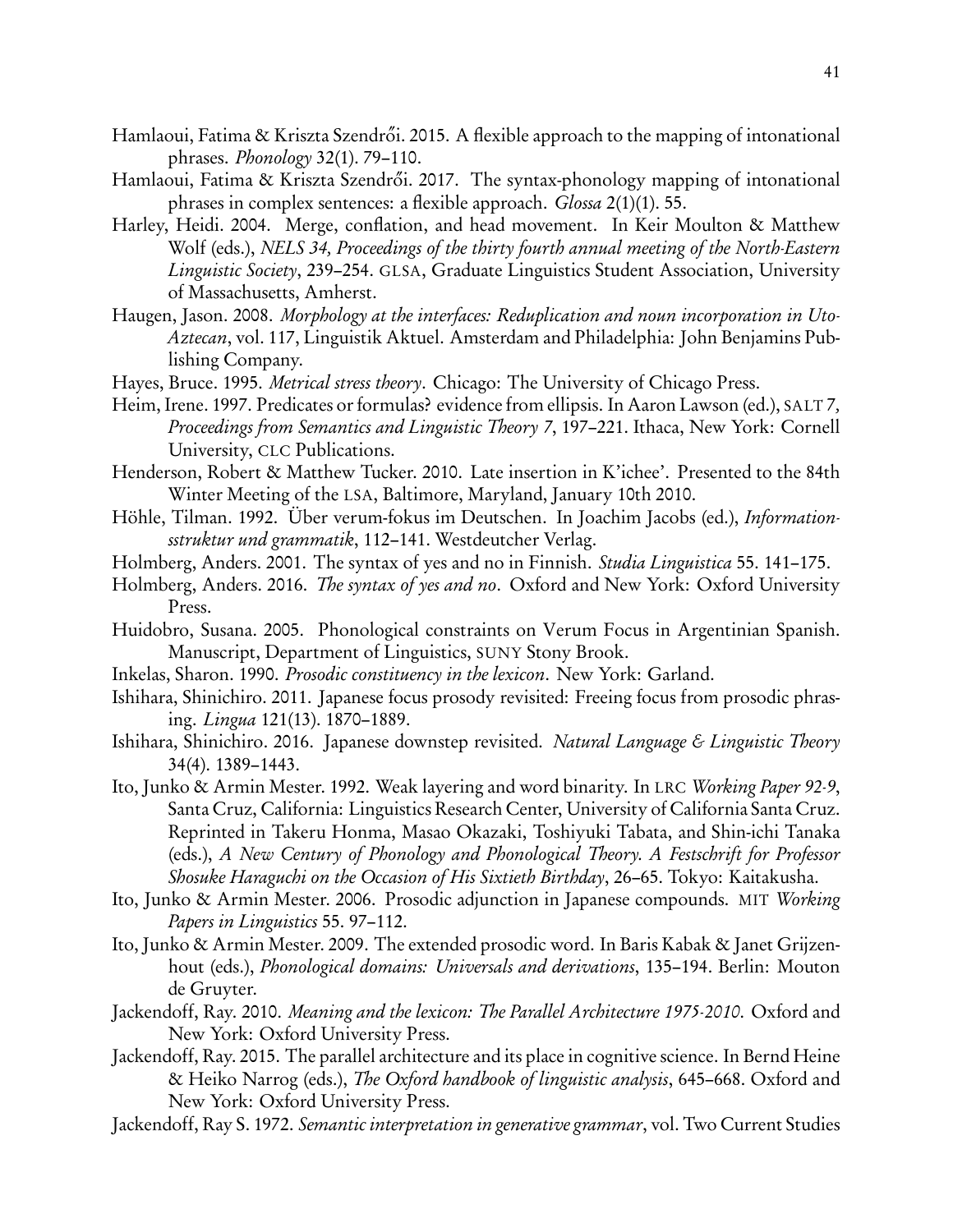in Linguistics. Cambridge, Massachusetts: MIT Press.

- <span id="page-41-6"></span>Jenks, Peter. 2014. Head movement in Moro DPs: Evidence for a unified theory of movement. In Robert E. Santana-LaBarge (ed.), West Coast Conference on Formal Linguistics (WCCFL) 32, 248–257. Somerville, Massachusetts: Cascadilla Press. "Available online at http://www.lingref.com/, document #3027".
- <span id="page-41-17"></span>Jun, Sun-Ah. 1998. The accentual phrase in the Korean prosodic hierarchy. Phonology 15(2). 189–226.
- <span id="page-41-4"></span>Kane, Frances. 2014. The fine structure of the Irish NP. Doctoral dissertation, University of Ulster.
- <span id="page-41-8"></span>Kayne, Richard S. 1994. The antisymmetry of syntax. Cambridge, Massachusetts: MIT Press.
- <span id="page-41-3"></span>Koopman, Hilda. 1999. The internal and external distribution of pronominal DP's. In Kyle Johnson & Ian Roberts (eds.), Beyond principles and parameters: Papers in honor of Osvaldo Jaeggli, 91–132. Dordrecht: Kluwer Academic Publishers.
- <span id="page-41-16"></span>Kügler, Frank & Caroline Féry. 2017. Postfocal downstep in German. Language and Speech 60. 260–288.
- <span id="page-41-15"></span>Ladd, D. Robert. 2008. Intonational phonology. Cambridge, United Kingdom: Cambridge University Press 2nd edn.
- <span id="page-41-11"></span>Legate, Julie. 1999. The morphosyntax of Irish agreement. In Karlos Arregi, Benjamin Bruening, Cornelia Krause & Vivian Lin (eds.), MITWPL 33: Papers on morphology and syntax, cycle one, 219–240. Cambridge, Massachusetts: Department of Linguistics, MIT.
- <span id="page-41-12"></span>Liberman, Mark & Alan Prince. 1977. On stress and linguistic rhythm. *Linguistic Inquiry* 8(2). 249–336.
- <span id="page-41-9"></span>Lieber, Rochelle. 1980. On the organization of the lexicon: Massachusetts Institute of Technology dissertation.
- <span id="page-41-1"></span>López, Luis & Susanne Winkler. 2000. Focus and topic in VP anaphora constructions. Linguistics 38. 623–664.
- <span id="page-41-5"></span>Lucas, Leslie W. 1979. Grammar of Ros Goill Irish, County Donegal. Queen's University Belfast: Institute of Irish Studies.
- <span id="page-41-19"></span>Mascaró, Joan. 2007. External allomorphy and lexical representation. *Linguistic Inquiry* 38(4). 715–735.
- <span id="page-41-7"></span>Matushansky, Ora. 2006. Head-movement in linguistic theory. *Linguistic Inquiry* 37.69–110.
- <span id="page-41-14"></span>McCarthy, John J. 2008. *Doing Optimality Theory: applying theory to data*. Malden, MA: Blackwell.
- <span id="page-41-13"></span>McCarthy, John J. & Alan Prince. 1993. Generalized alignment. Yearbook of Morphology 12. 79– 154. Available online as ROA-7, Rutgers Optimality Archive, http://[roa.rutgers.edu](http://roa.rutgers.edu/)/.
- <span id="page-41-18"></span>McCarthy, John J. & Alan Prince. 1994. The Emergence of the Unmarked: Optimality in prosodic morphology. In Mercè Gonzàlez (ed.), North East Linguistic Society (NELS) 24, 333–379. Amherst, MA: GLSA.
- <span id="page-41-10"></span>McCloskey, James. 1986. Inflection and conjunction in Modern Irish. Natural Language and Linguistic Theory 4. 245–281.
- <span id="page-41-0"></span>McCloskey, James. 1991. Clause structure, ellipsis and proper government in Irish. *Lingua* 85. 259–302.
- <span id="page-41-2"></span>McCloskey, James. 1996. Subjects and subject-positions in Irish. In Robert Borsley & Ian Roberts (eds.), The syntax of the Celtic languages: A comparative perspective, 241–283. Cambridge, United Kingdom: Cambridge University Press.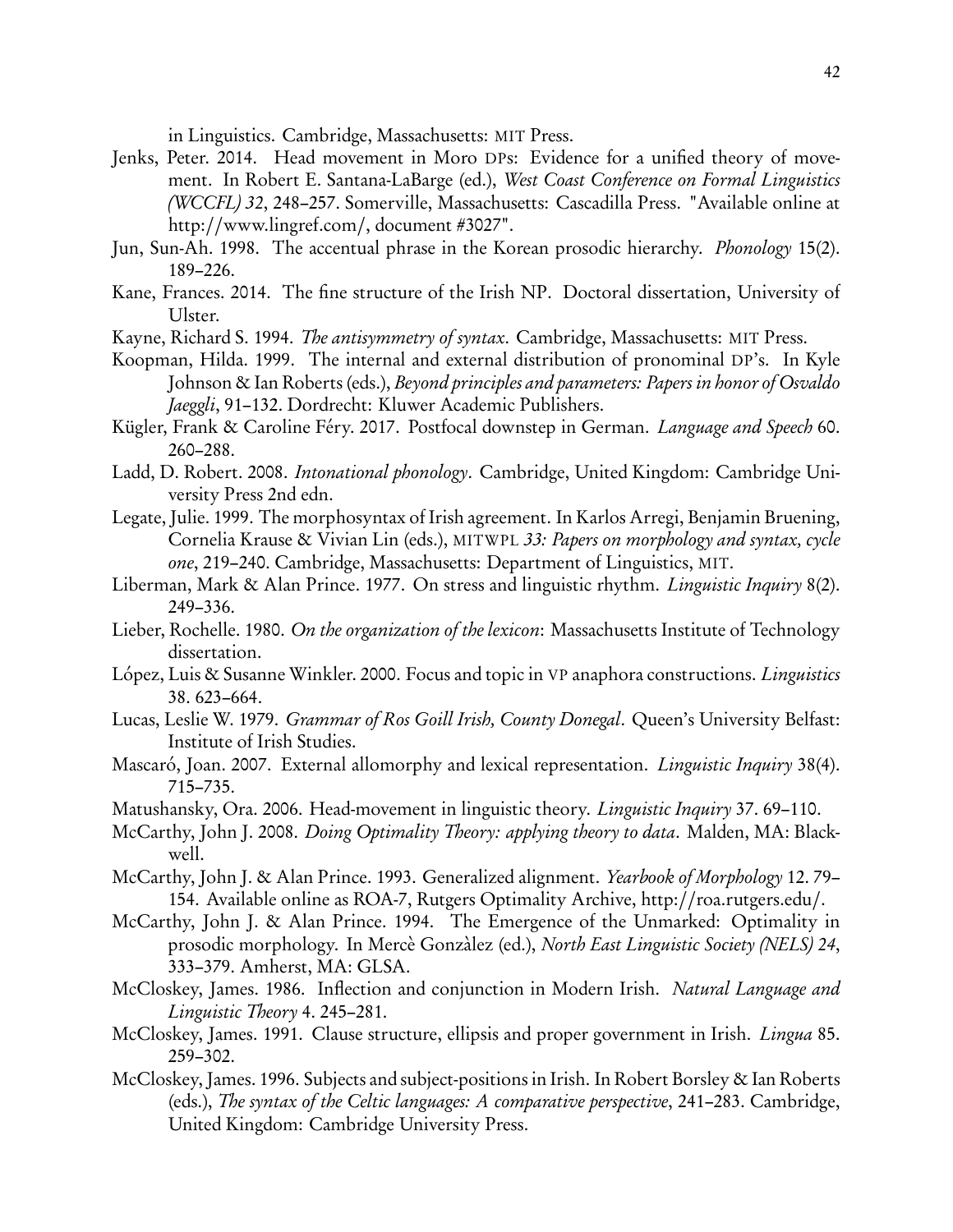<span id="page-42-20"></span>McCloskey, James. 1999. On the right edge in Irish. Syntax 2. 189–209.

- <span id="page-42-2"></span>McCloskey, James. 2001. The distribution of subject properties in Irish. In William Davies & Stanley Dubinsky (eds.), Objects and other subjects: Grammatical functions, functional categories, and configurationality, 1–39. Dordrecht: Kluwer Academic Publishers.
- <span id="page-42-9"></span>McCloskey, James. 2004. Irish nominal syntax 1: Demonstratives. Available online at: http://[ohlone.ucsc.edu](http://ohlone.ucsc.edu/~jim/papers.html)/ $\tilde{\text{}}$  jim/papers.html.
- <span id="page-42-3"></span>McCloskey, James. 2011a. Polarity, case, and the cartography of the inflectional layer in Irish. Paper presented at GIST 3, Cartographic Structures and Beyond, University of Ghent, May 13th 2011.
- <span id="page-42-0"></span>McCloskey, James. 2011b. The shape of Irish clauses. In Andrew Carnie (ed.), Formal approaches to Celtic linguistics, 143–178. Cambridge Scholars Publishing. Available online at: http://[ohlone.ucsc.edu](http://ohlone.ucsc.edu/~jim/papers.html)/ $\tilde{\text{}}$ im/papers.html.
- <span id="page-42-4"></span>McCloskey, James. 2014. Irish existentials in context. Syntax 17. 343–384.
- <span id="page-42-1"></span>McCloskey, James. 2017. Ellipsis, polarity, and the cartography of verb-initial orders in Irish. In press. Available online at http://[ohlone.ucsc.edu](http://ohlone.ucsc.edu/~jim/papers.html)/ ~ jim/papers.html.
- <span id="page-42-8"></span>McCloskey, James & Kenneth Hale. 1984. On the syntax of person number marking in Modern Irish. Natural Language and Linguistic Theory 1. 487–533.
- <span id="page-42-5"></span>McCloskey, James & Peter Sells. 1988. Control and A-chains in Modern Irish. Natural Language and Linguistic Theory 6. 143–189.
- <span id="page-42-21"></span>Merchant, Jason. 2001. The syntax of silence: sluicing, islands, and the theory of ellipsis. Oxford and New York: Oxford University Press.
- <span id="page-42-23"></span>Merchant, Jason. 2002. Swiping in German. In C. Jan-Wouter Zwart & Werner Abraham (eds.), Studies in comparative Germanic syntax, 295–321. Amsterdam: John Benjamins.
- <span id="page-42-22"></span>Merchant, Jason. 2004. Fragments and ellipsis. *Linguistics and Philosophy* 27. 661–738.
- <span id="page-42-15"></span>Merchant, Jason. 2013a. How much context is enough? Two cases of span-conditioned stem allomorphy. Linguistic Inquiry. 46. 273–303.
- <span id="page-42-6"></span>Merchant, Jason. 2013b. Voice and ellipsis. *Linguistic Inquiry* 44.77-108.
- <span id="page-42-16"></span>Merchant, Jason & Natalia Pavlou. 2017. The morphosyntax of the periphrastic future under negation in Cypriot Greek. To appear in the Journal of Greek Linguistics.
- <span id="page-42-19"></span>Mhac an Fhailigh, Éamonn. 1968. *The Irish of Erris*, Co. Mayo. Dublin, Ireland: The Dublin Institute for Advanced Studies.
- <span id="page-42-18"></span>Myrberg, Sara. 2013. Sisterhood in prosodic branching. Phonology 30(1). 73–124.
- <span id="page-42-17"></span>Nespor, Marina & Irene Vogel. 1986. Prosodic phonology. Dordrecht: Foris Publications. Reprinted 2008 by Mouton de Gruyter.
- <span id="page-42-10"></span>Ó Baoill, Dónall P. 1996. An Teanga Bheo: Gaeilge Uladh. Dublin: Institiúid Teangeolaíochta Éireann.
- <span id="page-42-13"></span>Ó Buachalla, Breandán. 1962. Phonetic texts from Oileán Cléire. Lochlann II. 103–121.
- <span id="page-42-14"></span>Ó Buachalla, Breandán. 2003. An Teanga Bheo: Gaeilge Chléire. Dublin: Institiúid Teangeolaíochta Éireann.
- <span id="page-42-12"></span>Ó Curnáin, Brian. 2007. The Irish of Iorras Aithneach County Galway. Dublin: Dublin Institute for Advanced Studies.
- <span id="page-42-7"></span>Oda, Kenji. 2012. Issues in the left periphery of Modern Irish. Doctoral Dissertation, University of Toronto.
- <span id="page-42-11"></span>O'Rahilly, Thomas F. 1932. Irish dialects past and present. Dublin: Browne and Nolan. Reprinted by Dublin Institute for Advanced Studies, 1972.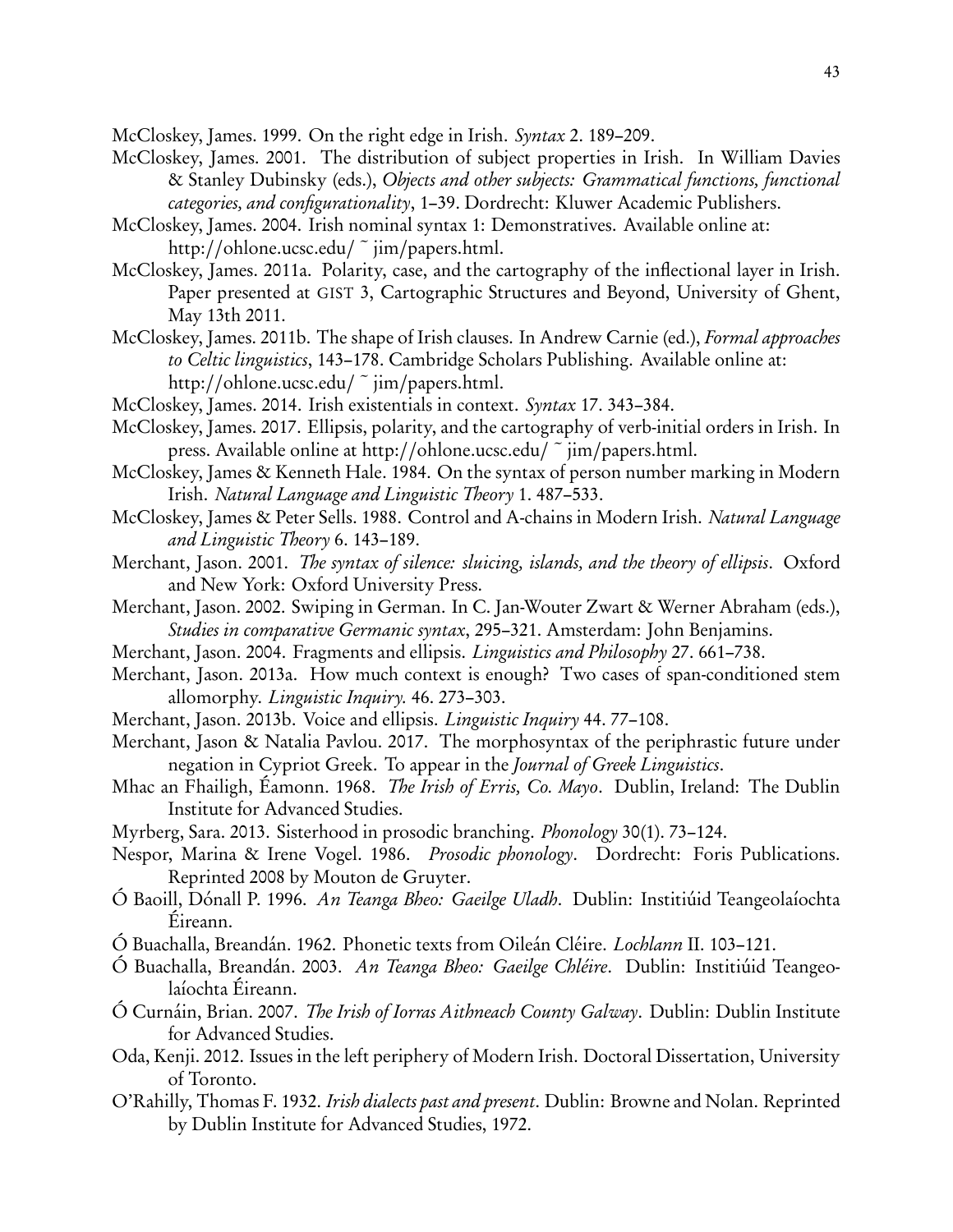- <span id="page-43-14"></span>O'Reilly, Maria, Amelie Dorn & Ailbhe Ní Chasaide. 2010. Focus in Donegal Irish (Gaelic) and Donegal English bilinguals. In Proceedings of Speech Prosody 2010, Chicago, IL: University of Illinois. Available online at http://[speechprosody2010.illinois.edu](http://speechprosody2010.illinois.edu/papers/100958.pdf)/papers/100958.pdf.
- <span id="page-43-5"></span>Ó Sé, Diarmaid. 2005. The verbal ending -IDH/-IGH in Munster dialects. Éigse XXXV. 73–80.
- <span id="page-43-18"></span>Ó Sé, Diarmuid. 1989. Contributions to the study of word stress in Irish. Ériu 40. 147–178.
- <span id="page-43-6"></span>Ó Sé, Diarmuid. 1991. Verbal inflection in Modern Irish. Ériu 42. 61–81.
- <span id="page-43-4"></span>Ó Sé, Diarmuid. 2000. Gaeilge Chorca Dhuibhne. Tuarascáil Taighde 26. Dublin: Institiúid Teangeolaíochta Éireann.
- <span id="page-43-7"></span>Ó Sé, Diarmuid. 2002. Tréithe canúna de chuid an chósta thiar-theas. In Máirtín Ó Briain & Pádraig Ó Héalaí (eds.), Téada Dúchais: Aistí in omós don Ollamh Breandán Ó Madagáin, 465–496. Indreabhán, Co. na Gaillimhe: Cló Iar-Chonnacha.
- <span id="page-43-1"></span>Ostrove, Jason. 2015. Allomorphy and locality in the Irish verbal complex. In American International Morphology Meeting 3, University of Massachusetts Amherst, October 2nd-4th 2015.
- <span id="page-43-2"></span>Ostrove, Jason. 2017. On the role of linear order in portmanteaux. Under review. Available online at http://[people.ucsc.edu](http://people.ucsc.edu/~jostrove/Papers.html)/ $\tilde{\ }$  jostrove/Papers.html.
- <span id="page-43-15"></span>Pierrehumbert, Janet & Mary Beckman. 1988. *Japanese tone structure*. Cambridge, Massachhusetts: MIT Press.
- <span id="page-43-21"></span>Pizarro-Guevara, Jed Sam. 2017. A grammatical sketch of Dabaw Bisaya and a preliminary investigation of verum focus. Manuscript, University of California Santa Cruz.
- <span id="page-43-19"></span>Postal, Paul. 1970. On coreferential complement subject deletion. *Linguistic Inquiry* 1. 439–500.
- <span id="page-43-17"></span>Prieto, Pilar. 2006. Phonological phrasing in Spanish. In Fernando Martínez-Gil & Sonia Colina (eds.), Optimality-theoretic studies in Spanish phonology, 39–60. Amsterdam: John Benjamins.
- <span id="page-43-16"></span>Prince, Alan. 2002. Arguing optimality. Papers in Optimality Theory II 269–304. Available online as ROA-562, Rutgers Optimality Archive, http://[roa.rutgers.edu](http://roa.rutgers.edu/)/.
- <span id="page-43-0"></span>Prince, Alan & Paul Smolensky. 1993/2004. Optimality Theory: constraint interaction in generative grammar. Malden, MA: Blackwell. Revision of 1993 technical report, Rutgers University Center for Cognitive Science. Available online as ROA-537, Rutgers Optimality Archive, http://[roa.rutgers.edu](http://roa.rutgers.edu/)/.
- <span id="page-43-9"></span><span id="page-43-3"></span>Quiggin, E. C. 1906. A dialect of Donegal. Cambridge and London: Cambridge University Press. Rizzi, Luigi & Ian Roberts. 1989. Complex inversion in French. Probus 1. 1–30.
- <span id="page-43-10"></span>Roberts, Ian. 1991. Excorporation and minimality. Linguistic Inquiry 22. 209–218.
- <span id="page-43-8"></span>Roberts, Ian. 2010. Agreement and head movement: Clitics, incorporation, and defective goals. Cambridge, Massachusetts: MIT Press.
- <span id="page-43-13"></span>Rochemont, Michael. 1986. Focus in generative grammar. Amsterdam and Philadelphi: John Benjamins Publishing Company.
- <span id="page-43-11"></span>Rooth, Mats. 1985. Association with focus. Doctoral dissertation, University of Massachusetts Amherst.
- <span id="page-43-12"></span>Rooth, Mats. 1992. A theory of focus interpretation. Natural Language Semantics 1. 75–116.
- <span id="page-43-20"></span>Rudin, Deniz. 2017. Syntactic identity in sluicing. To appear in Linguistic Inquiry.
- <span id="page-43-22"></span>Sadock, Jerrold M. 2012. *The modular architecture of grammar*. Cambridge, United Kingdom: Cambridge University Press.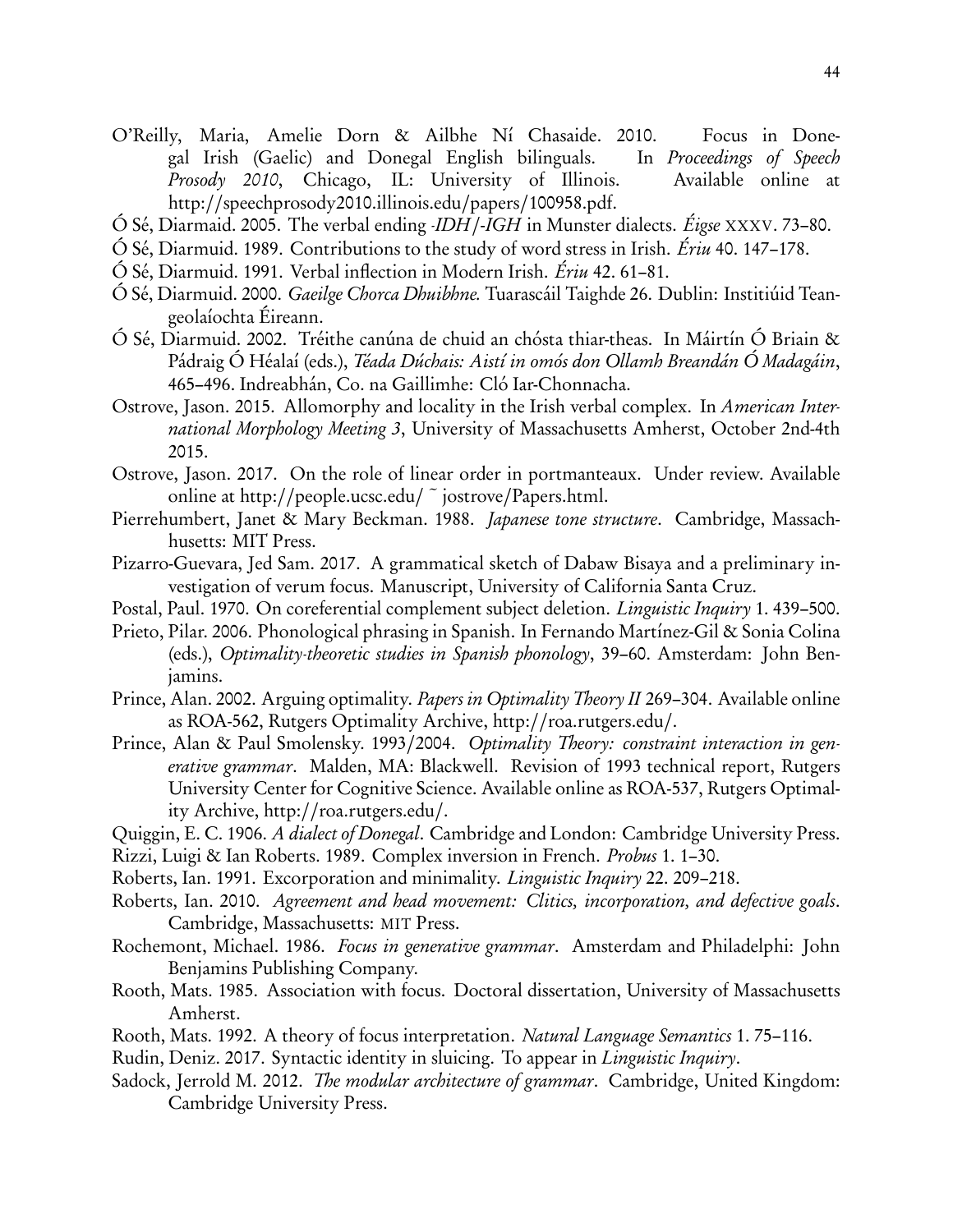- <span id="page-44-8"></span>Samko, Bern. 2014. Verum focus in alternative semantics. Paper presented at CUSP 7: California Universities Semantics and Pragmatics, UCLA November 7th 2014.
- <span id="page-44-5"></span>Schloormemmer, Erik & Tanja Temmerman. 2011. Head movement as a PF-phenomenon: evidence from identity under ellipsis. Presented at WCCFL 29, University of Arizona, Tucson, April 23rd 2010.
- <span id="page-44-9"></span>Schwarzschild, Roger. 1999. GIVENness, AVOIDF and other constraints on the placement of accent. Natural Language Semantics 7. 141–177.
- <span id="page-44-10"></span>Selkirk, Elisabeth. 1984. Phonology and syntax: The relation between sound and structure. Cambridge, Massachusetts: MIT Press.
- <span id="page-44-7"></span>Selkirk, Elisabeth. 1996. Sentence-prosody: intonation, stress, and phrasing. In John A. Goldsmith (ed.), The handbook of phonological theory, 550–569. London and Cambridge, Massachusetts: Basil Blackwell Publishers.
- <span id="page-44-14"></span>Selkirk, Elisabeth. 2000. The interaction of constraints on prosodic phrasing. In Gösta Bruce & Merle Horne (eds.), Prosody: Theory and experiment—studies presented to Gösta Bruce, 231–261. Dordrecht, the Netherlands: Kluwer.
- <span id="page-44-11"></span>Selkirk, Elisabeth. 2005. Comments on intonational phrasing in English. In Sónia Frota, Marina Cláudia Vigário & Maria João Freitas (eds.), Prosodies: with special reference to Iberian languages, 11–58. Berlin: Mouton de Gruyter.
- <span id="page-44-16"></span>Selkirk, Elisabeth. 2008. Contrastive focus, givenness and the unmarked status of "discoursenew". Acta Linguistica Hungarica 55. 1–16.
- <span id="page-44-6"></span>Selkirk, Elisabeth. 2011. The syntax-phonology interface. In John Gooldsmith, Jason Riggle & Alan Yu (eds.), The handbook of phonological theory, 2nd edition, 435–484. Hoboken, New Jersey: Wiley Blackwell.
- <span id="page-44-3"></span>Svenonius, Peter. 2012. Spanning. Unpublished manuscript, CASTL, University of Tromsø.
- <span id="page-44-18"></span>Takahashi, Shoichi & Danny Fox. 2005. MaxElide and the re-binding problem. In Aaron Lawson (ed.), SALT 15, Proceedings from Semantics and Linguistic Theory 15, 223–240. Ithaca, New York: Cornell University, CLC Publications.
- <span id="page-44-15"></span>Tancredi, Chris. 1992. Deletion, deaccenting and presupposition. Doctoral dissertation, MIT.
- <span id="page-44-17"></span>Teeple, David. 2008. Prosody can outrank syntax. In Charles Chang & Hannah Haynie (eds.), West Coast Conference on Formal Linguistics (WCCFL) 26, 454–462. Somerville, Massachusetts: Cascadilla Press. Available online at http://[www.lingref.com](http://www.lingref.com/)/, document #1702.
- <span id="page-44-4"></span>Travis, Lisa. 1984. Parameters and effects of word order variation. Doctoral dissertation, MIT.
- <span id="page-44-12"></span>Truckenbrodt, Hubert. 1995. Phonological phrases—their relation to syntax, focus, and prominance: Massachusetts Institute of Technology dissertation.
- <span id="page-44-13"></span>Truckenbrodt, Hubert. 2007. The syntax-phonology interface. In Paul de Lacy (ed.), The Cambridge handbook of phonology, 435–456. Cambridge, United Kingdom: Cambridge University Press.
- <span id="page-44-2"></span>Ua Súilleabháin, Seán. 1994. Gaeilge na Mumhan. In Kim McCone, Damian McManus, Cathal Ó Háinle, Nicholas Williams & Liam Breatnach (eds.), Stair na Gaeilge: In ómós do Pádraig Ó Fiannachta, 479–538. Maigh Nuad: Roinn na Sean-Ghaeilge, Coláiste Phádraig.
- <span id="page-44-1"></span>Wagner, Heinrich. 1959. Gaeile Theilinn: Foghraidheacht, gramadach, téacsanna. Dublin: Institiúid Ard-Léinn Bhaile Átha Cliath.
- <span id="page-44-0"></span>Wagner, Michael & Duane Watson. 2010. Experimental and theoretical advances in prosody: A